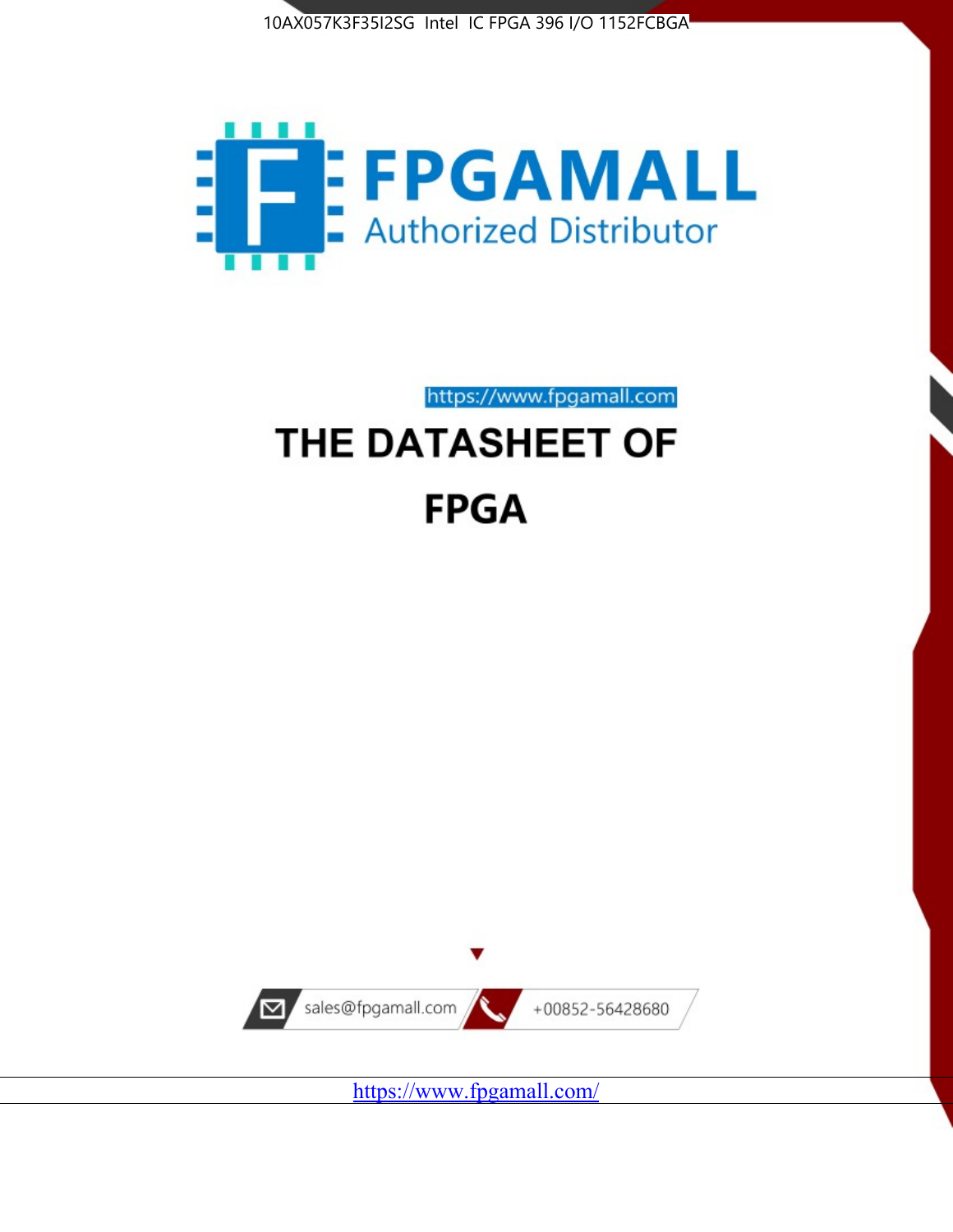10AX057K3F35I2SG Intel IC FPGA 396 I/O 1152FCBGA



# **Intel® Arria® 10 Device Overview**



**A10-OVERVIEW | 2018.12.06** Latest document on the web: **[PDF](https://www.intel.com/content/dam/www/programmable/us/en/pdfs/literature/hb/arria-10/a10_overview.pdf)** | **[HTML](https://www.intel.com/content/www/us/en/programmable/documentation/sam1403480274650.html)**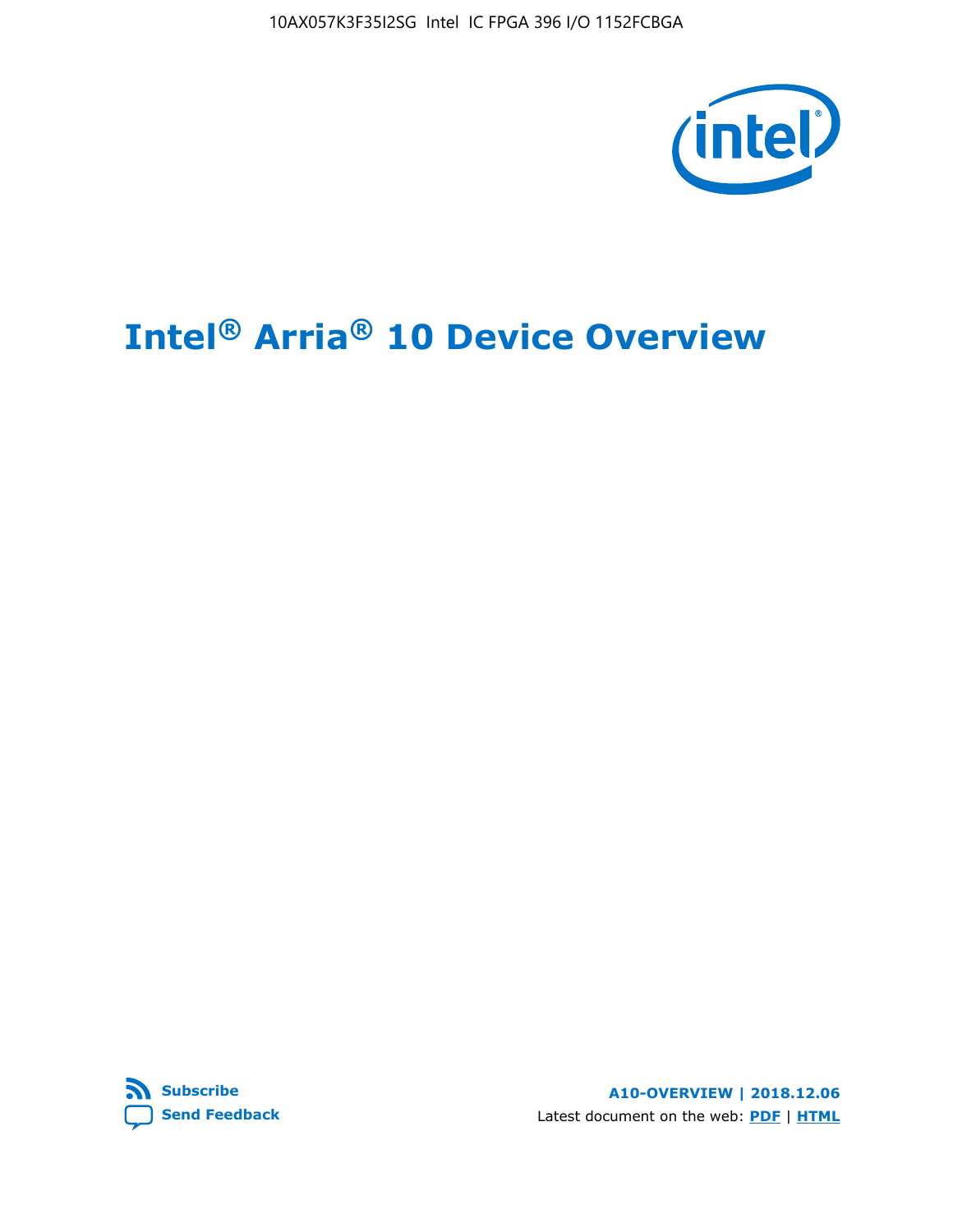

**Contents** 

# **Contents**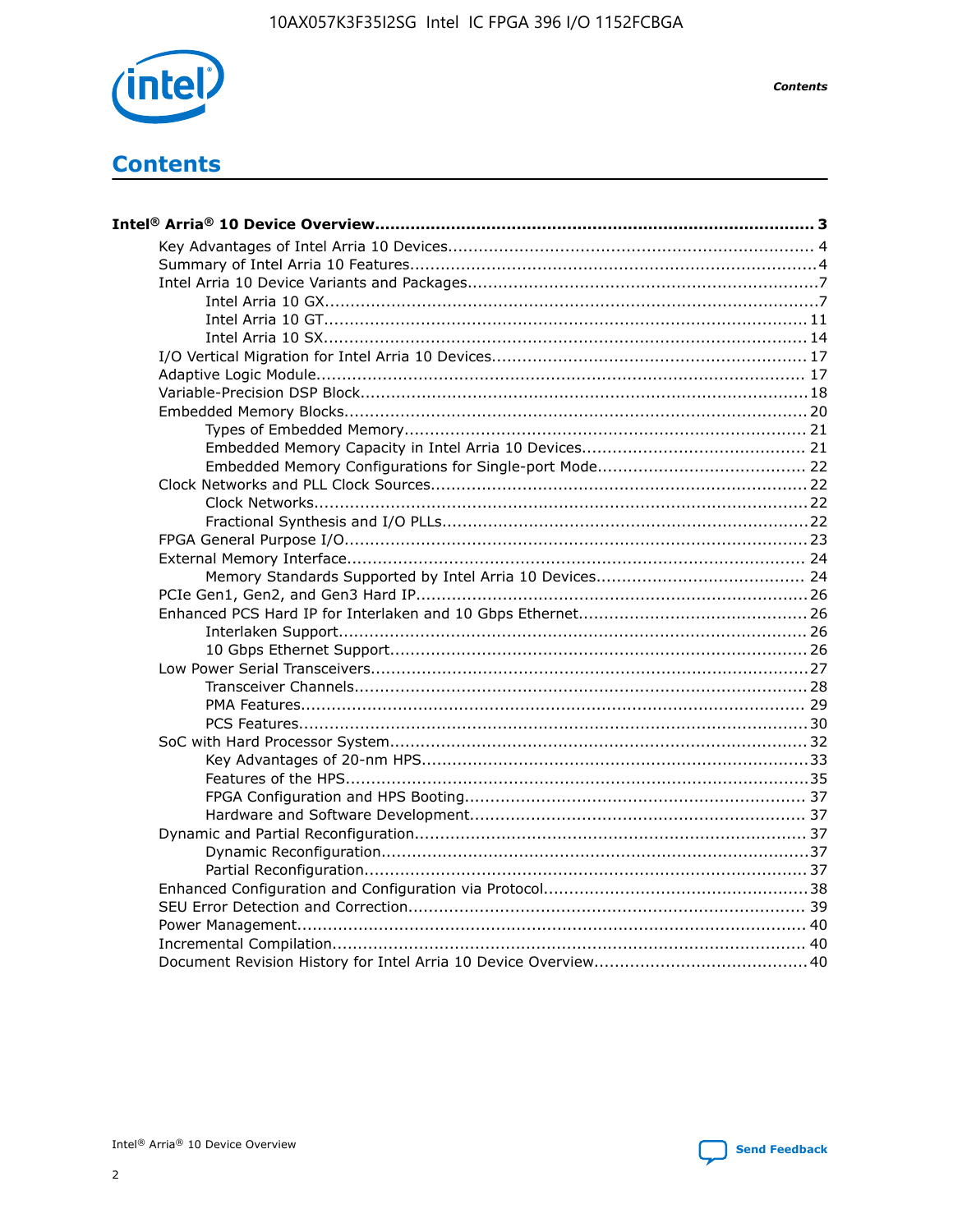**A10-OVERVIEW | 2018.12.06**

**[Send Feedback](mailto:FPGAtechdocfeedback@intel.com?subject=Feedback%20on%20Intel%20Arria%2010%20Device%20Overview%20(A10-OVERVIEW%202018.12.06)&body=We%20appreciate%20your%20feedback.%20In%20your%20comments,%20also%20specify%20the%20page%20number%20or%20paragraph.%20Thank%20you.)**



# **Intel® Arria® 10 Device Overview**

The Intel<sup>®</sup> Arria<sup>®</sup> 10 device family consists of high-performance and power-efficient 20 nm mid-range FPGAs and SoCs.

Intel Arria 10 device family delivers:

- Higher performance than the previous generation of mid-range and high-end FPGAs.
- Power efficiency attained through a comprehensive set of power-saving technologies.

The Intel Arria 10 devices are ideal for high performance, power-sensitive, midrange applications in diverse markets.

| <b>Market</b>         | <b>Applications</b>                                                                                               |
|-----------------------|-------------------------------------------------------------------------------------------------------------------|
| Wireless              | Channel and switch cards in remote radio heads<br>٠<br>Mobile backhaul<br>٠                                       |
| Wireline              | 40G/100G muxponders and transponders<br>٠<br>100G line cards<br>٠<br><b>Bridging</b><br>٠<br>Aggregation<br>٠     |
| <b>Broadcast</b>      | Studio switches<br>٠<br>Servers and transport<br>٠<br>Videoconferencing<br>٠<br>Professional audio and video<br>٠ |
| Computing and Storage | Flash cache<br>٠<br>Cloud computing servers<br>٠<br>Server acceleration<br>٠                                      |
| Medical               | Diagnostic scanners<br>٠<br>Diagnostic imaging<br>٠                                                               |
| Military              | Missile guidance and control<br>٠<br>Radar<br>٠<br>Electronic warfare<br>٠<br>Secure communications<br>٠          |

#### **Table 1. Sample Markets and Ideal Applications for Intel Arria 10 Devices**

#### **Related Information**

- [Intel Arria 10 Device Handbook: Known Issues](http://www.altera.com/support/kdb/solutions/rd07302013_646.html) Lists the planned updates to the *Intel Arria 10 Device Handbook* chapters.
- [Intel Arria 10 GX/GT Device Errata and Design Recommendations](https://www.intel.com/content/www/us/en/programmable/documentation/agz1493851706374.html#yqz1494433888646)
- [Intel Arria 10 SX Device Errata and Design Recommendations](https://www.intel.com/content/www/us/en/programmable/documentation/cru1462832385668.html#cru1462832558642)

Intel Corporation. All rights reserved. Intel, the Intel logo, Altera, Arria, Cyclone, Enpirion, MAX, Nios, Quartus and Stratix words and logos are trademarks of Intel Corporation or its subsidiaries in the U.S. and/or other countries. Intel warrants performance of its FPGA and semiconductor products to current specifications in accordance with Intel's standard warranty, but reserves the right to make changes to any products and services at any time without notice. Intel assumes no responsibility or liability arising out of the application or use of any information, product, or service described herein except as expressly agreed to in writing by Intel. Intel customers are advised to obtain the latest version of device specifications before relying on any published information and before placing orders for products or services. \*Other names and brands may be claimed as the property of others.

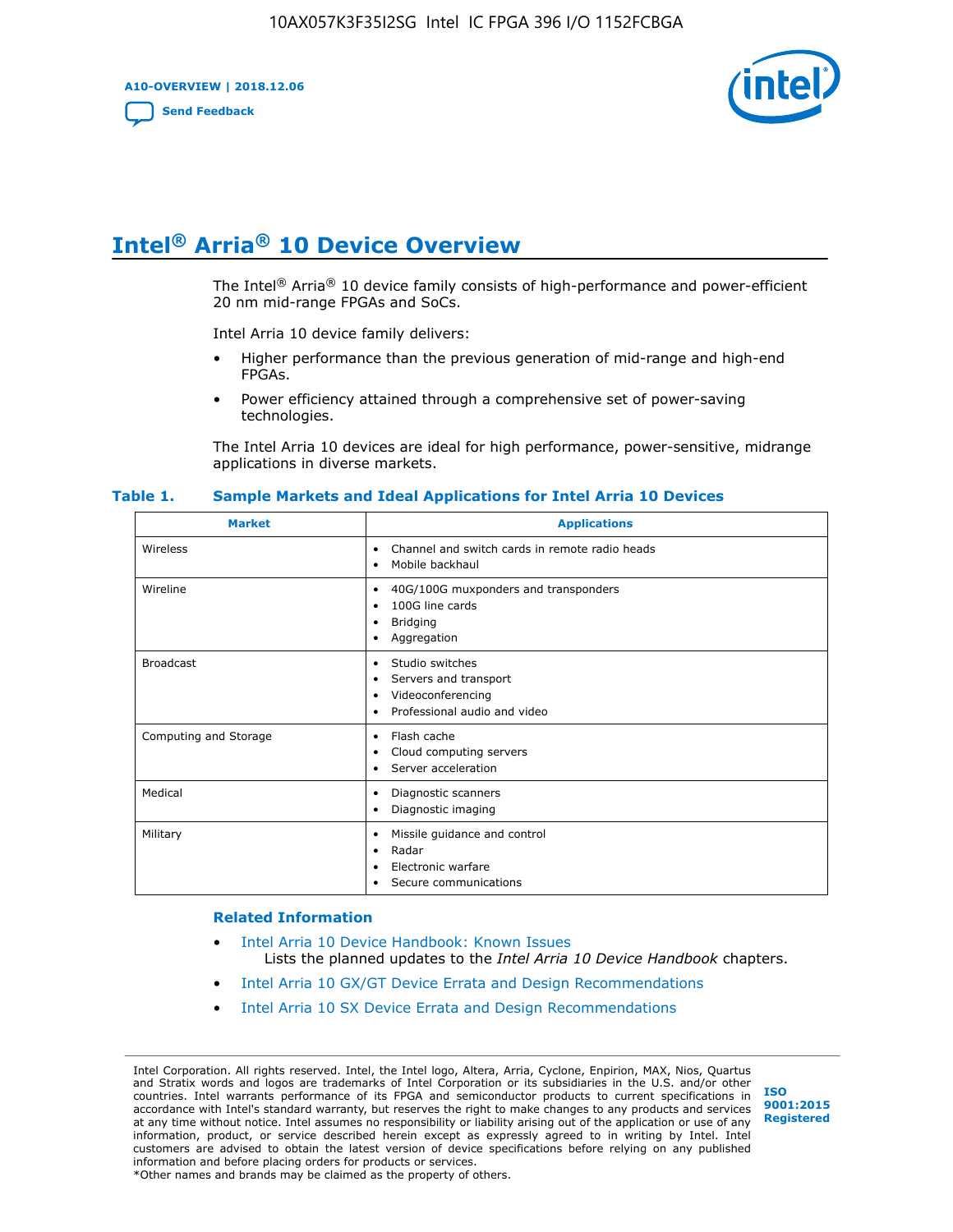

# **Key Advantages of Intel Arria 10 Devices**

# **Table 2. Key Advantages of the Intel Arria 10 Device Family**

| <b>Advantage</b>                                                                                          | <b>Supporting Feature</b>                                                                                                                                                                                                                                                                                                |
|-----------------------------------------------------------------------------------------------------------|--------------------------------------------------------------------------------------------------------------------------------------------------------------------------------------------------------------------------------------------------------------------------------------------------------------------------|
| Enhanced core architecture                                                                                | Built on TSMC's 20 nm process technology<br>٠<br>60% higher performance than the previous generation of mid-range FPGAs<br>٠<br>15% higher performance than the fastest previous-generation FPGA<br>٠                                                                                                                    |
| High-bandwidth integrated<br>transceivers                                                                 | Short-reach rates up to 25.8 Gigabits per second (Gbps)<br>٠<br>Backplane capability up to 12.5 Gbps<br>٠<br>Integrated 10GBASE-KR and 40GBASE-KR4 Forward Error Correction (FEC)<br>٠                                                                                                                                   |
| Improved logic integration and<br>hard IP blocks                                                          | 8-input adaptive logic module (ALM)<br>٠<br>Up to 65.6 megabits (Mb) of embedded memory<br>٠<br>Variable-precision digital signal processing (DSP) blocks<br>Fractional synthesis phase-locked loops (PLLs)<br>Hard PCI Express Gen3 IP blocks<br>Hard memory controllers and PHY up to 2,400 Megabits per second (Mbps) |
| Second generation hard<br>processor system (HPS) with<br>integrated ARM* Cortex*-A9*<br>MPCore* processor | Tight integration of a dual-core ARM Cortex-A9 MPCore processor, hard IP, and an<br>٠<br>FPGA in a single Intel Arria 10 system-on-a-chip (SoC)<br>Supports over 128 Gbps peak bandwidth with integrated data coherency between<br>$\bullet$<br>the processor and the FPGA fabric                                        |
| Advanced power savings                                                                                    | Comprehensive set of advanced power saving features<br>٠<br>Power-optimized MultiTrack routing and core architecture<br>٠<br>Up to 40% lower power compared to previous generation of mid-range FPGAs<br>٠<br>Up to 60% lower power compared to previous generation of high-end FPGAs                                    |

# **Summary of Intel Arria 10 Features**

## **Table 3. Summary of Features for Intel Arria 10 Devices**

| <b>Feature</b>                  | <b>Description</b>                                                                                                                                                                                                                                                                                                                                                                                           |
|---------------------------------|--------------------------------------------------------------------------------------------------------------------------------------------------------------------------------------------------------------------------------------------------------------------------------------------------------------------------------------------------------------------------------------------------------------|
| Technology                      | TSMC's 20-nm SoC process technology<br>Allows operation at a lower $V_{\text{CC}}$ level of 0.82 V instead of the 0.9 V standard $V_{\text{CC}}$ core voltage                                                                                                                                                                                                                                                |
| Packaging                       | 1.0 mm ball-pitch Fineline BGA packaging<br>٠<br>0.8 mm ball-pitch Ultra Fineline BGA packaging<br>Multiple devices with identical package footprints for seamless migration between different<br><b>FPGA</b> densities<br>Devices with compatible package footprints allow migration to next generation high-end<br>Stratix <sup>®</sup> 10 devices<br>RoHS, leaded $(1)$ , and lead-free (Pb-free) options |
| High-performance<br>FPGA fabric | Enhanced 8-input ALM with four registers<br>Improved multi-track routing architecture to reduce congestion and improve compilation time<br>Hierarchical core clocking architecture<br>Fine-grained partial reconfiguration                                                                                                                                                                                   |
| Internal memory<br>blocks       | M20K-20-Kb memory blocks with hard error correction code (ECC)<br>Memory logic array block (MLAB)-640-bit memory                                                                                                                                                                                                                                                                                             |
|                                 | continued                                                                                                                                                                                                                                                                                                                                                                                                    |



<sup>(1)</sup> Contact Intel for availability.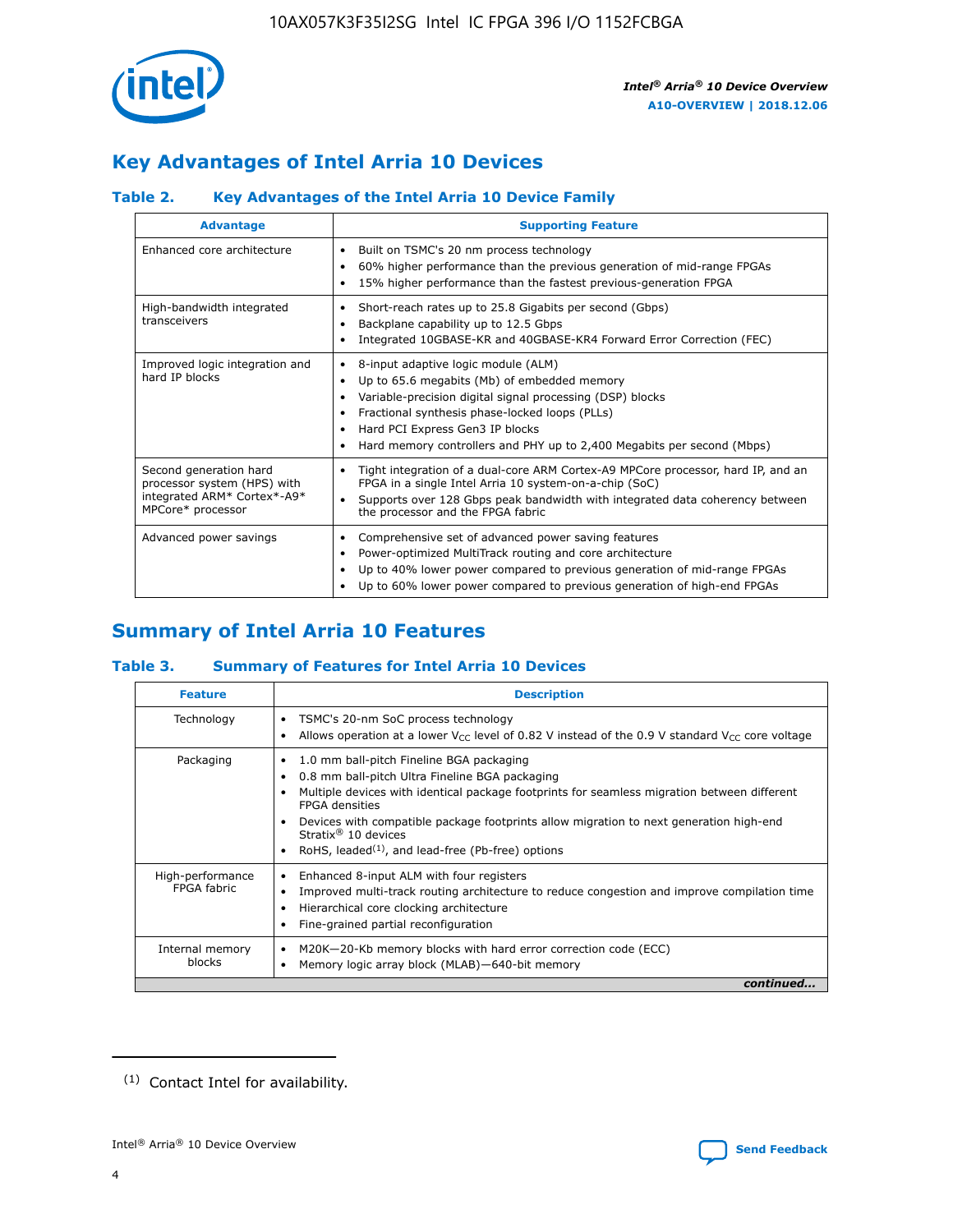r



| <b>Feature</b>                         |                                                                                                                                                                                                                                                                                                                      | <b>Description</b>                                                                                                                                                                                                                                                                                                                                                                                                                                                                                                                                                                                                                                                                                                                                                                                                                     |  |  |  |  |
|----------------------------------------|----------------------------------------------------------------------------------------------------------------------------------------------------------------------------------------------------------------------------------------------------------------------------------------------------------------------|----------------------------------------------------------------------------------------------------------------------------------------------------------------------------------------------------------------------------------------------------------------------------------------------------------------------------------------------------------------------------------------------------------------------------------------------------------------------------------------------------------------------------------------------------------------------------------------------------------------------------------------------------------------------------------------------------------------------------------------------------------------------------------------------------------------------------------------|--|--|--|--|
| Embedded Hard IP<br>blocks             | Variable-precision DSP                                                                                                                                                                                                                                                                                               | Native support for signal processing precision levels from $18 \times 19$ to<br>54 x 54<br>Native support for 27 x 27 multiplier mode<br>64-bit accumulator and cascade for systolic finite impulse responses<br>(FIRs)<br>Internal coefficient memory banks<br>$\bullet$<br>Preadder/subtractor for improved efficiency<br>Additional pipeline register to increase performance and reduce<br>power<br>Supports floating point arithmetic:<br>- Perform multiplication, addition, subtraction, multiply-add,<br>multiply-subtract, and complex multiplication.<br>- Supports multiplication with accumulation capability, cascade<br>summation, and cascade subtraction capability.<br>- Dynamic accumulator reset control.<br>- Support direct vector dot and complex multiplication chaining<br>multiply floating point DSP blocks. |  |  |  |  |
|                                        | Memory controller                                                                                                                                                                                                                                                                                                    | DDR4, DDR3, and DDR3L                                                                                                                                                                                                                                                                                                                                                                                                                                                                                                                                                                                                                                                                                                                                                                                                                  |  |  |  |  |
|                                        | PCI Express*                                                                                                                                                                                                                                                                                                         | PCI Express (PCIe*) Gen3 (x1, x2, x4, or x8), Gen2 (x1, x2, x4, or x8)<br>and Gen1 (x1, x2, x4, or x8) hard IP with complete protocol stack,<br>endpoint, and root port                                                                                                                                                                                                                                                                                                                                                                                                                                                                                                                                                                                                                                                                |  |  |  |  |
|                                        | Transceiver I/O                                                                                                                                                                                                                                                                                                      | 10GBASE-KR/40GBASE-KR4 Forward Error Correction (FEC)<br>PCS hard IPs that support:<br>$\bullet$<br>- 10-Gbps Ethernet (10GbE)<br>- PCIe PIPE interface<br>$-$ Interlaken<br>- Gbps Ethernet (GbE)<br>- Common Public Radio Interface (CPRI) with deterministic latency<br>support<br>- Gigabit-capable passive optical network (GPON) with fast lock-<br>time support<br>13.5G JESD204b<br>$\bullet$<br>8B/10B, 64B/66B, 64B/67B encoders and decoders<br>Custom mode support for proprietary protocols                                                                                                                                                                                                                                                                                                                               |  |  |  |  |
| Core clock networks                    | $\bullet$<br>$\bullet$                                                                                                                                                                                                                                                                                               | Up to 800 MHz fabric clocking, depending on the application:<br>- 667 MHz external memory interface clocking with 2,400 Mbps DDR4 interface<br>- 800 MHz LVDS interface clocking with 1,600 Mbps LVDS interface<br>Global, regional, and peripheral clock networks<br>Clock networks that are not used can be gated to reduce dynamic power                                                                                                                                                                                                                                                                                                                                                                                                                                                                                            |  |  |  |  |
| Phase-locked loops<br>(PLLs)           | High-resolution fractional synthesis PLLs:<br>$\bullet$<br>Integer PLLs:<br>- Adjacent to general purpose I/Os                                                                                                                                                                                                       | - Precision clock synthesis, clock delay compensation, and zero delay buffering (ZDB)<br>- Support integer mode and fractional mode<br>- Fractional mode support with third-order delta-sigma modulation<br>- Support external memory and LVDS interfaces                                                                                                                                                                                                                                                                                                                                                                                                                                                                                                                                                                              |  |  |  |  |
| FPGA General-purpose<br>$I/Os$ (GPIOs) | On-chip termination (OCT)                                                                                                                                                                                                                                                                                            | 1.6 Gbps LVDS-every pair can be configured as receiver or transmitter                                                                                                                                                                                                                                                                                                                                                                                                                                                                                                                                                                                                                                                                                                                                                                  |  |  |  |  |
| <b>External Memory</b><br>Interface    | 1.2 V to 3.0 V single-ended LVTTL/LVCMOS interfacing<br>Hard memory controller- DDR4, DDR3, and DDR3L support<br>$-$ DDR4-speeds up to 1,200 MHz/2,400 Mbps<br>- DDR3-speeds up to 1,067 MHz/2,133 Mbps<br>Soft memory controller—provides support for RLDRAM $3^{(2)}$ , QDR IV $^{(2)}$ , and QDR II+<br>continued |                                                                                                                                                                                                                                                                                                                                                                                                                                                                                                                                                                                                                                                                                                                                                                                                                                        |  |  |  |  |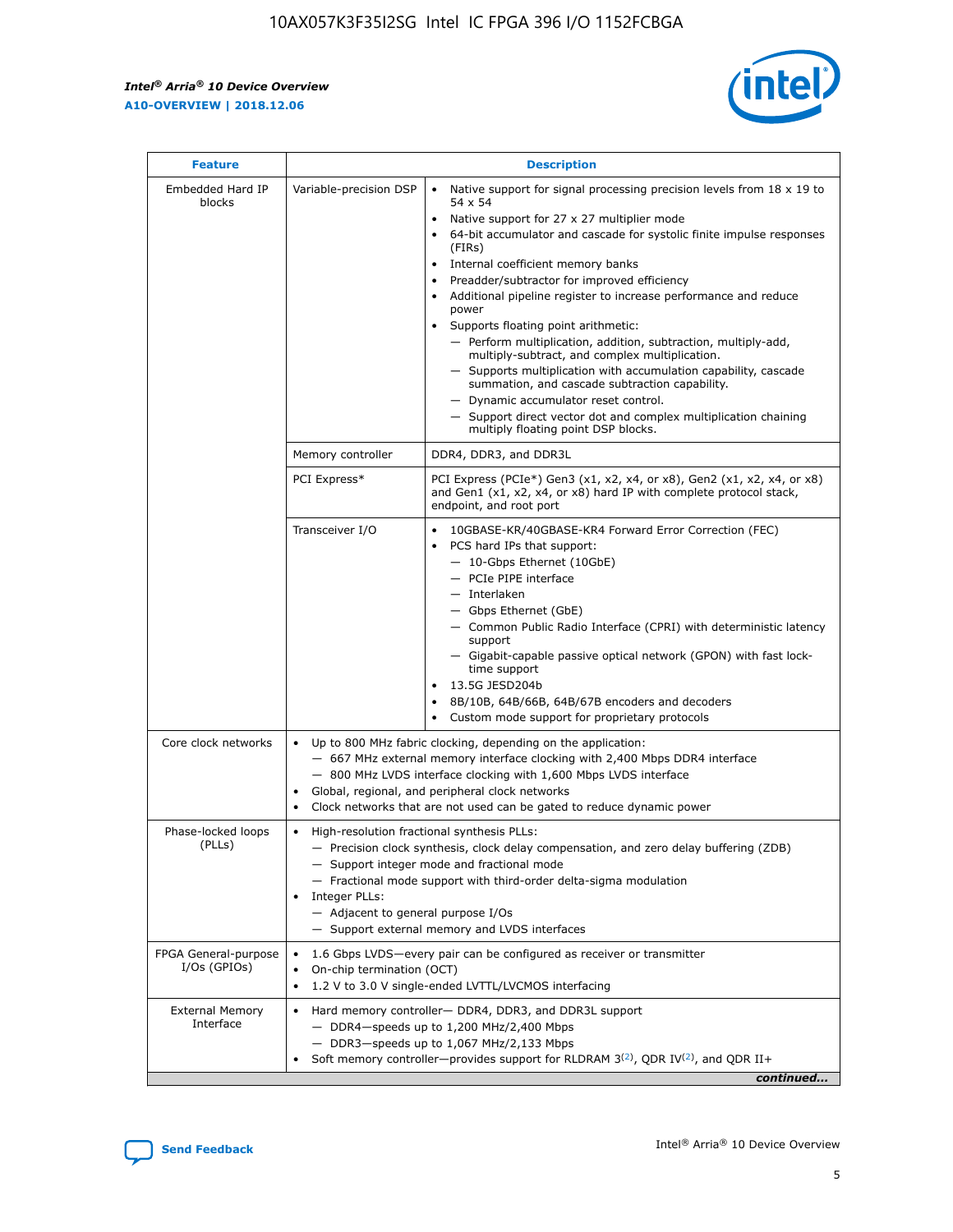

| <b>Feature</b>                                    | <b>Description</b>                                                                                                                                                                                                                                                                                                                                                                                                                                                                                                                                                                                                                                    |
|---------------------------------------------------|-------------------------------------------------------------------------------------------------------------------------------------------------------------------------------------------------------------------------------------------------------------------------------------------------------------------------------------------------------------------------------------------------------------------------------------------------------------------------------------------------------------------------------------------------------------------------------------------------------------------------------------------------------|
| Low-power serial<br>transceivers                  | • Continuous operating range:<br>- Intel Arria 10 GX-1 Gbps to 17.4 Gbps<br>- Intel Arria 10 GT-1 Gbps to 25.8 Gbps<br>Backplane support:<br>$-$ Intel Arria 10 GX-up to 12.5<br>- Intel Arria 10 GT-up to 12.5<br>Extended range down to 125 Mbps with oversampling<br>ATX transmit PLLs with user-configurable fractional synthesis capability<br>Electronic Dispersion Compensation (EDC) support for XFP, SFP+, QSFP, and CFP optical<br>module<br>Adaptive linear and decision feedback equalization<br>$\bullet$<br>Transmitter pre-emphasis and de-emphasis<br>$\bullet$<br>Dynamic partial reconfiguration of individual transceiver channels |
| <b>HPS</b><br>(Intel Arria 10 SX<br>devices only) | • Dual-core ARM Cortex-A9 MPCore processor-1.2 GHz CPU with<br>Processor and system<br>1.5 GHz overdrive capability<br>256 KB on-chip RAM and 64 KB on-chip ROM<br>$\bullet$<br>System peripherals—general-purpose timers, watchdog timers, direct<br>memory access (DMA) controller, FPGA configuration manager, and<br>clock and reset managers<br>Security features—anti-tamper, secure boot, Advanced Encryption<br>$\bullet$<br>Standard (AES) and authentication (SHA)<br>ARM CoreSight* JTAG debug access port, trace port, and on-chip<br>$\bullet$<br>trace storage                                                                          |
|                                                   | <b>External interfaces</b><br>Hard memory interface-Hard memory controller (2,400 Mbps DDR4,<br>$\bullet$<br>and 2,133 Mbps DDR3), Quad serial peripheral interface (QSPI) flash<br>controller, NAND flash controller, direct memory access (DMA)<br>controller, Secure Digital/MultiMediaCard (SD/MMC) controller<br>Communication interface-10/100/1000 Ethernet media access<br>$\bullet$<br>control (MAC), USB On-The-GO (OTG) controllers, I <sup>2</sup> C controllers,<br>UART 16550, serial peripheral interface (SPI), and up to 62<br>HPS GPIO interfaces (48 direct-share I/Os)                                                            |
|                                                   | High-performance ARM AMBA* AXI bus bridges that support<br>Interconnects to core<br>$\bullet$<br>simultaneous read and write<br>HPS-FPGA bridges-include the FPGA-to-HPS, HPS-to-FPGA, and<br>$\bullet$<br>lightweight HPS-to-FPGA bridges that allow the FPGA fabric to issue<br>transactions to slaves in the HPS, and vice versa<br>Configuration bridge that allows HPS configuration manager to<br>configure the core logic via dedicated 32-bit configuration port<br>FPGA-to-HPS SDRAM controller bridge-provides configuration<br>interfaces for the multiport front end (MPFE) of the HPS SDRAM<br>controller                                |
| Configuration                                     | Tamper protection—comprehensive design protection to protect your valuable IP investments<br>Enhanced 256-bit advanced encryption standard (AES) design security with authentication<br>٠<br>Configuration via protocol (CvP) using PCIe Gen1, Gen2, or Gen3<br>continued                                                                                                                                                                                                                                                                                                                                                                             |

<sup>(2)</sup> Intel Arria 10 devices support this external memory interface using hard PHY with soft memory controller.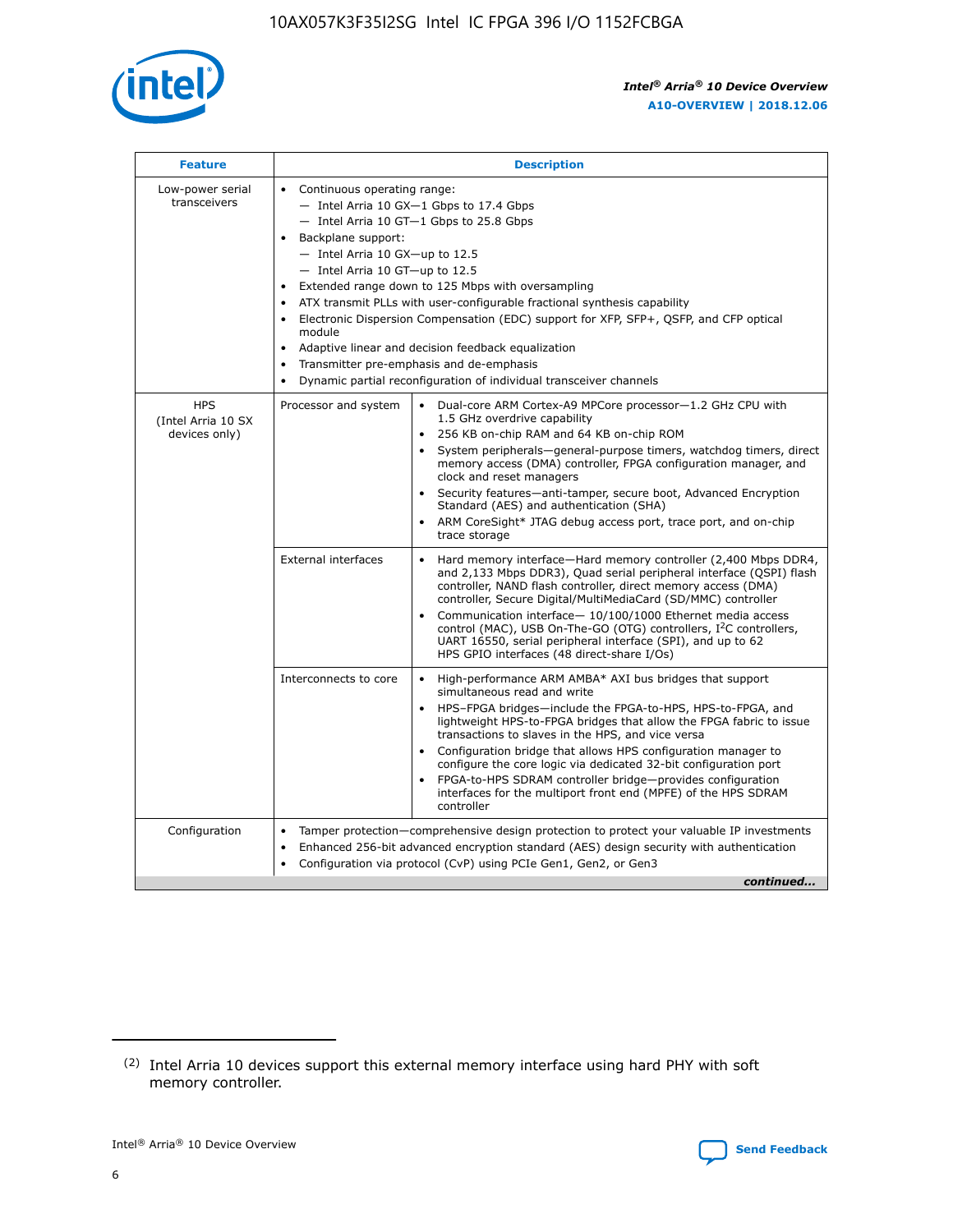

| <b>Feature</b>     | <b>Description</b>                                                                                                                                                                                               |
|--------------------|------------------------------------------------------------------------------------------------------------------------------------------------------------------------------------------------------------------|
|                    | Dynamic reconfiguration of the transceivers and PLLs<br>Fine-grained partial reconfiguration of the core fabric<br>Active Serial x4 Interface<br>$\bullet$                                                       |
| Power management   | SmartVID<br>Low static power device options<br>Programmable Power Technology<br>Intel Quartus <sup>®</sup> Prime integrated power analysis                                                                       |
| Software and tools | Intel Quartus Prime design suite<br>Transceiver toolkit<br>Platform Designer system integration tool<br>DSP Builder for Intel FPGAs<br>OpenCL <sup>™</sup> support<br>Intel SoC FPGA Embedded Design Suite (EDS) |

## **Related Information**

[Intel Arria 10 Transceiver PHY Overview](https://www.intel.com/content/www/us/en/programmable/documentation/nik1398707230472.html#nik1398706768037) Provides details on Intel Arria 10 transceivers.

# **Intel Arria 10 Device Variants and Packages**

#### **Table 4. Device Variants for the Intel Arria 10 Device Family**

| <b>Variant</b>    | <b>Description</b>                                                                                                                                                                                                     |
|-------------------|------------------------------------------------------------------------------------------------------------------------------------------------------------------------------------------------------------------------|
| Intel Arria 10 GX | FPGA featuring 17.4 Gbps transceivers for short reach applications with 12.5 backplane driving<br>capability.                                                                                                          |
| Intel Arria 10 GT | FPGA featuring:<br>17.4 Gbps transceivers for short reach applications with 12.5 backplane driving capability.<br>25.8 Gbps transceivers for supporting CAUI-4 and CEI-25G applications with CFP2 and CFP4<br>modules. |
| Intel Arria 10 SX | SoC integrating ARM-based HPS and FPGA featuring 17.4 Gbps transceivers for short reach<br>applications with 12.5 backplane driving capability.                                                                        |

# **Intel Arria 10 GX**

This section provides the available options, maximum resource counts, and package plan for the Intel Arria 10 GX devices.

The information in this section is correct at the time of publication. For the latest information and to get more details, refer to the Intel FPGA Product Selector.

#### **Related Information**

#### [Intel FPGA Product Selector](http://www.altera.com/products/selector/psg-selector.html) Provides the latest information on Intel products.

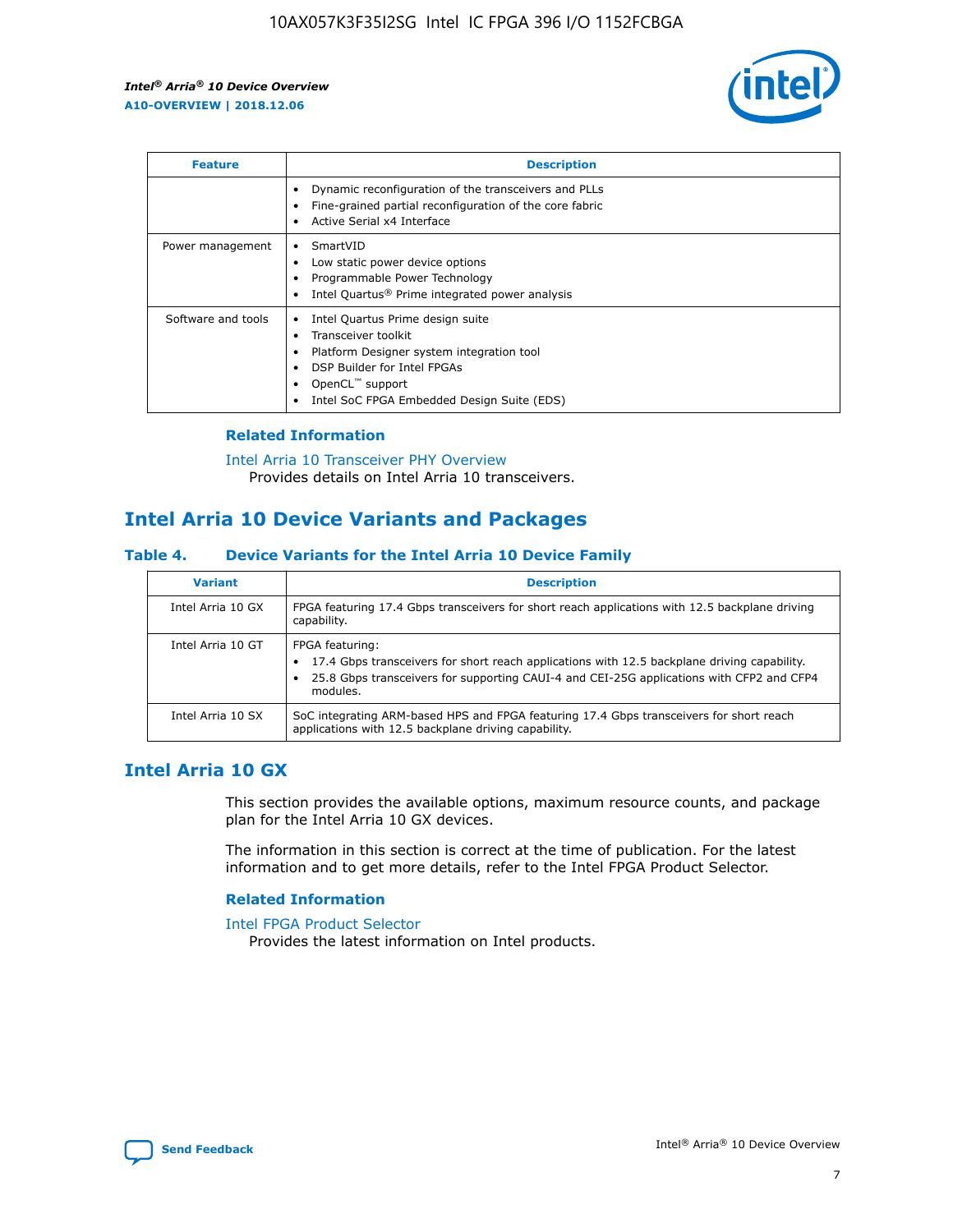

# **Available Options**





#### **Related Information**

[Transceiver Performance for Intel Arria 10 GX/SX Devices](https://www.intel.com/content/www/us/en/programmable/documentation/mcn1413182292568.html#mcn1413213965502) Provides more information about the transceiver speed grade.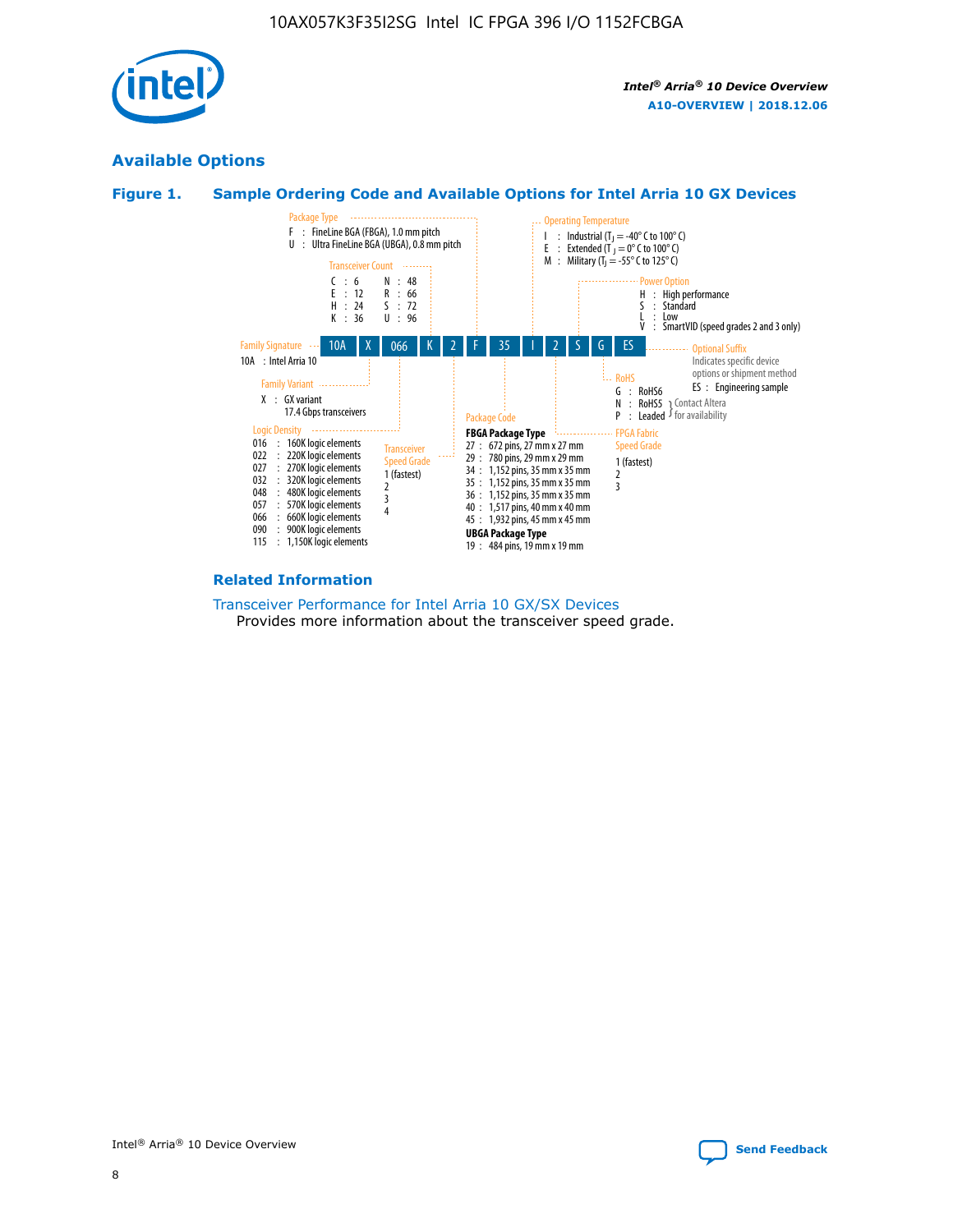

## **Maximum Resources**

#### **Table 5. Maximum Resource Counts for Intel Arria 10 GX Devices (GX 160, GX 220, GX 270, GX 320, and GX 480)**

| <b>Resource</b>              |                         | <b>Product Line</b> |                                                 |                |                |                |  |  |  |
|------------------------------|-------------------------|---------------------|-------------------------------------------------|----------------|----------------|----------------|--|--|--|
|                              |                         | <b>GX 160</b>       | <b>GX 220</b><br><b>GX 270</b><br><b>GX 320</b> |                |                | <b>GX 480</b>  |  |  |  |
| Logic Elements (LE) (K)      |                         | 160                 | 220                                             | 270            | 320            | 480            |  |  |  |
| <b>ALM</b>                   |                         | 61,510              | 80,330                                          | 101,620        | 119,900        | 183,590        |  |  |  |
| Register                     |                         | 246,040             | 406,480<br>479,600<br>321,320                   |                |                | 734,360        |  |  |  |
| Memory (Kb)                  | M <sub>20</sub> K       | 8,800               | 11,740                                          | 15,000         | 17,820         | 28,620         |  |  |  |
|                              | <b>MLAB</b>             | 1,050               | 1,690                                           | 2,452          | 2,727          | 4,164          |  |  |  |
| Variable-precision DSP Block |                         | 156                 | 192                                             | 830            | 985            | 1,368          |  |  |  |
| 18 x 19 Multiplier           |                         | 312                 | 384                                             | 1,970<br>1,660 |                | 2,736          |  |  |  |
| PLL                          | Fractional<br>Synthesis | 6                   | 6                                               | 8              | 8              | 12             |  |  |  |
|                              | I/O                     | 6                   | 6                                               | 8              | 8              | 12             |  |  |  |
| 17.4 Gbps Transceiver        |                         | 12                  | 12                                              | 24             | 24             | 36             |  |  |  |
| GPIO <sup>(3)</sup>          |                         | 288                 | 288                                             | 384            | 384            |                |  |  |  |
| LVDS Pair $(4)$              |                         | 120                 | 120                                             | 168            | 168            | 222            |  |  |  |
| PCIe Hard IP Block           |                         | 1                   | 1                                               | 2              | $\overline{2}$ | $\overline{2}$ |  |  |  |
| Hard Memory Controller       |                         | 6                   | 6                                               | 8              | 8              | 12             |  |  |  |

<sup>(4)</sup> Each LVDS I/O pair can be used as differential input or output.



<sup>(3)</sup> The number of GPIOs does not include transceiver I/Os. In the Intel Quartus Prime software, the number of user I/Os includes transceiver I/Os.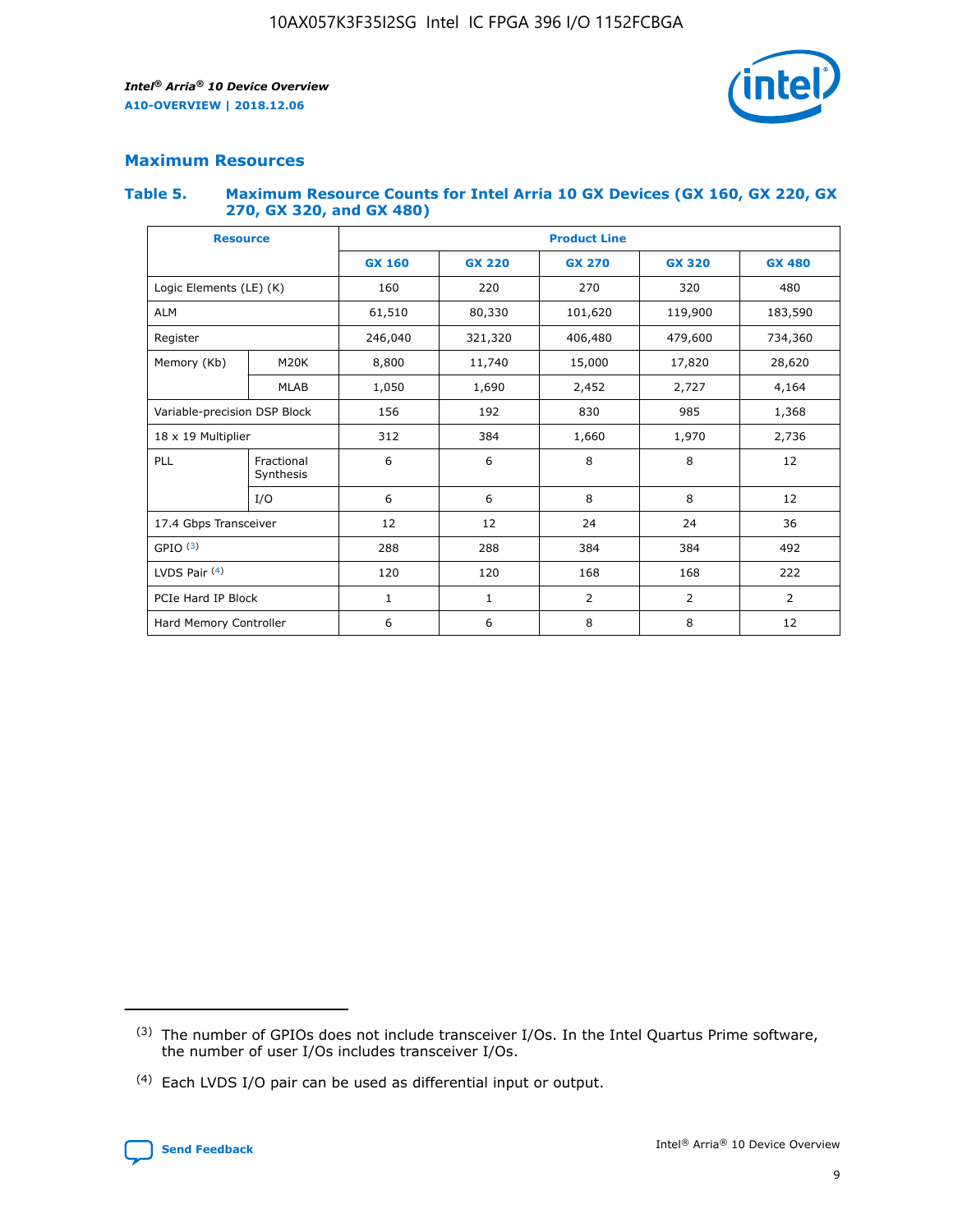

## **Table 6. Maximum Resource Counts for Intel Arria 10 GX Devices (GX 570, GX 660, GX 900, and GX 1150)**

|                              | <b>Resource</b>         |               | <b>Product Line</b> |                |                |  |  |  |  |  |
|------------------------------|-------------------------|---------------|---------------------|----------------|----------------|--|--|--|--|--|
|                              |                         | <b>GX 570</b> | <b>GX 660</b>       | <b>GX 900</b>  | <b>GX 1150</b> |  |  |  |  |  |
| Logic Elements (LE) (K)      |                         | 570           | 660                 | 900            | 1,150          |  |  |  |  |  |
| <b>ALM</b>                   |                         | 217,080       | 251,680             | 339,620        | 427,200        |  |  |  |  |  |
| Register                     |                         | 868,320       | 1,006,720           |                | 1,708,800      |  |  |  |  |  |
| Memory (Kb)                  | <b>M20K</b>             | 36,000        | 42,620              | 48,460         | 54,260         |  |  |  |  |  |
|                              | <b>MLAB</b>             | 5,096         | 5,788               | 9,386          | 12,984         |  |  |  |  |  |
| Variable-precision DSP Block |                         | 1,523         | 1,687               | 1,518          | 1,518          |  |  |  |  |  |
| $18 \times 19$ Multiplier    |                         | 3,046         | 3,374               | 3,036          | 3,036          |  |  |  |  |  |
| PLL                          | Fractional<br>Synthesis | 16            | 16                  | 32             | 32             |  |  |  |  |  |
|                              | I/O                     | 16            | 16                  | 16             | 16             |  |  |  |  |  |
| 17.4 Gbps Transceiver        |                         | 48            | 48                  | 96             |                |  |  |  |  |  |
| GPIO <sup>(3)</sup>          |                         | 696           | 696                 | 768            | 768            |  |  |  |  |  |
| LVDS Pair $(4)$              |                         | 324           | 324<br>384          |                | 384            |  |  |  |  |  |
| PCIe Hard IP Block           |                         | 2             | 2                   | $\overline{4}$ | $\overline{4}$ |  |  |  |  |  |
| Hard Memory Controller       |                         | 16            | 16                  | 16             | 16             |  |  |  |  |  |

# **Package Plan**

# **Table 7. Package Plan for Intel Arria 10 GX Devices (U19, F27, and F29)**

Refer to I/O and High Speed I/O in Intel Arria 10 Devices chapter for the number of 3 V I/O, LVDS I/O, and LVDS channels in each device package.

| <b>Product Line</b> | U <sub>19</sub><br>$(19 \text{ mm} \times 19 \text{ mm})$<br>484-pin UBGA) |          |             |         | <b>F27</b><br>(27 mm × 27 mm,<br>672-pin FBGA) |             | <b>F29</b><br>(29 mm × 29 mm,<br>780-pin FBGA) |          |             |  |
|---------------------|----------------------------------------------------------------------------|----------|-------------|---------|------------------------------------------------|-------------|------------------------------------------------|----------|-------------|--|
|                     | 3 V I/O                                                                    | LVDS I/O | <b>XCVR</b> | 3 V I/O | LVDS I/O                                       | <b>XCVR</b> | 3 V I/O                                        | LVDS I/O | <b>XCVR</b> |  |
| GX 160              | 48                                                                         | 192      | 6           | 48      | 192                                            | 12          | 48                                             | 240      | 12          |  |
| GX 220              | 48                                                                         | 192      | 6           | 48      | 192                                            | 12          | 48                                             | 240      | 12          |  |
| GX 270              |                                                                            |          |             | 48      | 192                                            | 12          | 48                                             | 312      | 12          |  |
| GX 320              |                                                                            |          |             | 48      | 192                                            | 12          | 48                                             | 312      | 12          |  |
| GX 480              |                                                                            |          |             |         |                                                |             | 48                                             | 312      | 12          |  |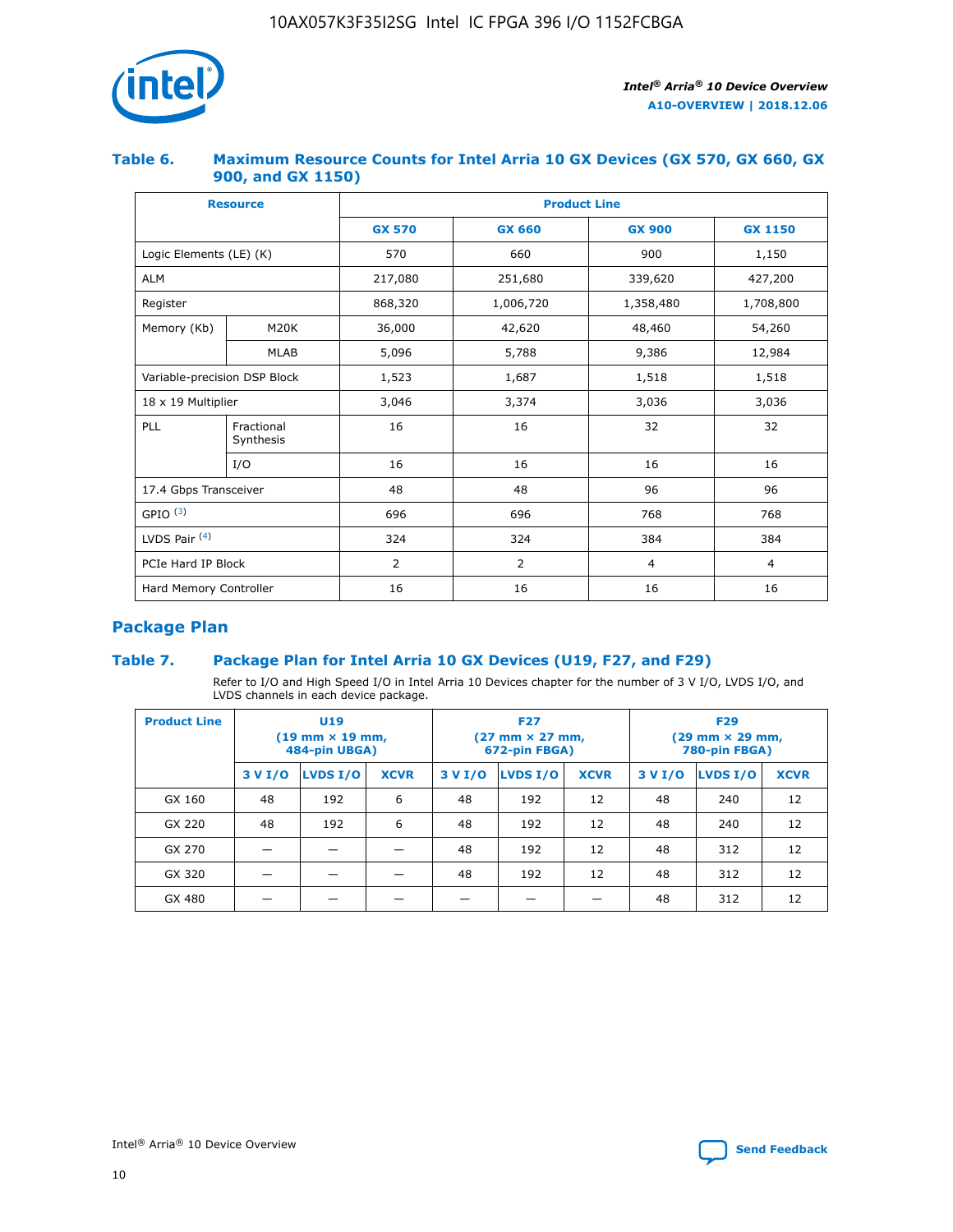

#### **Table 8. Package Plan for Intel Arria 10 GX Devices (F34, F35, NF40, and KF40)**

Refer to I/O and High Speed I/O in Intel Arria 10 Devices chapter for the number of 3 V I/O, LVDS I/O, and LVDS channels in each device package.

| <b>Product Line</b> | <b>F34</b><br>$(35 \text{ mm} \times 35 \text{ mm})$<br><b>1152-pin FBGA)</b> |                    | <b>F35</b><br>$(35 \text{ mm} \times 35 \text{ mm})$<br><b>1152-pin FBGA)</b> |           | <b>KF40</b><br>$(40$ mm $\times$ 40 mm,<br><b>1517-pin FBGA)</b> |             |           | <b>NF40</b><br>$(40 \text{ mm} \times 40 \text{ mm})$<br>1517-pin FBGA) |             |           |                    |             |
|---------------------|-------------------------------------------------------------------------------|--------------------|-------------------------------------------------------------------------------|-----------|------------------------------------------------------------------|-------------|-----------|-------------------------------------------------------------------------|-------------|-----------|--------------------|-------------|
|                     | 3V<br>I/O                                                                     | <b>LVDS</b><br>I/O | <b>XCVR</b>                                                                   | 3V<br>I/O | <b>LVDS</b><br>I/O                                               | <b>XCVR</b> | 3V<br>I/O | <b>LVDS</b><br>I/O                                                      | <b>XCVR</b> | 3V<br>I/O | <b>LVDS</b><br>I/O | <b>XCVR</b> |
| GX 270              | 48                                                                            | 336                | 24                                                                            | 48        | 336                                                              | 24          |           |                                                                         |             |           |                    |             |
| GX 320              | 48                                                                            | 336                | 24                                                                            | 48        | 336                                                              | 24          |           |                                                                         |             |           |                    |             |
| GX 480              | 48                                                                            | 444                | 24                                                                            | 48        | 348                                                              | 36          |           |                                                                         |             |           |                    |             |
| GX 570              | 48                                                                            | 444                | 24                                                                            | 48        | 348                                                              | 36          | 96        | 600                                                                     | 36          | 48        | 540                | 48          |
| GX 660              | 48                                                                            | 444                | 24                                                                            | 48        | 348                                                              | 36          | 96        | 600                                                                     | 36          | 48        | 540                | 48          |
| GX 900              |                                                                               | 504                | 24                                                                            | –         |                                                                  | -           |           |                                                                         |             |           | 600                | 48          |
| GX 1150             |                                                                               | 504                | 24                                                                            |           |                                                                  |             |           |                                                                         |             |           | 600                | 48          |

#### **Table 9. Package Plan for Intel Arria 10 GX Devices (RF40, NF45, SF45, and UF45)**

Refer to I/O and High Speed I/O in Intel Arria 10 Devices chapter for the number of 3 V I/O, LVDS I/O, and LVDS channels in each device package.

| <b>Product Line</b> | <b>RF40</b><br>$(40$ mm $\times$ 40 mm,<br>1517-pin FBGA) |                    |             | <b>NF45</b><br>$(45 \text{ mm} \times 45 \text{ mm})$<br><b>1932-pin FBGA)</b> |                    |             | <b>SF45</b><br>$(45 \text{ mm} \times 45 \text{ mm})$<br><b>1932-pin FBGA)</b> |                    |             | <b>UF45</b><br>$(45 \text{ mm} \times 45 \text{ mm})$<br><b>1932-pin FBGA)</b> |                    |             |
|---------------------|-----------------------------------------------------------|--------------------|-------------|--------------------------------------------------------------------------------|--------------------|-------------|--------------------------------------------------------------------------------|--------------------|-------------|--------------------------------------------------------------------------------|--------------------|-------------|
|                     | 3V<br>I/O                                                 | <b>LVDS</b><br>I/O | <b>XCVR</b> | 3 V<br>I/O                                                                     | <b>LVDS</b><br>I/O | <b>XCVR</b> | 3 V<br>I/O                                                                     | <b>LVDS</b><br>I/O | <b>XCVR</b> | 3V<br>I/O                                                                      | <b>LVDS</b><br>I/O | <b>XCVR</b> |
| GX 900              |                                                           | 342                | 66          | _                                                                              | 768                | 48          |                                                                                | 624                | 72          |                                                                                | 480                | 96          |
| GX 1150             |                                                           | 342                | 66          | _                                                                              | 768                | 48          |                                                                                | 624                | 72          |                                                                                | 480                | 96          |

#### **Related Information**

[I/O and High-Speed Differential I/O Interfaces in Intel Arria 10 Devices chapter, Intel](https://www.intel.com/content/www/us/en/programmable/documentation/sam1403482614086.html#sam1403482030321) [Arria 10 Device Handbook](https://www.intel.com/content/www/us/en/programmable/documentation/sam1403482614086.html#sam1403482030321)

Provides the number of 3 V and LVDS I/Os, and LVDS channels for each Intel Arria 10 device package.

# **Intel Arria 10 GT**

This section provides the available options, maximum resource counts, and package plan for the Intel Arria 10 GT devices.

The information in this section is correct at the time of publication. For the latest information and to get more details, refer to the Intel FPGA Product Selector.

#### **Related Information**

#### [Intel FPGA Product Selector](http://www.altera.com/products/selector/psg-selector.html)

Provides the latest information on Intel products.

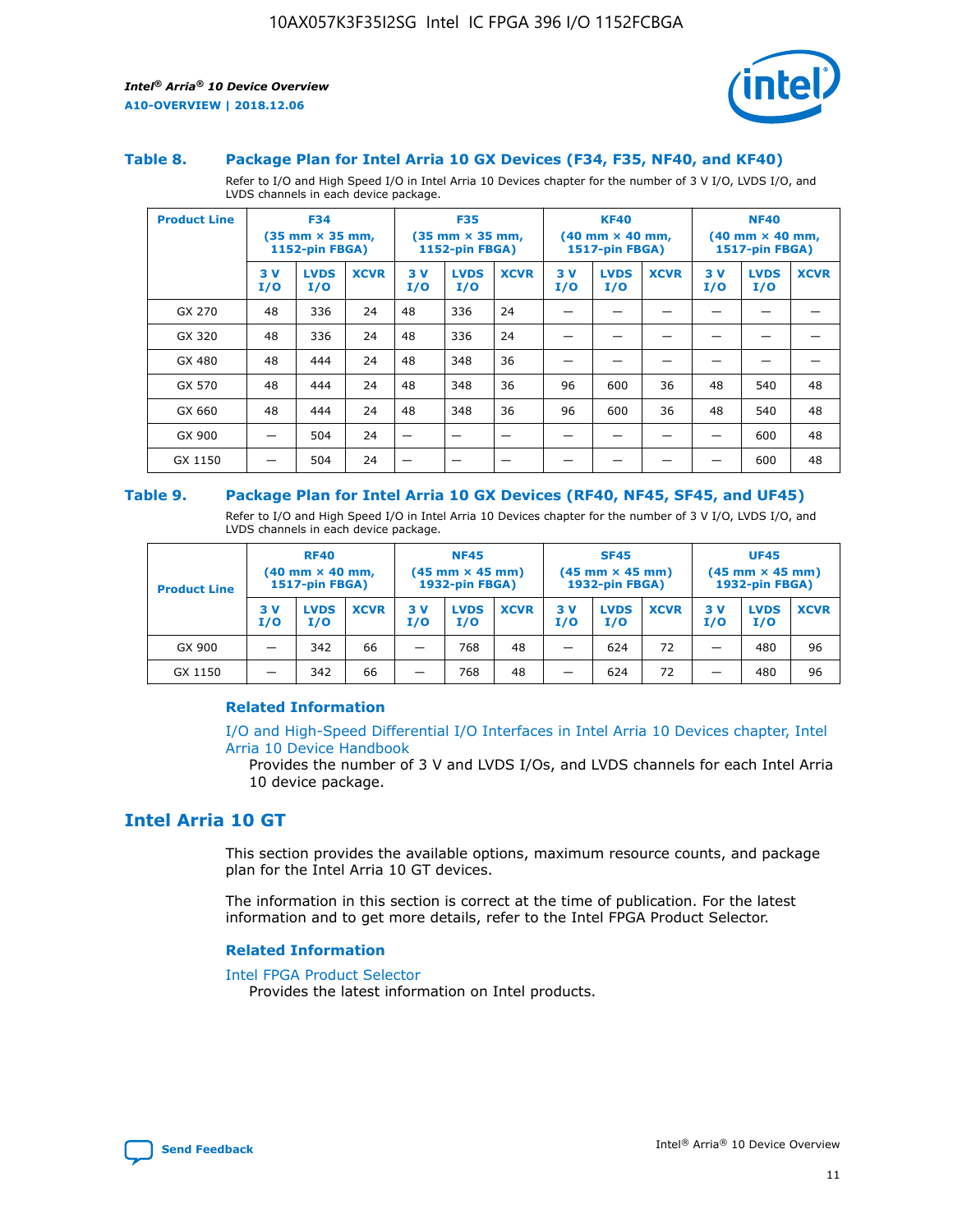

# **Available Options**

# **Figure 2. Sample Ordering Code and Available Options for Intel Arria 10 GT Devices**

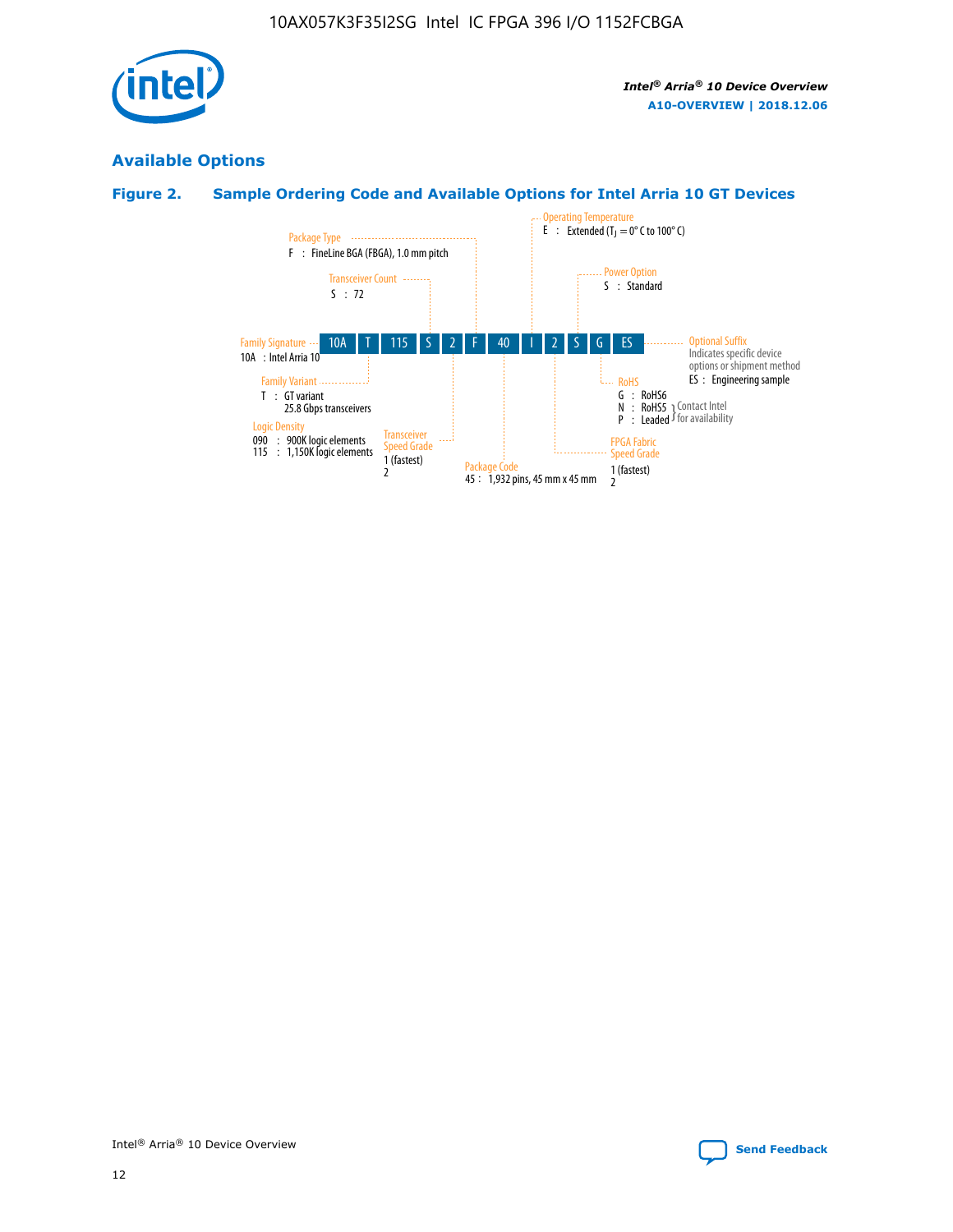

# **Maximum Resources**

#### **Table 10. Maximum Resource Counts for Intel Arria 10 GT Devices**

| <b>Resource</b>              |                      |                | <b>Product Line</b> |  |
|------------------------------|----------------------|----------------|---------------------|--|
|                              |                      | <b>GT 900</b>  | <b>GT 1150</b>      |  |
| Logic Elements (LE) (K)      |                      | 900            | 1,150               |  |
| <b>ALM</b>                   |                      | 339,620        | 427,200             |  |
| Register                     |                      | 1,358,480      | 1,708,800           |  |
| Memory (Kb)                  | M20K                 | 48,460         | 54,260              |  |
|                              | <b>MLAB</b>          | 9,386          | 12,984              |  |
| Variable-precision DSP Block |                      | 1,518          | 1,518               |  |
| 18 x 19 Multiplier           |                      | 3,036          | 3,036               |  |
| <b>PLL</b>                   | Fractional Synthesis | 32             | 32                  |  |
|                              | I/O                  | 16             | 16                  |  |
| Transceiver                  | 17.4 Gbps            | 72(5)          | 72(5)               |  |
|                              | 25.8 Gbps            | 6              | 6                   |  |
| GPIO <sup>(6)</sup>          |                      | 624            | 624                 |  |
| LVDS Pair $(7)$              |                      | 312            | 312                 |  |
| PCIe Hard IP Block           |                      | $\overline{4}$ | $\overline{4}$      |  |
| Hard Memory Controller       |                      | 16             | 16                  |  |

### **Related Information**

#### [Intel Arria 10 GT Channel Usage](https://www.intel.com/content/www/us/en/programmable/documentation/nik1398707230472.html#nik1398707008178)

Configuring GT/GX channels in Intel Arria 10 GT devices.

## **Package Plan**

#### **Table 11. Package Plan for Intel Arria 10 GT Devices**

Refer to I/O and High Speed I/O in Intel Arria 10 Devices chapter for the number of 3 V I/O, LVDS I/O, and LVDS channels in each device package.

| <b>Product Line</b> | <b>SF45</b><br>(45 mm × 45 mm, 1932-pin FBGA) |                 |             |  |  |  |
|---------------------|-----------------------------------------------|-----------------|-------------|--|--|--|
|                     | 3 V I/O                                       | <b>LVDS I/O</b> | <b>XCVR</b> |  |  |  |
| GT 900              |                                               | 624             | 72          |  |  |  |
| GT 1150             |                                               | 624             | 72          |  |  |  |

<sup>(7)</sup> Each LVDS I/O pair can be used as differential input or output.



 $(5)$  If all 6 GT channels are in use, 12 of the GX channels are not usable.

<sup>(6)</sup> The number of GPIOs does not include transceiver I/Os. In the Intel Quartus Prime software, the number of user I/Os includes transceiver I/Os.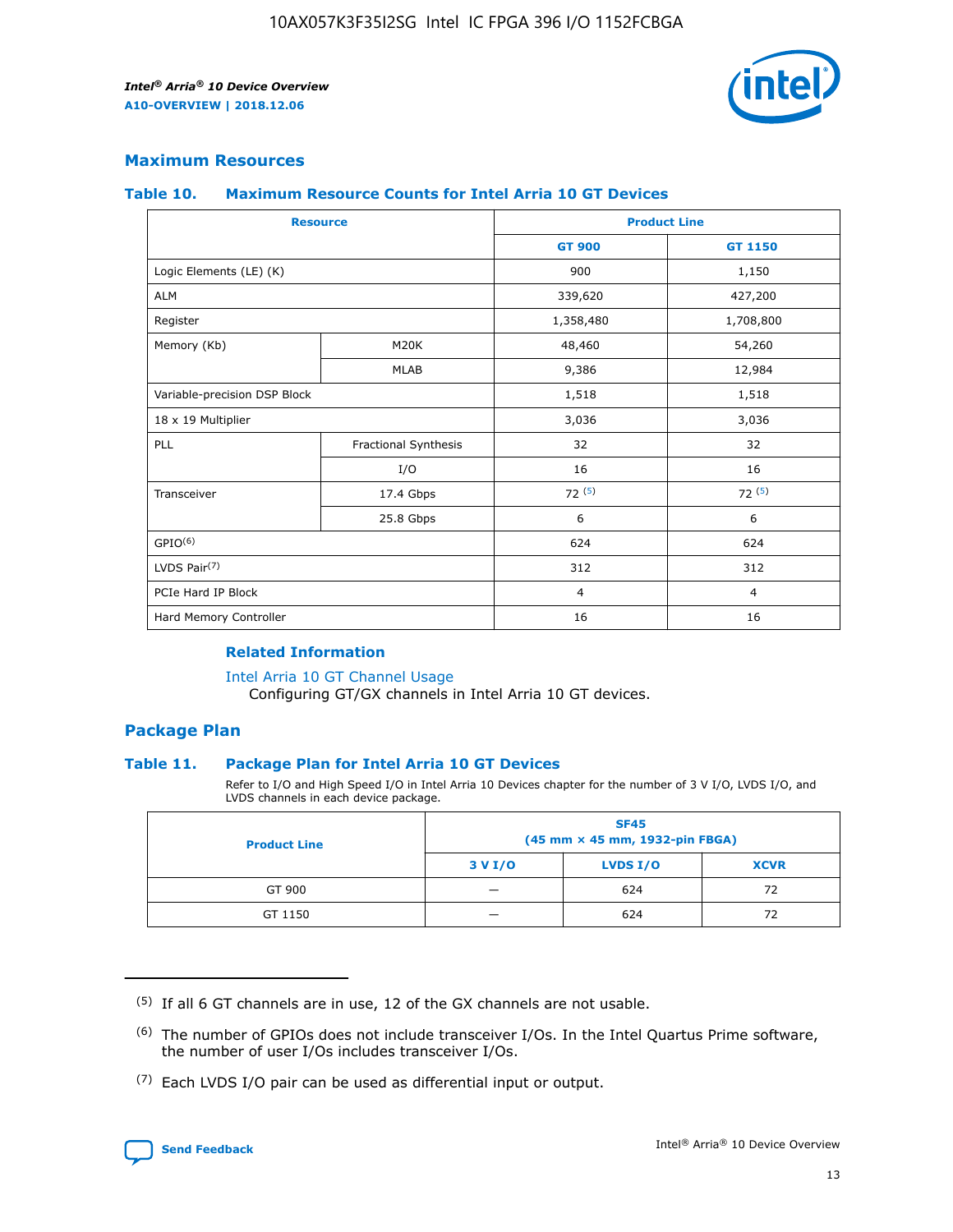

#### **Related Information**

[I/O and High-Speed Differential I/O Interfaces in Intel Arria 10 Devices chapter, Intel](https://www.intel.com/content/www/us/en/programmable/documentation/sam1403482614086.html#sam1403482030321) [Arria 10 Device Handbook](https://www.intel.com/content/www/us/en/programmable/documentation/sam1403482614086.html#sam1403482030321)

Provides the number of 3 V and LVDS I/Os, and LVDS channels for each Intel Arria 10 device package.

# **Intel Arria 10 SX**

This section provides the available options, maximum resource counts, and package plan for the Intel Arria 10 SX devices.

The information in this section is correct at the time of publication. For the latest information and to get more details, refer to the Intel FPGA Product Selector.

#### **Related Information**

[Intel FPGA Product Selector](http://www.altera.com/products/selector/psg-selector.html) Provides the latest information on Intel products.

#### **Available Options**

#### **Figure 3. Sample Ordering Code and Available Options for Intel Arria 10 SX Devices**



#### **Related Information**

[Transceiver Performance for Intel Arria 10 GX/SX Devices](https://www.intel.com/content/www/us/en/programmable/documentation/mcn1413182292568.html#mcn1413213965502) Provides more information about the transceiver speed grade.

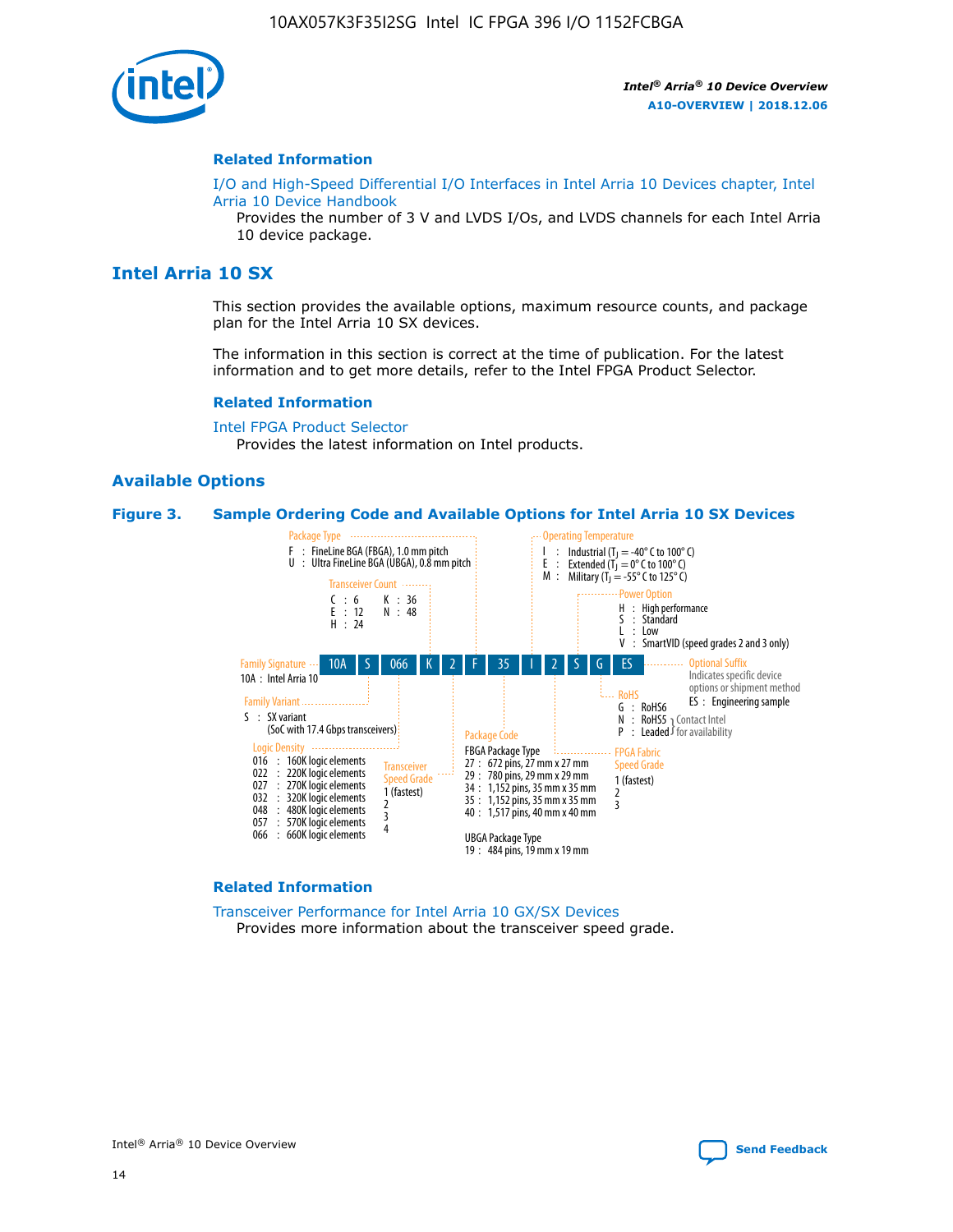

# **Maximum Resources**

#### **Table 12. Maximum Resource Counts for Intel Arria 10 SX Devices**

|                                   | <b>Resource</b>         | <b>Product Line</b> |               |                |                |                |                |                |  |  |  |
|-----------------------------------|-------------------------|---------------------|---------------|----------------|----------------|----------------|----------------|----------------|--|--|--|
|                                   |                         | <b>SX 160</b>       | <b>SX 220</b> | <b>SX 270</b>  | <b>SX 320</b>  | <b>SX 480</b>  | <b>SX 570</b>  | <b>SX 660</b>  |  |  |  |
| Logic Elements (LE) (K)           |                         | 160                 | 220           | 270            | 320            | 480            | 570            | 660            |  |  |  |
| <b>ALM</b>                        |                         | 61,510              | 80,330        | 101,620        | 119,900        | 183,590        | 217,080        | 251,680        |  |  |  |
| Register                          |                         | 246,040             | 321,320       | 406,480        | 479,600        | 734,360        | 868,320        | 1,006,720      |  |  |  |
| Memory (Kb)                       | <b>M20K</b>             | 8,800               | 11,740        | 15,000         | 17,820         | 28,620         | 36,000         | 42,620         |  |  |  |
|                                   | <b>MLAB</b>             | 1,050               | 1,690         | 2,452          | 2,727          | 4,164          | 5,096          | 5,788          |  |  |  |
| Variable-precision DSP Block      |                         | 156                 | 192           | 830            | 985            | 1,368          | 1,523          | 1,687          |  |  |  |
| 18 x 19 Multiplier                |                         | 312                 | 384           | 1,660          | 1,970          | 2,736          | 3,046          | 3,374          |  |  |  |
| <b>PLL</b>                        | Fractional<br>Synthesis | 6                   | 6             | 8              | 8              | 12             | 16             | 16             |  |  |  |
|                                   | I/O                     | 6                   | 6             | 8              | 8              | 12             | 16             | 16             |  |  |  |
| 17.4 Gbps Transceiver             |                         | 12                  | 12            | 24             | 24             | 36             | 48             | 48             |  |  |  |
| GPIO <sup>(8)</sup>               |                         | 288                 | 288           | 384            | 384            | 492            | 696            | 696            |  |  |  |
| LVDS Pair $(9)$                   |                         | 120                 | 120           | 168            | 168            | 174            | 324            | 324            |  |  |  |
| PCIe Hard IP Block                |                         | $\mathbf{1}$        | $\mathbf{1}$  | $\overline{2}$ | $\overline{2}$ | $\overline{2}$ | $\overline{2}$ | $\overline{2}$ |  |  |  |
| Hard Memory Controller            |                         | 6                   | 6             | 8              | 8              | 12             | 16             | 16             |  |  |  |
| ARM Cortex-A9 MPCore<br>Processor |                         | Yes                 | Yes           | Yes            | Yes            | Yes            | Yes            | Yes            |  |  |  |

# **Package Plan**

#### **Table 13. Package Plan for Intel Arria 10 SX Devices (U19, F27, F29, and F34)**

Refer to I/O and High Speed I/O in Intel Arria 10 Devices chapter for the number of 3 V I/O, LVDS I/O, and LVDS channels in each device package.

| <b>Product Line</b> | U <sub>19</sub><br>$(19 \text{ mm} \times 19 \text{ mm})$<br>484-pin UBGA) |                    |             | <b>F27</b><br>$(27 \text{ mm} \times 27 \text{ mm})$ .<br>672-pin FBGA) |                    | <b>F29</b><br>$(29 \text{ mm} \times 29 \text{ mm})$ .<br>780-pin FBGA) |            |                    | <b>F34</b><br>$(35 \text{ mm} \times 35 \text{ mm})$<br><b>1152-pin FBGA)</b> |           |                    |             |
|---------------------|----------------------------------------------------------------------------|--------------------|-------------|-------------------------------------------------------------------------|--------------------|-------------------------------------------------------------------------|------------|--------------------|-------------------------------------------------------------------------------|-----------|--------------------|-------------|
|                     | 3V<br>I/O                                                                  | <b>LVDS</b><br>I/O | <b>XCVR</b> | 3V<br>I/O                                                               | <b>LVDS</b><br>I/O | <b>XCVR</b>                                                             | 3 V<br>I/O | <b>LVDS</b><br>I/O | <b>XCVR</b>                                                                   | 3V<br>I/O | <b>LVDS</b><br>I/O | <b>XCVR</b> |
| SX 160              | 48                                                                         | 144                | 6           | 48                                                                      | 192                | 12                                                                      | 48         | 240                | 12                                                                            |           |                    |             |
| SX 220              | 48                                                                         | 144                | 6           | 48                                                                      | 192                | 12                                                                      | 48         | 240                | 12                                                                            |           |                    |             |
| SX 270              |                                                                            |                    |             | 48                                                                      | 192                | 12                                                                      | 48         | 312                | 12                                                                            | 48        | 336                | 24          |
| SX 320              |                                                                            |                    |             | 48                                                                      | 192                | 12                                                                      | 48         | 312                | 12                                                                            | 48        | 336                | 24          |
|                     | continued                                                                  |                    |             |                                                                         |                    |                                                                         |            |                    |                                                                               |           |                    |             |

 $(8)$  The number of GPIOs does not include transceiver I/Os. In the Intel Quartus Prime software, the number of user I/Os includes transceiver I/Os.

 $(9)$  Each LVDS I/O pair can be used as differential input or output.

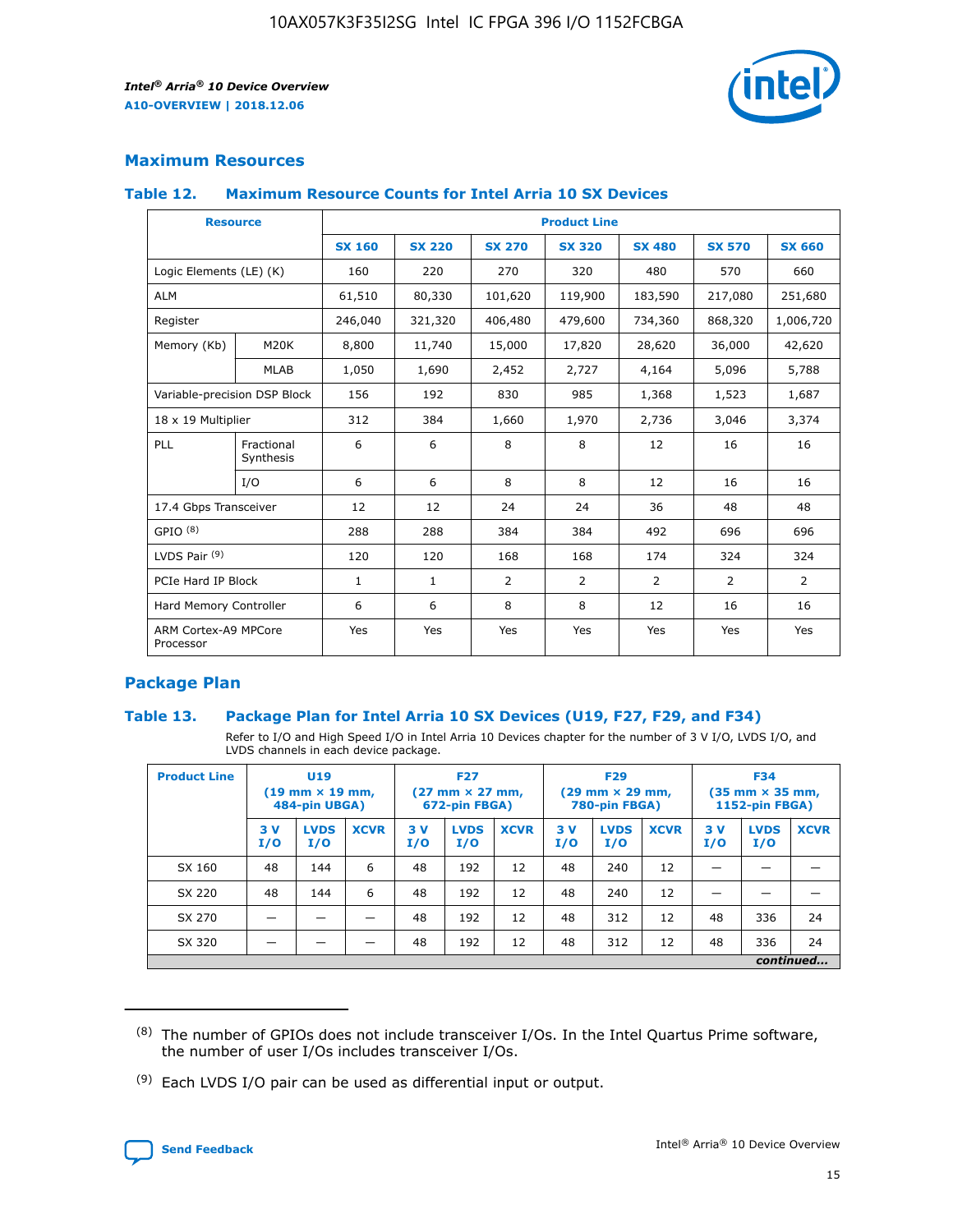

| <b>Product Line</b> | U <sub>19</sub><br>$(19 \text{ mm} \times 19 \text{ mm})$<br>484-pin UBGA) |                    | <b>F27</b><br>$(27 \text{ mm} \times 27 \text{ mm})$<br>672-pin FBGA) |           | <b>F29</b><br>$(29 \text{ mm} \times 29 \text{ mm})$<br>780-pin FBGA) |             |           | <b>F34</b><br>$(35 \text{ mm} \times 35 \text{ mm})$<br><b>1152-pin FBGA)</b> |             |           |                    |             |
|---------------------|----------------------------------------------------------------------------|--------------------|-----------------------------------------------------------------------|-----------|-----------------------------------------------------------------------|-------------|-----------|-------------------------------------------------------------------------------|-------------|-----------|--------------------|-------------|
|                     | 3 V<br>I/O                                                                 | <b>LVDS</b><br>I/O | <b>XCVR</b>                                                           | 3V<br>I/O | <b>LVDS</b><br>I/O                                                    | <b>XCVR</b> | 3V<br>I/O | <b>LVDS</b><br>I/O                                                            | <b>XCVR</b> | 3V<br>I/O | <b>LVDS</b><br>I/O | <b>XCVR</b> |
| SX 480              |                                                                            |                    |                                                                       |           |                                                                       |             | 48        | 312                                                                           | 12          | 48        | 444                | 24          |
| SX 570              |                                                                            |                    |                                                                       |           |                                                                       |             |           |                                                                               |             | 48        | 444                | 24          |
| SX 660              |                                                                            |                    |                                                                       |           |                                                                       |             |           |                                                                               |             | 48        | 444                | 24          |

## **Table 14. Package Plan for Intel Arria 10 SX Devices (F35, KF40, and NF40)**

Refer to I/O and High Speed I/O in Intel Arria 10 Devices chapter for the number of 3 V I/O, LVDS I/O, and LVDS channels in each device package.

| <b>Product Line</b> | <b>F35</b><br>(35 mm × 35 mm,<br><b>1152-pin FBGA)</b> |          |             |                                           | <b>KF40</b><br>(40 mm × 40 mm,<br>1517-pin FBGA) |    | <b>NF40</b><br>$(40 \text{ mm} \times 40 \text{ mm})$<br>1517-pin FBGA) |          |             |  |
|---------------------|--------------------------------------------------------|----------|-------------|-------------------------------------------|--------------------------------------------------|----|-------------------------------------------------------------------------|----------|-------------|--|
|                     | 3 V I/O                                                | LVDS I/O | <b>XCVR</b> | <b>LVDS I/O</b><br>3 V I/O<br><b>XCVR</b> |                                                  |    | 3 V I/O                                                                 | LVDS I/O | <b>XCVR</b> |  |
| SX 270              | 48                                                     | 336      | 24          |                                           |                                                  |    |                                                                         |          |             |  |
| SX 320              | 48                                                     | 336      | 24          |                                           |                                                  |    |                                                                         |          |             |  |
| SX 480              | 48                                                     | 348      | 36          |                                           |                                                  |    |                                                                         |          |             |  |
| SX 570              | 48                                                     | 348      | 36          | 96                                        | 600                                              | 36 | 48                                                                      | 540      | 48          |  |
| SX 660              | 48                                                     | 348      | 36          | 96                                        | 600                                              | 36 | 48                                                                      | 540      | 48          |  |

# **Related Information**

[I/O and High-Speed Differential I/O Interfaces in Intel Arria 10 Devices chapter, Intel](https://www.intel.com/content/www/us/en/programmable/documentation/sam1403482614086.html#sam1403482030321) [Arria 10 Device Handbook](https://www.intel.com/content/www/us/en/programmable/documentation/sam1403482614086.html#sam1403482030321)

Provides the number of 3 V and LVDS I/Os, and LVDS channels for each Intel Arria 10 device package.

Intel<sup>®</sup> Arria<sup>®</sup> 10 Device Overview **[Send Feedback](mailto:FPGAtechdocfeedback@intel.com?subject=Feedback%20on%20Intel%20Arria%2010%20Device%20Overview%20(A10-OVERVIEW%202018.12.06)&body=We%20appreciate%20your%20feedback.%20In%20your%20comments,%20also%20specify%20the%20page%20number%20or%20paragraph.%20Thank%20you.)** Send Feedback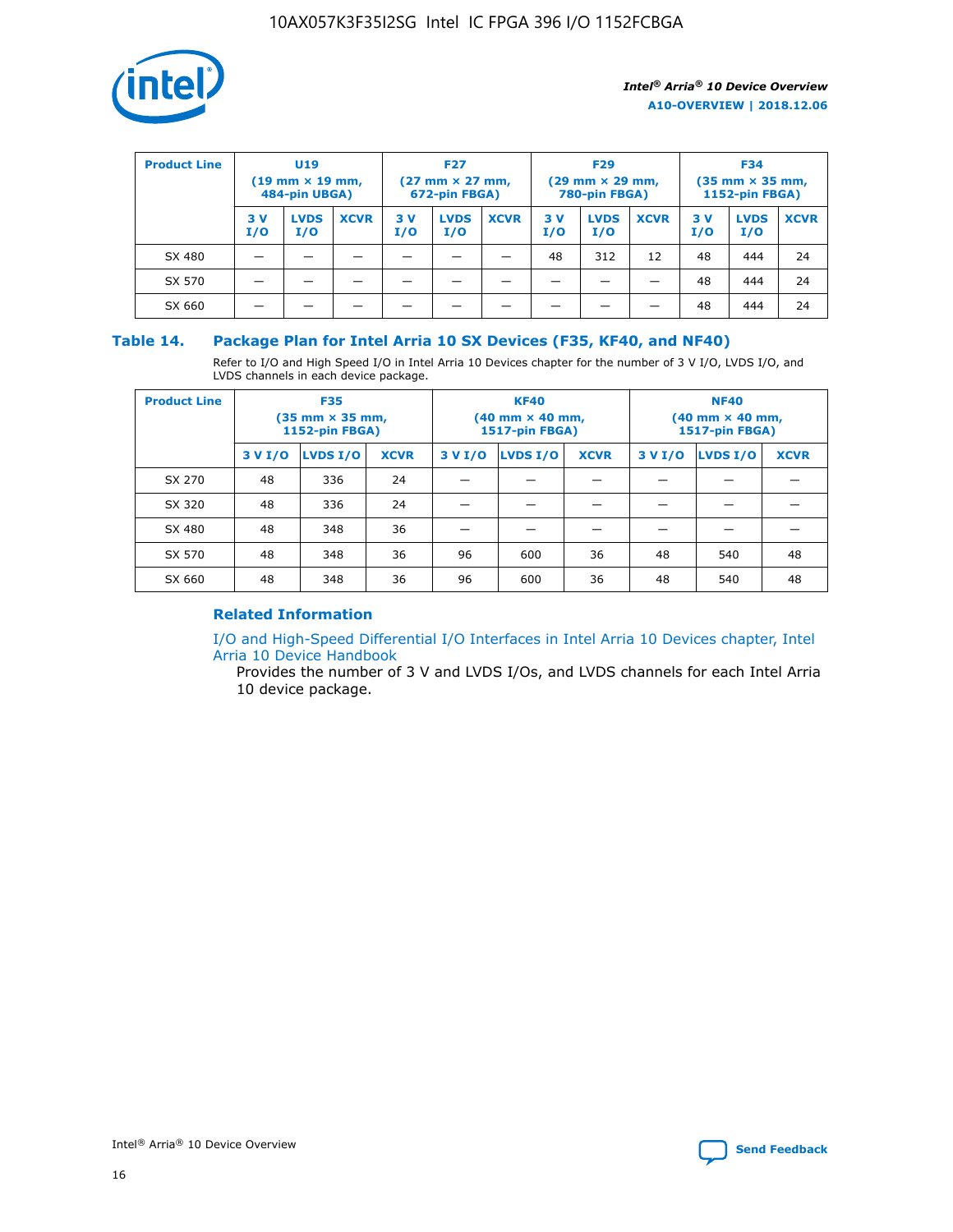

# **I/O Vertical Migration for Intel Arria 10 Devices**

#### **Figure 4. Migration Capability Across Intel Arria 10 Product Lines**

- The arrows indicate the migration paths. The devices included in each vertical migration path are shaded. Devices with fewer resources in the same path have lighter shades.
- To achieve the full I/O migration across product lines in the same migration path, restrict I/Os and transceivers usage to match the product line with the lowest I/O and transceiver counts.
- An LVDS I/O bank in the source device may be mapped to a 3 V I/O bank in the target device. To use memory interface clock frequency higher than 533 MHz, assign external memory interface pins only to banks that are LVDS I/O in both devices.
- There may be nominal 0.15 mm package height difference between some product lines in the same package type.
	- **Variant Product Line Package U19 F27 F29 F34 F35 KF40 NF40 RF40 NF45 SF45 UF45** Intel® Arria® 10 GX GX 160 GX 220 GX 270 GX 320 GX 480 GX 570 GX 660 GX 900 GX 1150 Intel Arria 10 GT GT 900 GT 1150 Intel Arria 10 SX SX 160 SX 220 SX 270 SX 320 SX 480 SX 570 SX 660
- Some migration paths are not shown in the Intel Quartus Prime software **Pin Migration View**.

*Note:* To verify the pin migration compatibility, use the **Pin Migration View** window in the Intel Quartus Prime software Pin Planner.

# **Adaptive Logic Module**

Intel Arria 10 devices use a 20 nm ALM as the basic building block of the logic fabric.

The ALM architecture is the same as the previous generation FPGAs, allowing for efficient implementation of logic functions and easy conversion of IP between the device generations.

The ALM, as shown in following figure, uses an 8-input fracturable look-up table (LUT) with four dedicated registers to help improve timing closure in register-rich designs and achieve an even higher design packing capability than the traditional two-register per LUT architecture.

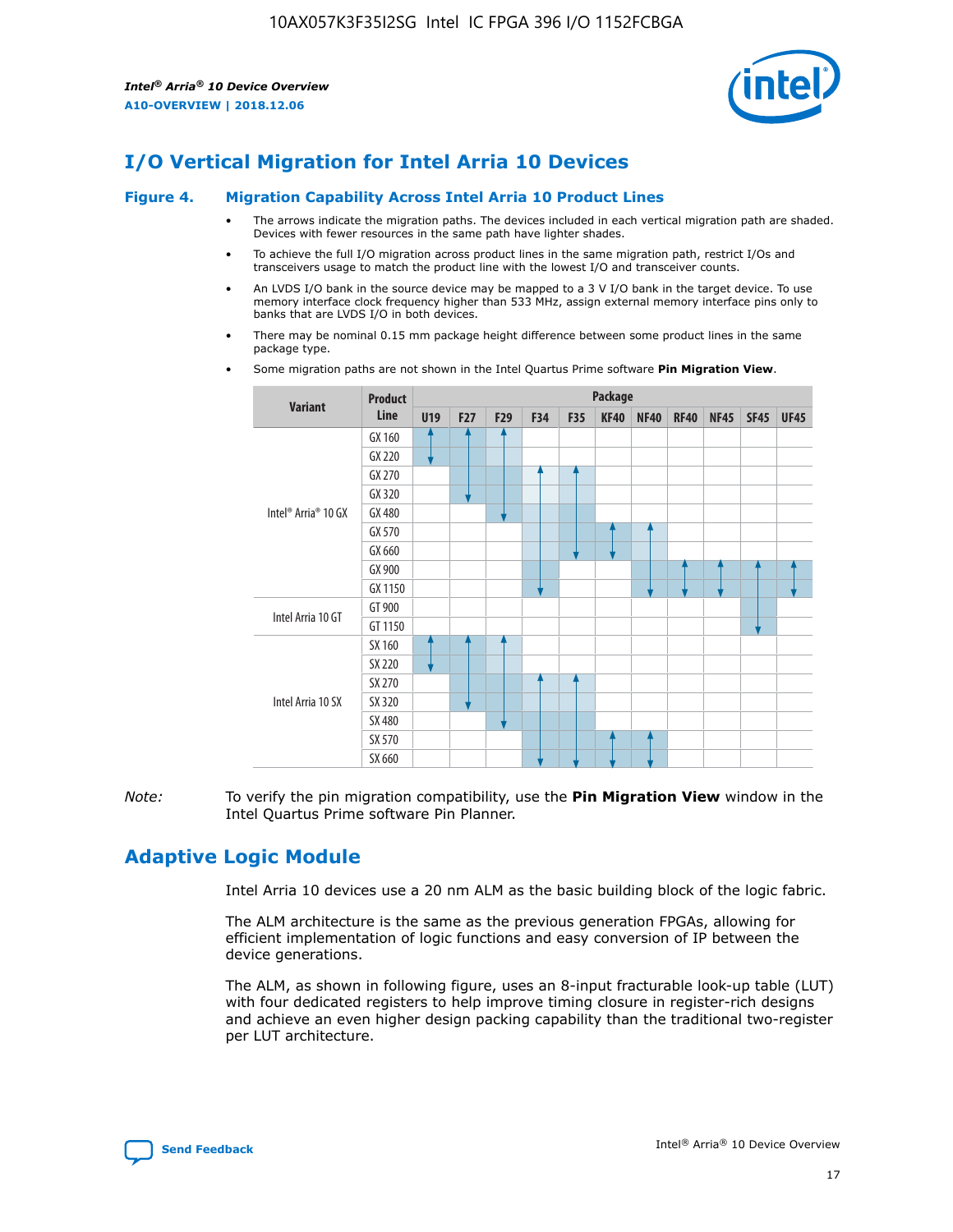

**Figure 5. ALM for Intel Arria 10 Devices**



The Intel Quartus Prime software optimizes your design according to the ALM logic structure and automatically maps legacy designs into the Intel Arria 10 ALM architecture.

# **Variable-Precision DSP Block**

The Intel Arria 10 variable precision DSP blocks support fixed-point arithmetic and floating-point arithmetic.

Features for fixed-point arithmetic:

- High-performance, power-optimized, and fully registered multiplication operations
- 18-bit and 27-bit word lengths
- Two 18 x 19 multipliers or one 27 x 27 multiplier per DSP block
- Built-in addition, subtraction, and 64-bit double accumulation register to combine multiplication results
- Cascading 19-bit or 27-bit when pre-adder is disabled and cascading 18-bit when pre-adder is used to form the tap-delay line for filtering applications
- Cascading 64-bit output bus to propagate output results from one block to the next block without external logic support
- Hard pre-adder supported in 19-bit and 27-bit modes for symmetric filters
- Internal coefficient register bank in both 18-bit and 27-bit modes for filter implementation
- 18-bit and 27-bit systolic finite impulse response (FIR) filters with distributed output adder
- Biased rounding support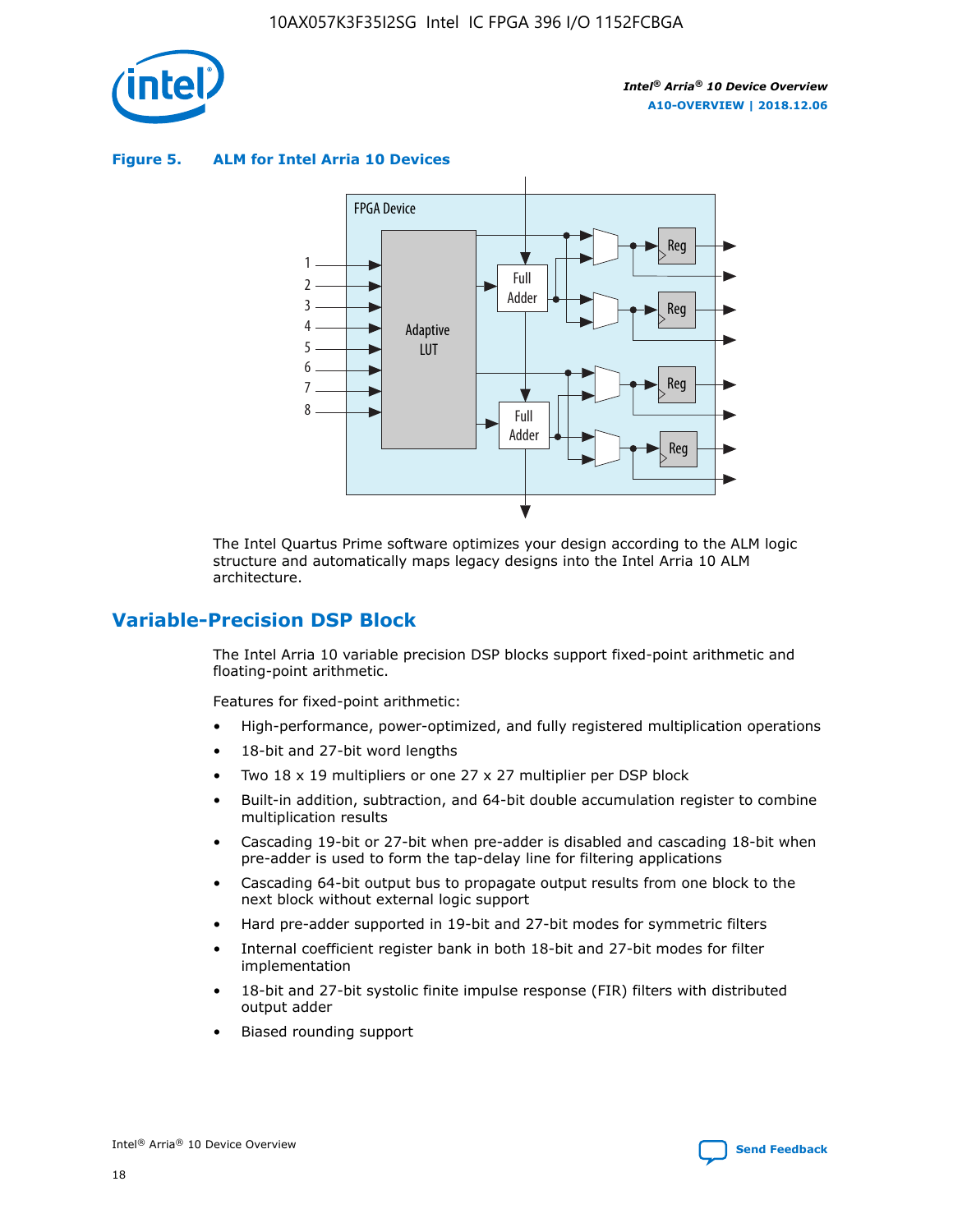

Features for floating-point arithmetic:

- A completely hardened architecture that supports multiplication, addition, subtraction, multiply-add, and multiply-subtract
- Multiplication with accumulation capability and a dynamic accumulator reset control
- Multiplication with cascade summation capability
- Multiplication with cascade subtraction capability
- Complex multiplication
- Direct vector dot product
- Systolic FIR filter

#### **Table 15. Variable-Precision DSP Block Configurations for Intel Arria 10 Devices**

| <b>Usage Example</b>                                       | <b>Multiplier Size (Bit)</b>    | <b>DSP Block Resources</b> |
|------------------------------------------------------------|---------------------------------|----------------------------|
| Medium precision fixed point                               | Two 18 x 19                     |                            |
| High precision fixed or Single precision<br>floating point | One 27 x 27                     |                            |
| Fixed point FFTs                                           | One 19 x 36 with external adder |                            |
| Very high precision fixed point                            | One 36 x 36 with external adder |                            |
| Double precision floating point                            | One 54 x 54 with external adder | 4                          |

#### **Table 16. Resources for Fixed-Point Arithmetic in Intel Arria 10 Devices**

The table lists the variable-precision DSP resources by bit precision for each Intel Arria 10 device.

| <b>Variant</b>  | <b>Product Line</b> | Variable-<br>precision<br><b>DSP Block</b> | <b>Independent Input and Output</b><br><b>Multiplications Operator</b> |                                     | 18 x 19<br><b>Multiplier</b><br><b>Adder Sum</b> | $18 \times 18$<br><b>Multiplier</b><br><b>Adder</b> |
|-----------------|---------------------|--------------------------------------------|------------------------------------------------------------------------|-------------------------------------|--------------------------------------------------|-----------------------------------------------------|
|                 |                     |                                            | 18 x 19<br><b>Multiplier</b>                                           | $27 \times 27$<br><b>Multiplier</b> | <b>Mode</b>                                      | <b>Summed with</b><br>36 bit Input                  |
| AIntel Arria 10 | GX 160              | 156                                        | 312                                                                    | 156                                 | 156                                              | 156                                                 |
| GX              | GX 220              | 192                                        | 384                                                                    | 192                                 | 192                                              | 192                                                 |
|                 | GX 270              | 830                                        | 1,660                                                                  | 830                                 | 830                                              | 830                                                 |
|                 | GX 320              | 984                                        | 1,968                                                                  | 984                                 | 984                                              | 984                                                 |
|                 | GX 480              | 1,368                                      | 2,736                                                                  | 1,368                               | 1,368                                            | 1,368                                               |
|                 | GX 570              | 1,523                                      | 3,046                                                                  | 1,523                               | 1,523                                            | 1,523                                               |
|                 | GX 660              | 1,687                                      | 3,374                                                                  | 1,687                               | 1,687                                            | 1,687                                               |
|                 | GX 900              | 1,518                                      | 3,036                                                                  | 1,518                               | 1,518                                            | 1,518                                               |
|                 | GX 1150             | 1,518                                      | 3,036                                                                  | 1,518                               | 1,518                                            | 1,518                                               |
| Intel Arria 10  | GT 900              | 1,518                                      | 3,036                                                                  | 1,518                               | 1,518                                            | 1,518                                               |
| GT              | GT 1150             | 1,518                                      | 3,036                                                                  | 1,518                               | 1,518                                            | 1,518                                               |
| Intel Arria 10  | SX 160              | 156                                        | 312                                                                    | 156                                 | 156                                              | 156                                                 |
| <b>SX</b>       | SX 220              | 192                                        | 384                                                                    | 192                                 | 192                                              | 192                                                 |
|                 | SX 270              | 830                                        | 1,660                                                                  | 830                                 | 830                                              | 830                                                 |
|                 |                     |                                            |                                                                        |                                     |                                                  | continued                                           |

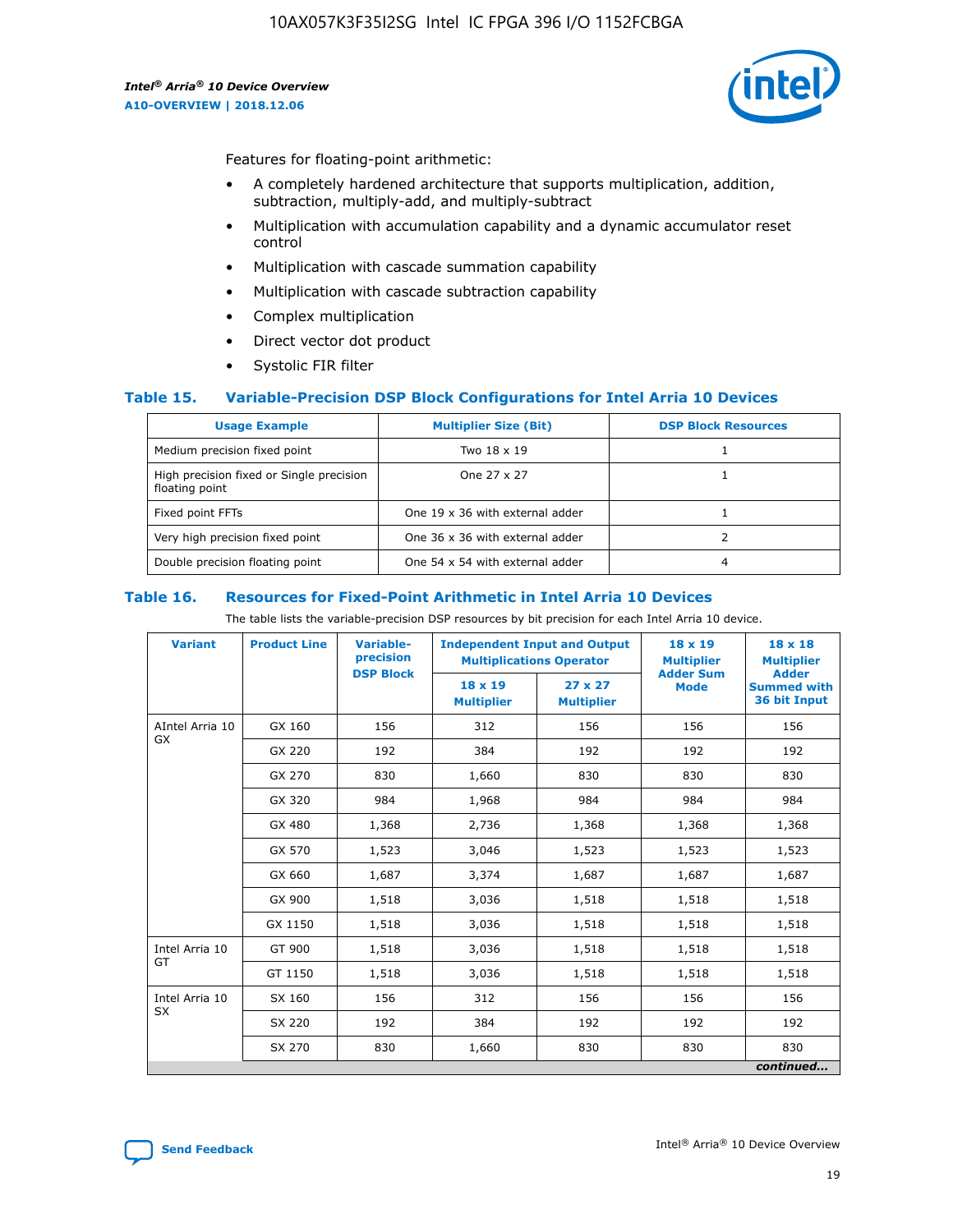

| <b>Variant</b> | <b>Product Line</b> | Variable-<br>precision | <b>Multiplications Operator</b>     | <b>Independent Input and Output</b> | $18 \times 19$<br><b>Multiplier</b> | $18 \times 18$<br><b>Multiplier</b><br><b>Adder</b> |  |
|----------------|---------------------|------------------------|-------------------------------------|-------------------------------------|-------------------------------------|-----------------------------------------------------|--|
|                |                     | <b>DSP Block</b>       | $18 \times 19$<br><b>Multiplier</b> | $27 \times 27$<br><b>Multiplier</b> | <b>Adder Sum</b><br><b>Mode</b>     | <b>Summed with</b><br>36 bit Input                  |  |
|                | SX 320              | 984                    | 1,968                               | 984                                 | 984                                 | 984                                                 |  |
|                | SX 480              | 1,368                  | 2,736                               | 1,368                               | 1,368                               | 1,368                                               |  |
|                | SX 570              | 1,523                  | 3,046                               | 1,523                               | 1,523                               | 1,523                                               |  |
|                | SX 660              | 1,687                  | 3,374                               | 1,687                               | 1,687                               | 1,687                                               |  |

# **Table 17. Resources for Floating-Point Arithmetic in Intel Arria 10 Devices**

The table lists the variable-precision DSP resources by bit precision for each Intel Arria 10 device.

| <b>Variant</b> | <b>Product Line</b> | <b>Variable-</b><br>precision<br><b>DSP Block</b> | <b>Single</b><br><b>Precision</b><br><b>Floating-Point</b><br><b>Multiplication</b><br><b>Mode</b> | <b>Single-Precision</b><br><b>Floating-Point</b><br><b>Adder Mode</b> | Single-<br><b>Precision</b><br><b>Floating-Point</b><br><b>Multiply</b><br><b>Accumulate</b><br><b>Mode</b> | <b>Peak</b><br><b>Giga Floating-</b><br><b>Point</b><br><b>Operations</b><br>per Second<br>(GFLOPs) |
|----------------|---------------------|---------------------------------------------------|----------------------------------------------------------------------------------------------------|-----------------------------------------------------------------------|-------------------------------------------------------------------------------------------------------------|-----------------------------------------------------------------------------------------------------|
| Intel Arria 10 | GX 160              | 156                                               | 156                                                                                                | 156                                                                   | 156                                                                                                         | 140                                                                                                 |
| GX             | GX 220              | 192                                               | 192                                                                                                | 192                                                                   | 192                                                                                                         | 173                                                                                                 |
|                | GX 270              | 830                                               | 830                                                                                                | 830                                                                   | 830                                                                                                         | 747                                                                                                 |
|                | GX 320              | 984                                               | 984                                                                                                | 984                                                                   | 984                                                                                                         | 886                                                                                                 |
|                | GX 480              | 1,369                                             | 1,368                                                                                              | 1,368                                                                 | 1,368                                                                                                       | 1,231                                                                                               |
|                | GX 570              | 1,523                                             | 1,523                                                                                              | 1,523                                                                 | 1,523                                                                                                       | 1,371                                                                                               |
|                | GX 660              | 1,687                                             | 1,687                                                                                              | 1,687                                                                 | 1,687                                                                                                       | 1,518                                                                                               |
|                | GX 900              | 1,518                                             | 1,518                                                                                              | 1,518                                                                 | 1,518                                                                                                       | 1,366                                                                                               |
|                | GX 1150             | 1,518                                             | 1,518                                                                                              | 1,518                                                                 | 1,518                                                                                                       | 1,366                                                                                               |
| Intel Arria 10 | GT 900              | 1,518                                             | 1,518                                                                                              | 1,518                                                                 | 1,518                                                                                                       | 1,366                                                                                               |
| GT             | GT 1150             | 1,518                                             | 1,518                                                                                              | 1,518                                                                 | 1,518                                                                                                       | 1,366                                                                                               |
| Intel Arria 10 | SX 160              | 156                                               | 156                                                                                                | 156                                                                   | 156                                                                                                         | 140                                                                                                 |
| <b>SX</b>      | SX 220              | 192                                               | 192                                                                                                | 192                                                                   | 192                                                                                                         | 173                                                                                                 |
|                | SX 270              | 830                                               | 830                                                                                                | 830                                                                   | 830                                                                                                         | 747                                                                                                 |
|                | SX 320              | 984                                               | 984                                                                                                | 984                                                                   | 984                                                                                                         | 886                                                                                                 |
|                | SX 480              | 1,369                                             | 1,368                                                                                              | 1,368                                                                 | 1,368                                                                                                       | 1,231                                                                                               |
|                | SX 570              | 1,523                                             | 1,523                                                                                              | 1,523                                                                 | 1,523                                                                                                       | 1,371                                                                                               |
|                | SX 660              | 1,687                                             | 1,687                                                                                              | 1,687                                                                 | 1,687                                                                                                       | 1,518                                                                                               |

# **Embedded Memory Blocks**

The embedded memory blocks in the devices are flexible and designed to provide an optimal amount of small- and large-sized memory arrays to fit your design requirements.

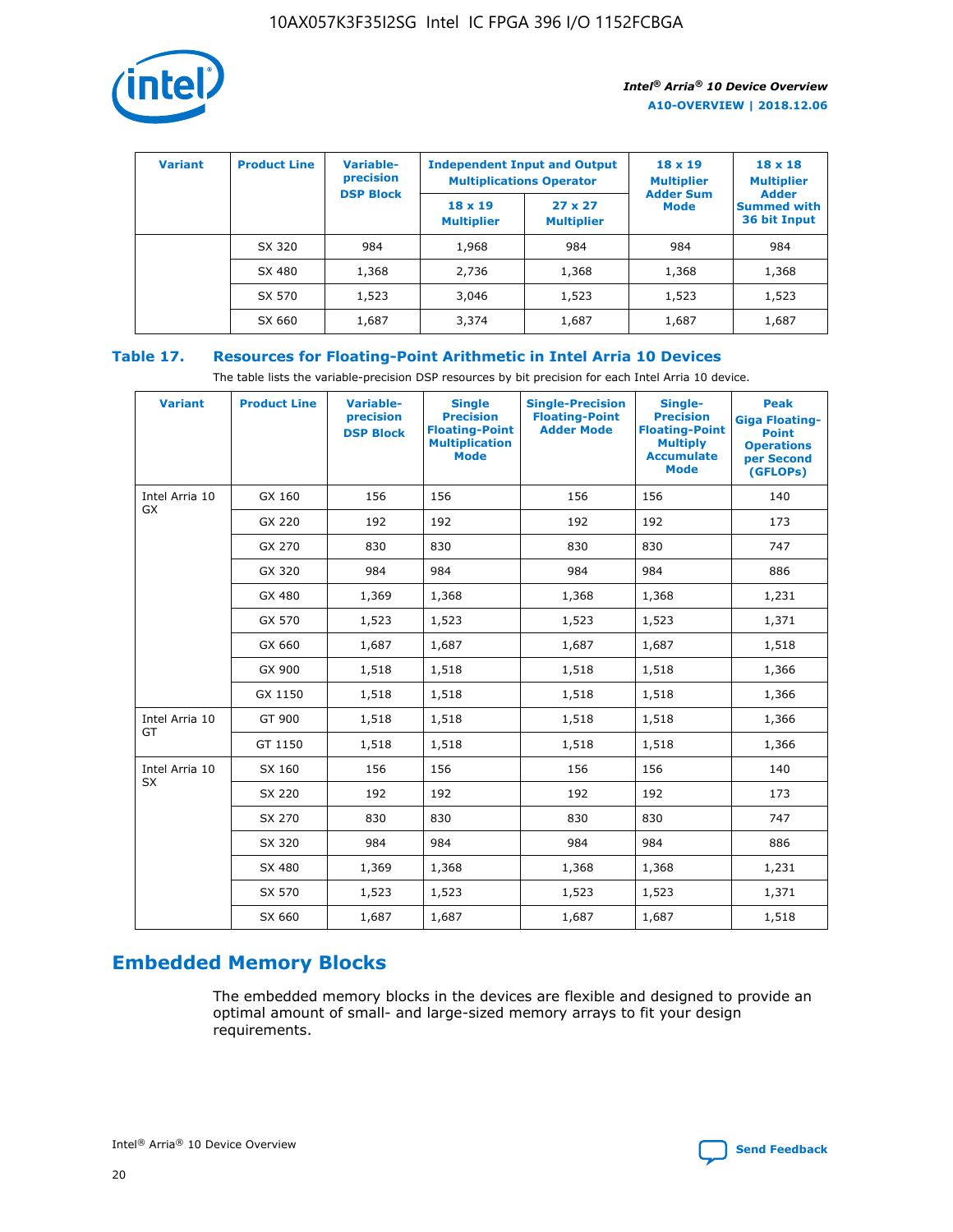

# **Types of Embedded Memory**

The Intel Arria 10 devices contain two types of memory blocks:

- 20 Kb M20K blocks—blocks of dedicated memory resources. The M20K blocks are ideal for larger memory arrays while still providing a large number of independent ports.
- 640 bit memory logic array blocks (MLABs)—enhanced memory blocks that are configured from dual-purpose logic array blocks (LABs). The MLABs are ideal for wide and shallow memory arrays. The MLABs are optimized for implementation of shift registers for digital signal processing (DSP) applications, wide and shallow FIFO buffers, and filter delay lines. Each MLAB is made up of ten adaptive logic modules (ALMs). In the Intel Arria 10 devices, you can configure these ALMs as ten 32 x 2 blocks, giving you one 32 x 20 simple dual-port SRAM block per MLAB.

# **Embedded Memory Capacity in Intel Arria 10 Devices**

|                   | <b>Product</b> |              | <b>M20K</b>         | <b>MLAB</b>  |                     | <b>Total RAM Bit</b> |
|-------------------|----------------|--------------|---------------------|--------------|---------------------|----------------------|
| <b>Variant</b>    | Line           | <b>Block</b> | <b>RAM Bit (Kb)</b> | <b>Block</b> | <b>RAM Bit (Kb)</b> | (Kb)                 |
| Intel Arria 10 GX | GX 160         | 440          | 8,800               | 1,680        | 1,050               | 9,850                |
|                   | GX 220         | 587          | 11,740              | 2,703        | 1,690               | 13,430               |
|                   | GX 270         | 750          | 15,000              | 3,922        | 2,452               | 17,452               |
|                   | GX 320         | 891          | 17,820              | 4,363        | 2,727               | 20,547               |
|                   | GX 480         | 1,431        | 28,620              | 6,662        | 4,164               | 32,784               |
|                   | GX 570         | 1,800        | 36,000              | 8,153        | 5,096               | 41,096               |
|                   | GX 660         | 2,131        | 42,620              | 9,260        | 5,788               | 48,408               |
|                   | GX 900         | 2,423        | 48,460              | 15,017       | 9,386               | 57,846               |
|                   | GX 1150        | 2,713        | 54,260              | 20,774       | 12,984              | 67,244               |
| Intel Arria 10 GT | GT 900         | 2,423        | 48,460              | 15,017       | 9,386               | 57,846               |
|                   | GT 1150        | 2,713        | 54,260              | 20,774       | 12,984              | 67,244               |
| Intel Arria 10 SX | SX 160         | 440          | 8,800               | 1,680        | 1,050               | 9,850                |
|                   | SX 220         | 587          | 11,740              | 2,703        | 1,690               | 13,430               |
|                   | SX 270         | 750          | 15,000              | 3,922        | 2,452               | 17,452               |
|                   | SX 320         | 891          | 17,820              | 4,363        | 2,727               | 20,547               |
|                   | SX 480         | 1,431        | 28,620              | 6,662        | 4,164               | 32,784               |
|                   | SX 570         | 1,800        | 36,000              | 8,153        | 5,096               | 41,096               |
|                   | SX 660         | 2,131        | 42,620              | 9,260        | 5,788               | 48,408               |

#### **Table 18. Embedded Memory Capacity and Distribution in Intel Arria 10 Devices**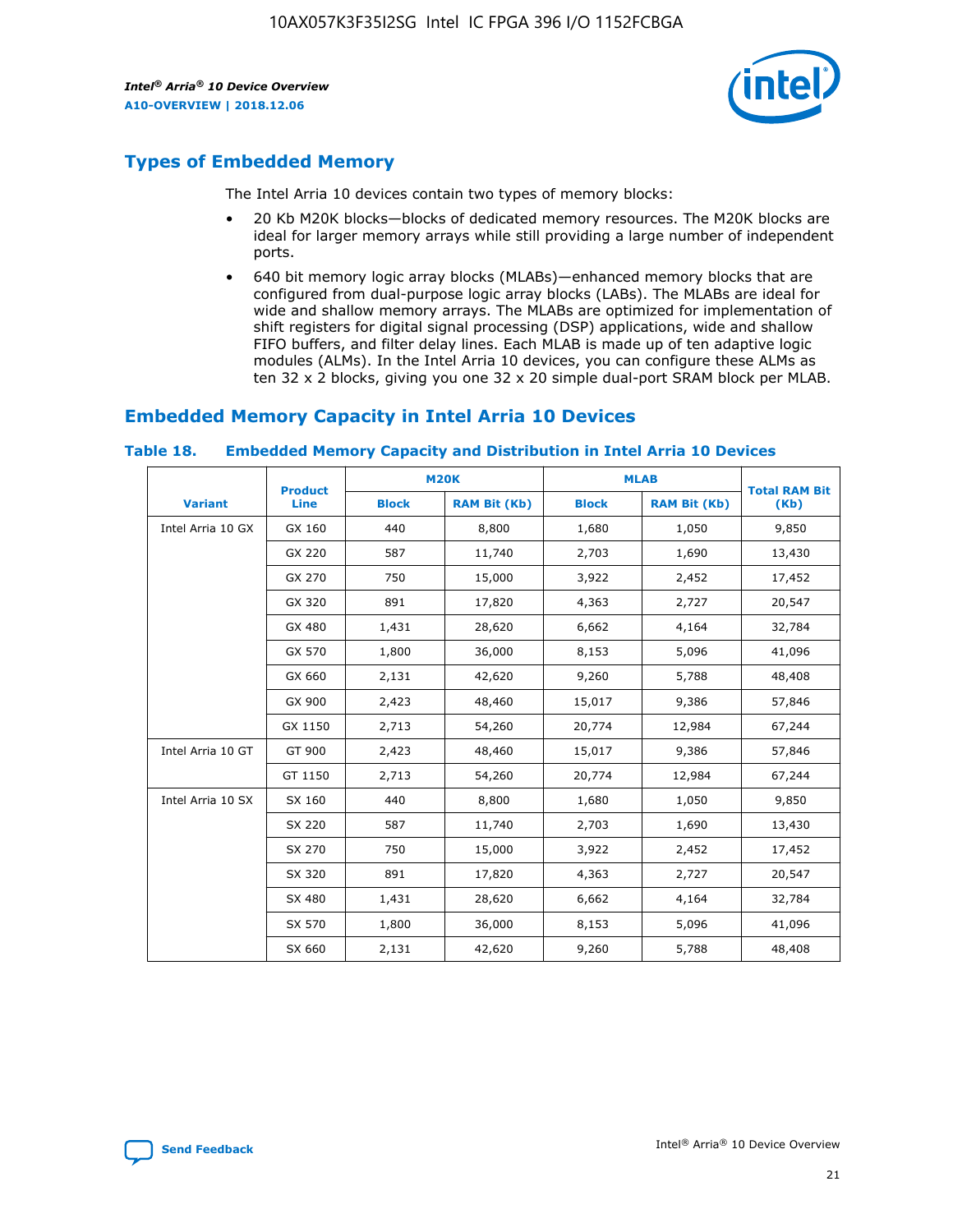

# **Embedded Memory Configurations for Single-port Mode**

#### **Table 19. Single-port Embedded Memory Configurations for Intel Arria 10 Devices**

This table lists the maximum configurations supported for single-port RAM and ROM modes.

| <b>Memory Block</b> | Depth (bits) | <b>Programmable Width</b> |
|---------------------|--------------|---------------------------|
| MLAB                | 32           | x16, x18, or x20          |
|                     | 64(10)       | x8, x9, x10               |
| M20K                | 512          | x40, x32                  |
|                     | 1K           | x20, x16                  |
|                     | 2K           | x10, x8                   |
|                     | 4K           | x5, x4                    |
|                     | 8K           | x2                        |
|                     | 16K          | x1                        |

# **Clock Networks and PLL Clock Sources**

The clock network architecture is based on Intel's global, regional, and peripheral clock structure. This clock structure is supported by dedicated clock input pins, fractional clock synthesis PLLs, and integer I/O PLLs.

# **Clock Networks**

The Intel Arria 10 core clock networks are capable of up to 800 MHz fabric operation across the full industrial temperature range. For the external memory interface, the clock network supports the hard memory controller with speeds up to 2,400 Mbps in a quarter-rate transfer.

To reduce power consumption, the Intel Quartus Prime software identifies all unused sections of the clock network and powers them down.

# **Fractional Synthesis and I/O PLLs**

Intel Arria 10 devices contain up to 32 fractional synthesis PLLs and up to 16 I/O PLLs that are available for both specific and general purpose uses in the core:

- Fractional synthesis PLLs—located in the column adjacent to the transceiver blocks
- I/O PLLs—located in each bank of the 48 I/Os

# **Fractional Synthesis PLLs**

You can use the fractional synthesis PLLs to:

- Reduce the number of oscillators that are required on your board
- Reduce the number of clock pins that are used in the device by synthesizing multiple clock frequencies from a single reference clock source

<sup>(10)</sup> Supported through software emulation and consumes additional MLAB blocks.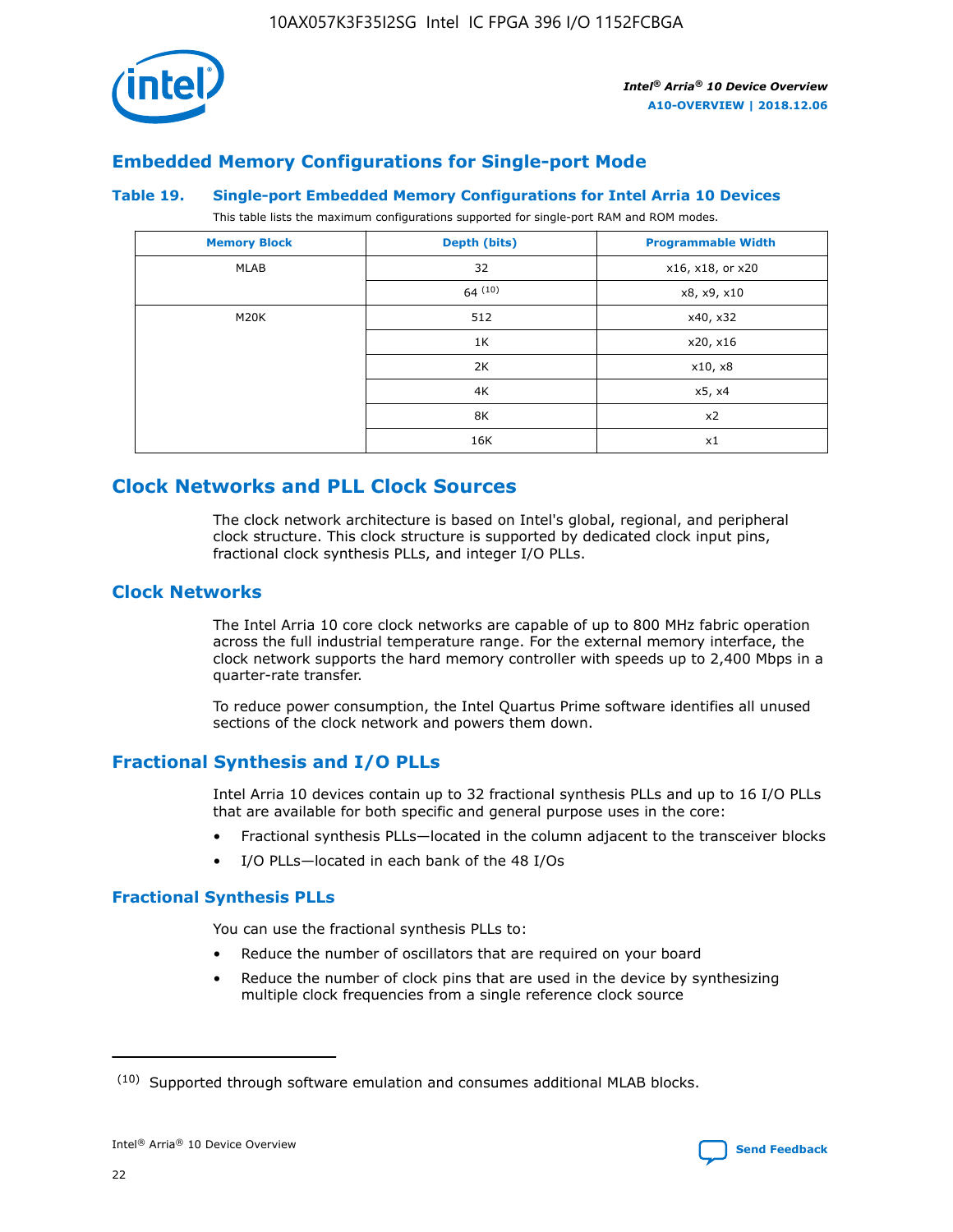

The fractional synthesis PLLs support the following features:

- Reference clock frequency synthesis for transceiver CMU and Advanced Transmit (ATX) PLLs
- Clock network delay compensation
- Zero-delay buffering
- Direct transmit clocking for transceivers
- Independently configurable into two modes:
	- Conventional integer mode equivalent to the general purpose PLL
	- Enhanced fractional mode with third order delta-sigma modulation
- PLL cascading

#### **I/O PLLs**

The integer mode I/O PLLs are located in each bank of 48 I/Os. You can use the I/O PLLs to simplify the design of external memory and high-speed LVDS interfaces.

In each I/O bank, the I/O PLLs are adjacent to the hard memory controllers and LVDS SERDES. Because these PLLs are tightly coupled with the I/Os that need to use them, it makes it easier to close timing.

You can use the I/O PLLs for general purpose applications in the core such as clock network delay compensation and zero-delay buffering.

Intel Arria 10 devices support PLL-to-PLL cascading.

# **FPGA General Purpose I/O**

Intel Arria 10 devices offer highly configurable GPIOs. Each I/O bank contains 48 general purpose I/Os and a high-efficiency hard memory controller.

The following list describes the features of the GPIOs:

- Consist of 3 V I/Os for high-voltage application and LVDS I/Os for differential signaling
	- Up to two 3 V I/O banks, available in some devices, that support up to 3 V I/O standards
	- LVDS I/O banks that support up to 1.8 V I/O standards
- Support a wide range of single-ended and differential I/O interfaces
- LVDS speeds up to 1.6 Gbps
- Each LVDS pair of pins has differential input and output buffers, allowing you to configure the LVDS direction for each pair.
- Programmable bus hold and weak pull-up
- Programmable differential output voltage  $(V_{OD})$  and programmable pre-emphasis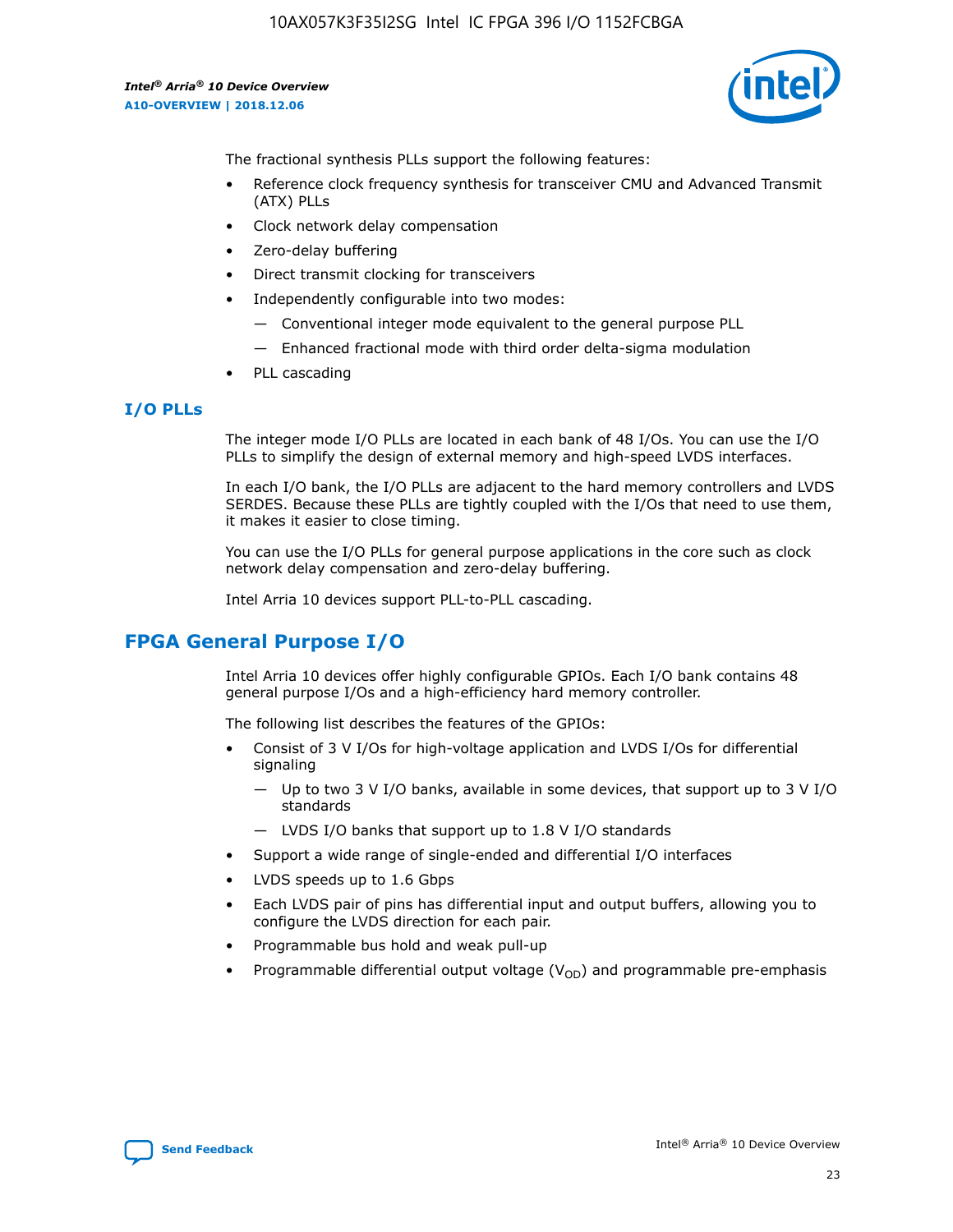

- Series (R<sub>S</sub>) and parallel (R<sub>T</sub>) on-chip termination (OCT) for all I/O banks with OCT calibration to limit the termination impedance variation
- On-chip dynamic termination that has the ability to swap between series and parallel termination, depending on whether there is read or write on a common bus for signal integrity
- Easy timing closure support using the hard read FIFO in the input register path, and delay-locked loop (DLL) delay chain with fine and coarse architecture

# **External Memory Interface**

Intel Arria 10 devices offer massive external memory bandwidth, with up to seven 32 bit DDR4 memory interfaces running at up to 2,400 Mbps. This bandwidth provides additional ease of design, lower power, and resource efficiencies of hardened highperformance memory controllers.

The memory interface within Intel Arria 10 FPGAs and SoCs delivers the highest performance and ease of use. You can configure up to a maximum width of 144 bits when using the hard or soft memory controllers. If required, you can bypass the hard memory controller and use a soft controller implemented in the user logic.

Each I/O contains a hardened DDR read/write path (PHY) capable of performing key memory interface functionality such as read/write leveling, FIFO buffering to lower latency and improve margin, timing calibration, and on-chip termination.

The timing calibration is aided by the inclusion of hard microcontrollers based on Intel's Nios® II technology, specifically tailored to control the calibration of multiple memory interfaces. This calibration allows the Intel Arria 10 device to compensate for any changes in process, voltage, or temperature either within the Intel Arria 10 device itself, or within the external memory device. The advanced calibration algorithms ensure maximum bandwidth and robust timing margin across all operating conditions.

In addition to parallel memory interfaces, Intel Arria 10 devices support serial memory technologies such as the Hybrid Memory Cube (HMC). The HMC is supported by the Intel Arria 10 high-speed serial transceivers which connect up to four HMC links, with each link running at data rates up to 15 Gbps.

#### **Related Information**

#### [External Memory Interface Spec Estimator](http://www.altera.com/technology/memory/estimator/mem-emif-index.html)

Provides a parametric tool that allows you to find and compare the performance of the supported external memory interfaces in IntelFPGAs.

# **Memory Standards Supported by Intel Arria 10 Devices**

The I/Os are designed to provide high performance support for existing and emerging external memory standards.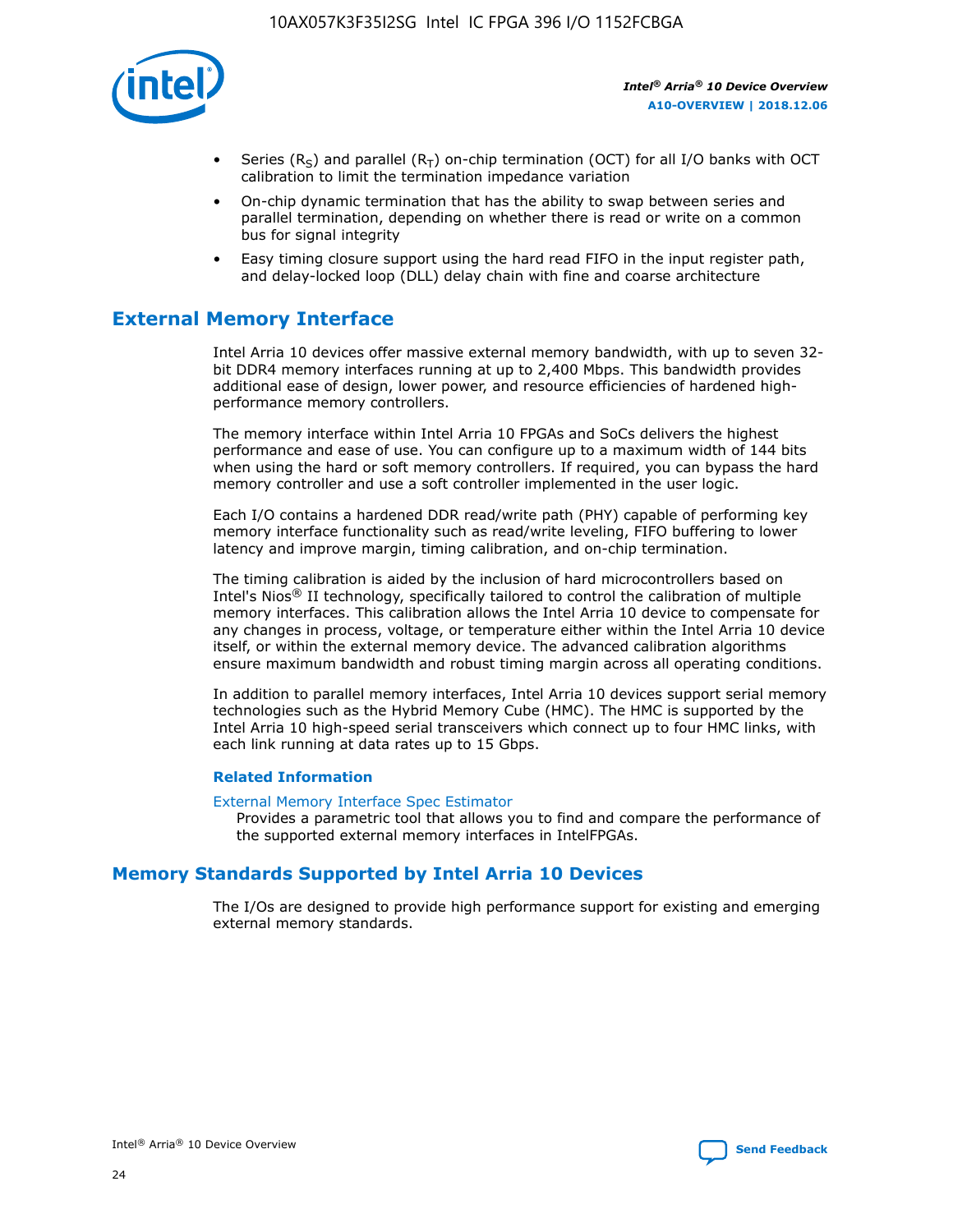

#### **Table 20. Memory Standards Supported by the Hard Memory Controller**

This table lists the overall capability of the hard memory controller. For specific details, refer to the External Memory Interface Spec Estimator and Intel Arria 10 Device Datasheet.

| <b>Memory Standard</b> | <b>Rate Support</b> | <b>Ping Pong PHY Support</b> | <b>Maximum Frequency</b><br>(MHz) |
|------------------------|---------------------|------------------------------|-----------------------------------|
| <b>DDR4 SDRAM</b>      | Quarter rate        | Yes                          | 1,067                             |
|                        |                     |                              | 1,200                             |
| <b>DDR3 SDRAM</b>      | Half rate           | Yes                          | 533                               |
|                        |                     |                              | 667                               |
|                        | Quarter rate        | Yes                          | 1,067                             |
|                        |                     |                              | 1,067                             |
| <b>DDR3L SDRAM</b>     | Half rate           | Yes                          | 533                               |
|                        |                     |                              | 667                               |
|                        | Quarter rate        | Yes                          | 933                               |
|                        |                     |                              | 933                               |
| LPDDR3 SDRAM           | Half rate           |                              | 533                               |
|                        | Quarter rate        |                              | 800                               |

#### **Table 21. Memory Standards Supported by the Soft Memory Controller**

| <b>Memory Standard</b>      | <b>Rate Support</b> | <b>Maximum Frequency</b><br>(MHz) |
|-----------------------------|---------------------|-----------------------------------|
| <b>RLDRAM 3 (11)</b>        | Quarter rate        | 1,200                             |
| ODR IV SRAM <sup>(11)</sup> | Quarter rate        | 1,067                             |
| <b>ODR II SRAM</b>          | Full rate           | 333                               |
|                             | Half rate           | 633                               |
| <b>ODR II+ SRAM</b>         | Full rate           | 333                               |
|                             | Half rate           | 633                               |
| <b>ODR II+ Xtreme SRAM</b>  | Full rate           | 333                               |
|                             | Half rate           | 633                               |

#### **Table 22. Memory Standards Supported by the HPS Hard Memory Controller**

The hard processor system (HPS) is available in Intel Arria 10 SoC devices only.

| <b>Memory Standard</b> | <b>Rate Support</b> | <b>Maximum Frequency</b><br>(MHz) |
|------------------------|---------------------|-----------------------------------|
| <b>DDR4 SDRAM</b>      | Half rate           | 1,200                             |
| <b>DDR3 SDRAM</b>      | Half rate           | 1,067                             |
| <b>DDR3L SDRAM</b>     | Half rate           | 933                               |

<sup>(11)</sup> Intel Arria 10 devices support this external memory interface using hard PHY with soft memory controller.

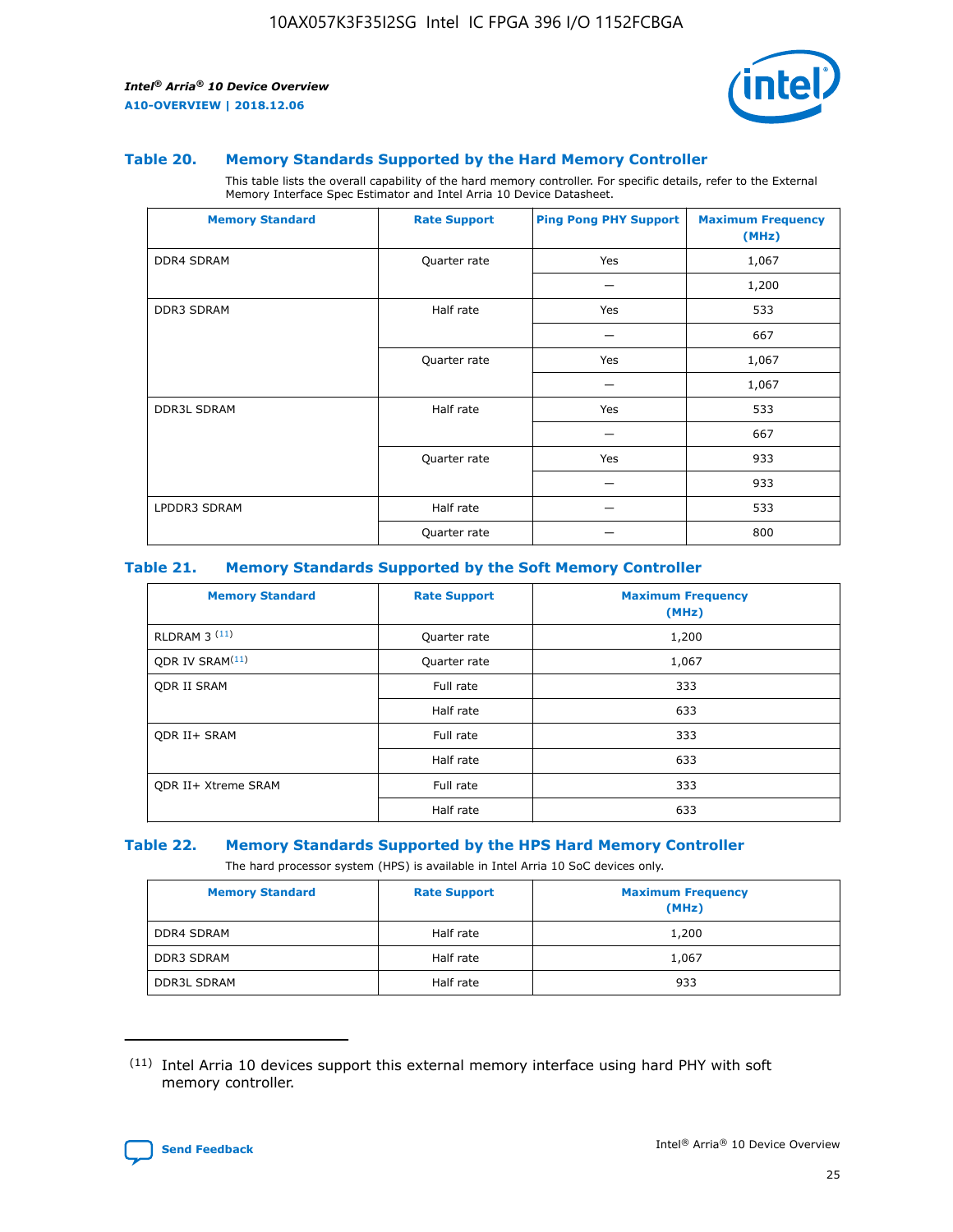

#### **Related Information**

#### [Intel Arria 10 Device Datasheet](https://www.intel.com/content/www/us/en/programmable/documentation/mcn1413182292568.html#mcn1413182153340)

Lists the memory interface performance according to memory interface standards, rank or chip select configurations, and Intel Arria 10 device speed grades.

# **PCIe Gen1, Gen2, and Gen3 Hard IP**

Intel Arria 10 devices contain PCIe hard IP that is designed for performance and ease-of-use:

- Includes all layers of the PCIe stack—transaction, data link and physical layers.
- Supports PCIe Gen3, Gen2, and Gen1 Endpoint and Root Port in x1, x2, x4, or x8 lane configuration.
- Operates independently from the core logic—optional configuration via protocol (CvP) allows the PCIe link to power up and complete link training in less than 100 ms while the Intel Arria 10 device completes loading the programming file for the rest of the FPGA.
- Provides added functionality that makes it easier to support emerging features such as Single Root I/O Virtualization (SR-IOV) and optional protocol extensions.
- Provides improved end-to-end datapath protection using ECC.
- Supports FPGA configuration via protocol (CvP) using PCIe at Gen3, Gen2, or Gen1 speed.

#### **Related Information**

PCS Features on page 30

# **Enhanced PCS Hard IP for Interlaken and 10 Gbps Ethernet**

# **Interlaken Support**

The Intel Arria 10 enhanced PCS hard IP provides integrated Interlaken PCS supporting rates up to 25.8 Gbps per lane.

The Interlaken PCS is based on the proven functionality of the PCS developed for Intel's previous generation FPGAs, which demonstrated interoperability with Interlaken ASSP vendors and third-party IP suppliers. The Interlaken PCS is present in every transceiver channel in Intel Arria 10 devices.

#### **Related Information**

PCS Features on page 30

# **10 Gbps Ethernet Support**

The Intel Arria 10 enhanced PCS hard IP supports 10GBASE-R PCS compliant with IEEE 802.3 10 Gbps Ethernet (10GbE). The integrated hard IP support for 10GbE and the 10 Gbps transceivers save external PHY cost, board space, and system power.

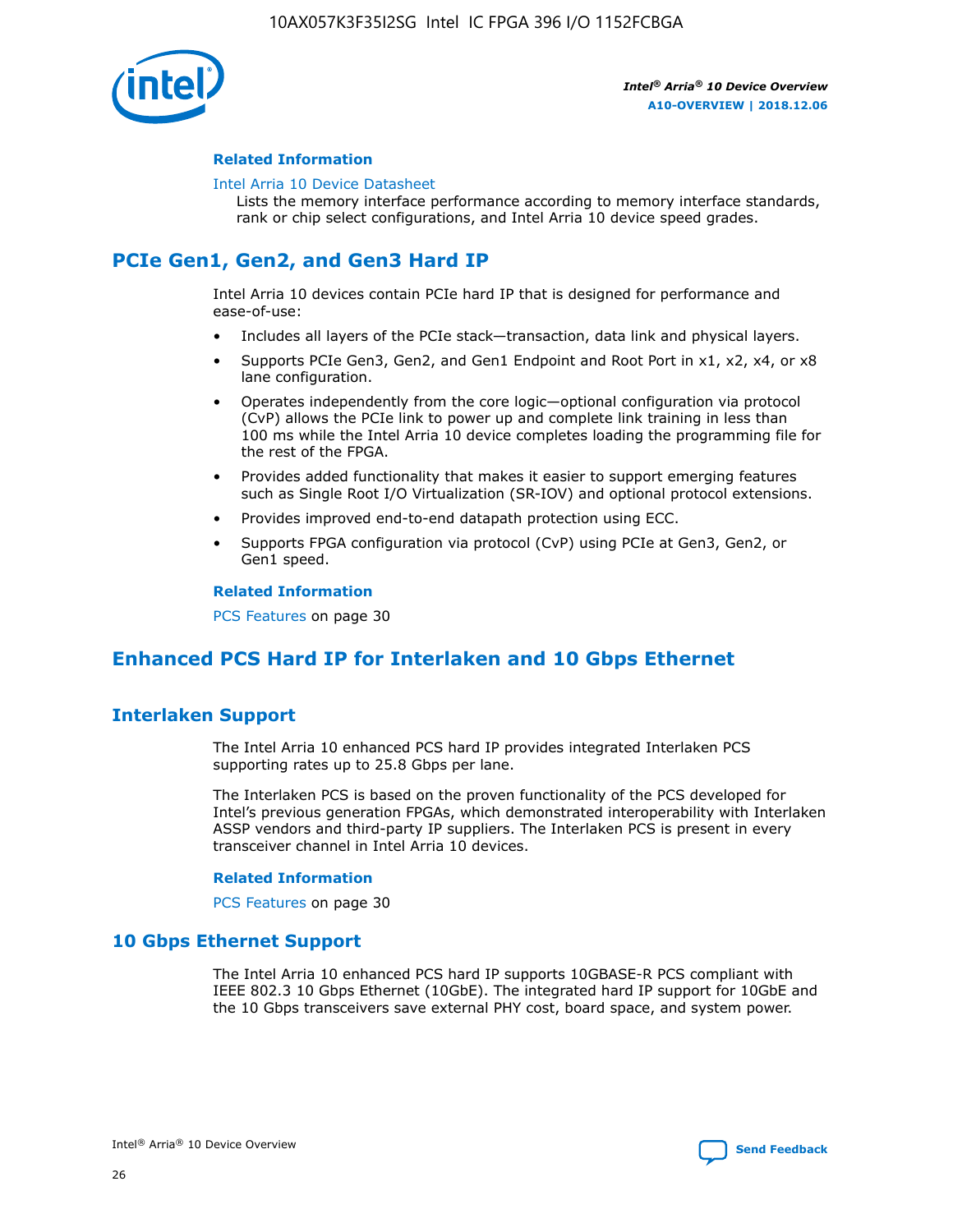

The scalable hard IP supports multiple independent 10GbE ports while using a single PLL for all the 10GBASE-R PCS instantiations, which saves on core logic resources and clock networks:

- Simplifies multiport 10GbE systems compared to XAUI interfaces that require an external XAUI-to-10G PHY.
- Incorporates Electronic Dispersion Compensation (EDC), which enables direct connection to standard 10 Gbps XFP and SFP+ pluggable optical modules.
- Supports backplane Ethernet applications and includes a hard 10GBASE-KR Forward Error Correction (FEC) circuit that you can use for 10 Gbps and 40 Gbps applications.

The 10 Gbps Ethernet PCS hard IP and 10GBASE-KR FEC are present in every transceiver channel.

#### **Related Information**

PCS Features on page 30

# **Low Power Serial Transceivers**

Intel Arria 10 FPGAs and SoCs include lowest power transceivers that deliver high bandwidth, throughput and low latency.

Intel Arria 10 devices deliver the industry's lowest power consumption per transceiver channel:

- 12.5 Gbps transceivers at as low as 242 mW
- 10 Gbps transceivers at as low as 168 mW
- 6 Gbps transceivers at as low as 117 mW

Intel Arria 10 transceivers support various data rates according to application:

- Chip-to-chip and chip-to-module applications—from 1 Gbps up to 25.8 Gbps
- Long reach and backplane applications—from 1 Gbps up to 12.5 with advanced adaptive equalization
- Critical power sensitive applications—from 1 Gbps up to 11.3 Gbps using lower power modes

The combination of 20 nm process technology and architectural advances provide the following benefits:

- Significant reduction in die area and power consumption
- Increase of up to two times in transceiver I/O density compared to previous generation devices while maintaining optimal signal integrity
- Up to 72 total transceiver channels—you can configure up to 6 of these channels to run as fast as 25.8 Gbps
- All channels feature continuous data rate support up to the maximum rated speed

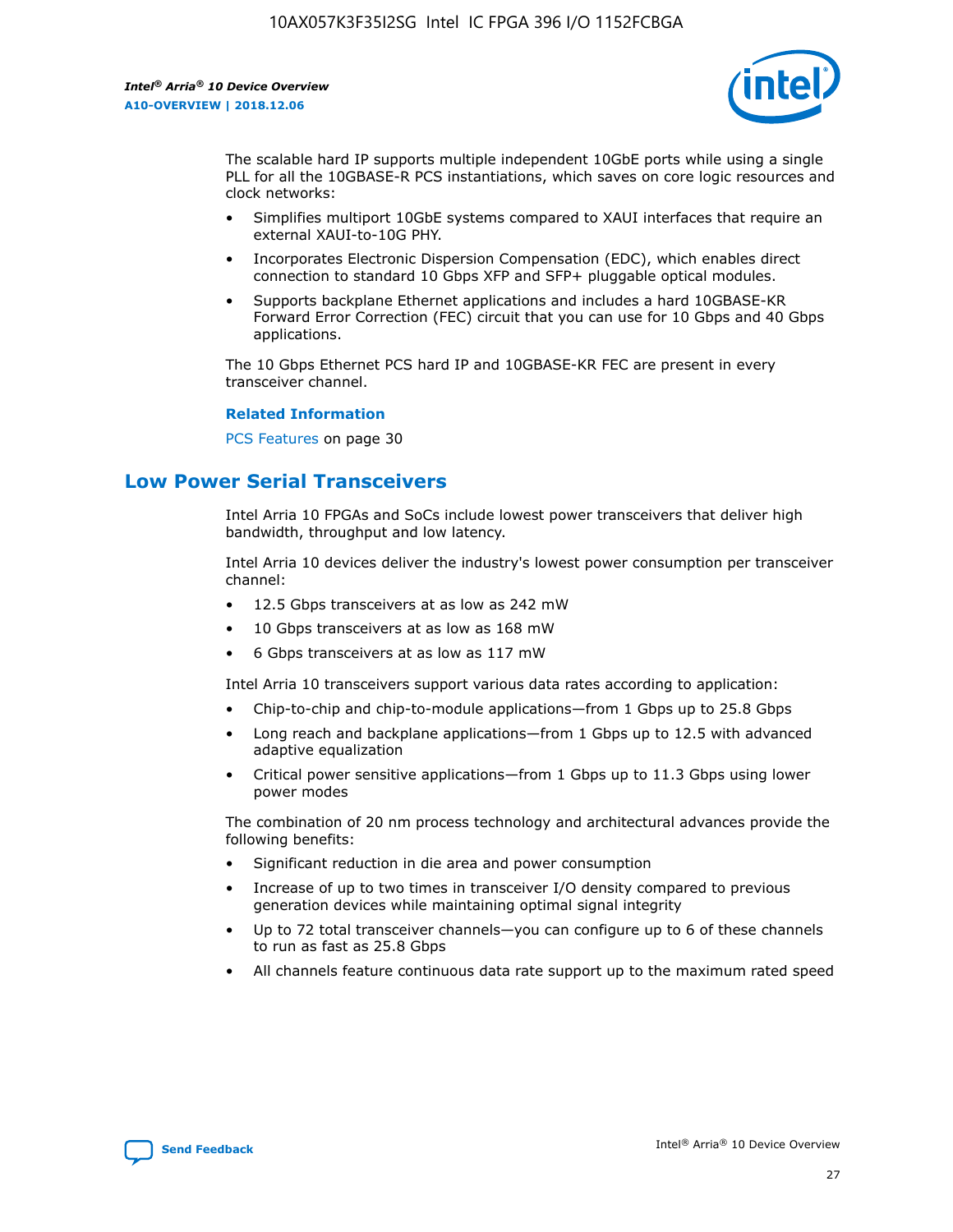



## **Figure 6. Intel Arria 10 Transceiver Block Architecture**

# **Transceiver Channels**

All transceiver channels feature a dedicated Physical Medium Attachment (PMA) and a hardened Physical Coding Sublayer (PCS).

- The PMA provides primary interfacing capabilities to physical channels.
- The PCS typically handles encoding/decoding, word alignment, and other preprocessing functions before transferring data to the FPGA core fabric.

A transceiver channel consists of a PMA and a PCS block. Most transceiver banks have 6 channels. There are some transceiver banks that contain only 3 channels.

A wide variety of bonded and non-bonded data rate configurations is possible using a highly configurable clock distribution network. Up to 80 independent transceiver data rates can be configured.

The following figures are graphical representations of top views of the silicon die, which correspond to reverse views for flip chip packages. Different Intel Arria 10 devices may have different floorplans than the ones shown in the figures.

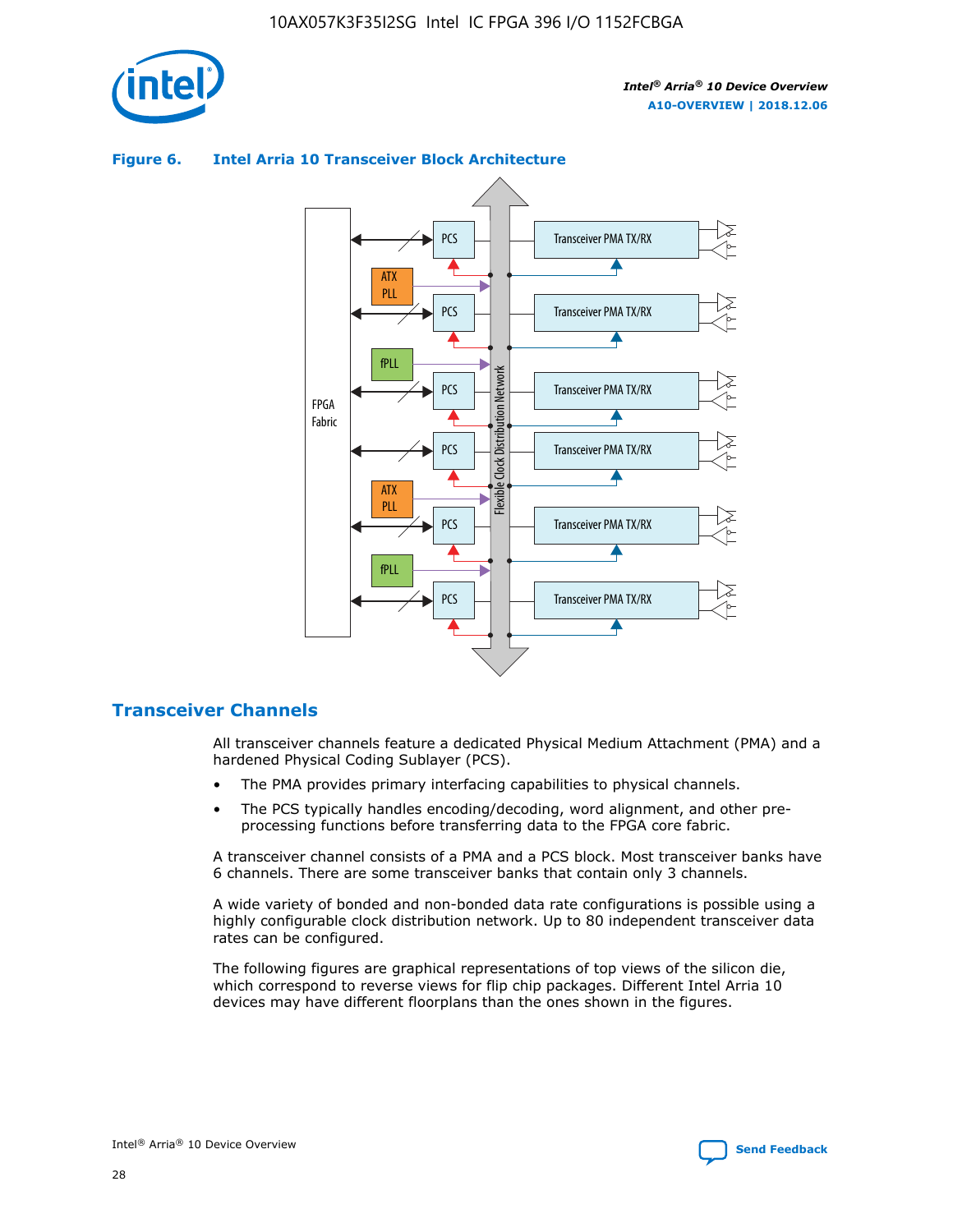

### **Figure 7. Device Chip Overview for Intel Arria 10 GX and GT Devices**





# **PMA Features**

Intel Arria 10 transceivers provide exceptional signal integrity at data rates up to 25.8 Gbps. Clocking options include ultra-low jitter ATX PLLs (LC tank based), clock multiplier unit (CMU) PLLs, and fractional PLLs.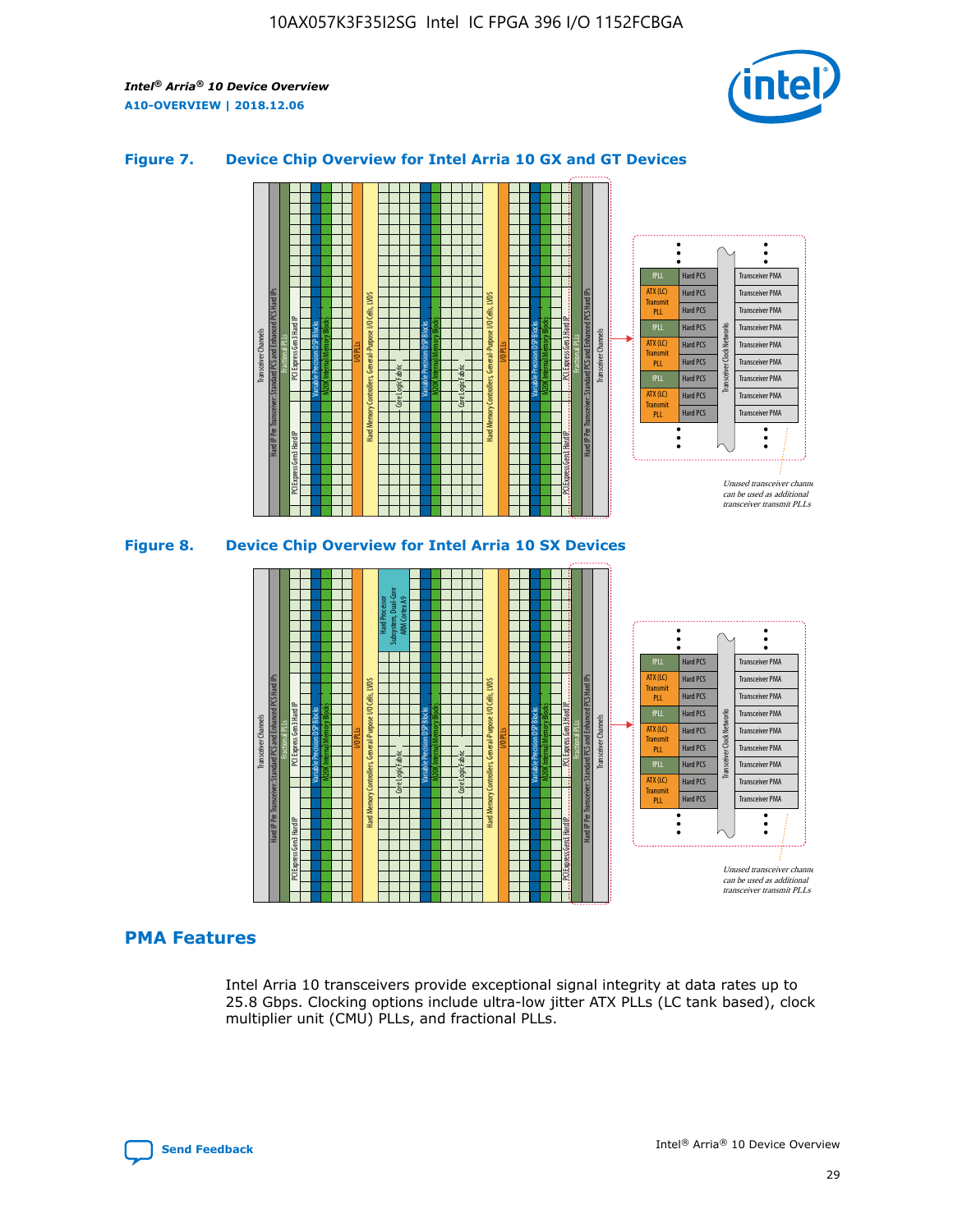

Each transceiver channel contains a channel PLL that can be used as the CMU PLL or clock data recovery (CDR) PLL. In CDR mode, the channel PLL recovers the receiver clock and data in the transceiver channel. Up to 80 independent data rates can be configured on a single Intel Arria 10 device.

### **Table 23. PMA Features of the Transceivers in Intel Arria 10 Devices**

| <b>Feature</b>                                             | <b>Capability</b>                                                                                                                                                                                                             |
|------------------------------------------------------------|-------------------------------------------------------------------------------------------------------------------------------------------------------------------------------------------------------------------------------|
| Chip-to-Chip Data Rates                                    | 1 Gbps to 17.4 Gbps (Intel Arria 10 GX devices)<br>1 Gbps to 25.8 Gbps (Intel Arria 10 GT devices)                                                                                                                            |
| <b>Backplane Support</b>                                   | Drive backplanes at data rates up to 12.5 Gbps                                                                                                                                                                                |
| <b>Optical Module Support</b>                              | SFP+/SFP, XFP, CXP, QSFP/QSFP28, CFP/CFP2/CFP4                                                                                                                                                                                |
| Cable Driving Support                                      | SFP+ Direct Attach, PCI Express over cable, eSATA                                                                                                                                                                             |
| Transmit Pre-Emphasis                                      | 4-tap transmit pre-emphasis and de-emphasis to compensate for system channel loss                                                                                                                                             |
| Continuous Time Linear<br>Equalizer (CTLE)                 | Dual mode, high-gain, and high-data rate, linear receive equalization to compensate for<br>system channel loss                                                                                                                |
| Decision Feedback Equalizer<br>(DFE)                       | 7-fixed and 4-floating tap DFE to equalize backplane channel loss in the presence of<br>crosstalk and noisy environments                                                                                                      |
| Variable Gain Amplifier                                    | Optimizes the signal amplitude prior to the CDR sampling and operates in fixed and<br>adaptive modes                                                                                                                          |
| Altera Digital Adaptive<br>Parametric Tuning (ADAPT)       | Fully digital adaptation engine to automatically adjust all link equalization parameters-<br>including CTLE, DFE, and variable gain amplifier blocks—that provide optimal link margin<br>without intervention from user logic |
| Precision Signal Integrity<br>Calibration Engine (PreSICE) | Hardened calibration controller to quickly calibrate all transceiver control parameters on<br>power-up, which provides the optimal signal integrity and jitter performance                                                    |
| Advanced Transmit (ATX)<br>PLL                             | Low jitter ATX (LC tank based) PLLs with continuous tuning range to cover a wide range of<br>standard and proprietary protocols                                                                                               |
| <b>Fractional PLLs</b>                                     | On-chip fractional frequency synthesizers to replace on-board crystal oscillators and reduce<br>system cost                                                                                                                   |
| Digitally Assisted Analog<br><b>CDR</b>                    | Superior jitter tolerance with fast lock time                                                                                                                                                                                 |
| Dynamic Partial<br>Reconfiguration                         | Allows independent control of the Avalon memory-mapped interface of each transceiver<br>channel for the highest transceiver flexibility                                                                                       |
| Multiple PCS-PMA and PCS-<br>PLD interface widths          | 8-, 10-, 16-, 20-, 32-, 40-, or 64-bit interface widths for flexibility of deserialization width,<br>encoding, and reduced latency                                                                                            |

# **PCS Features**

This table summarizes the Intel Arria 10 transceiver PCS features. You can use the transceiver PCS to support a wide range of protocols ranging from 1 Gbps to 25.8 Gbps.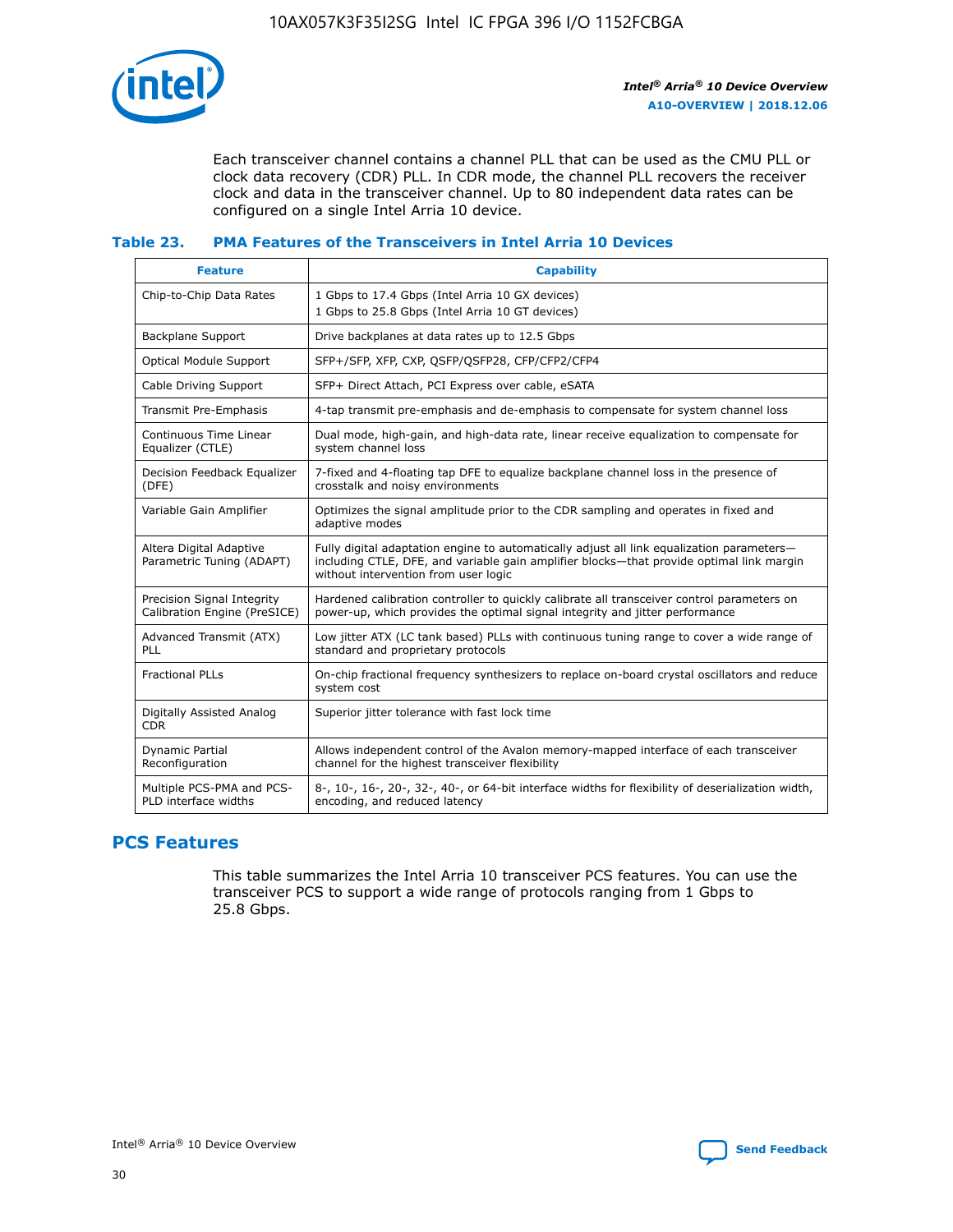

| <b>PCS</b>    | <b>Description</b>                                                                                                                                                                                                                                                                                                                                                                                             |
|---------------|----------------------------------------------------------------------------------------------------------------------------------------------------------------------------------------------------------------------------------------------------------------------------------------------------------------------------------------------------------------------------------------------------------------|
| Standard PCS  | Operates at a data rate up to 12 Gbps<br>Supports protocols such as PCI-Express, CPRI 4.2+, GigE, IEEE 1588 in Hard PCS<br>Implements other protocols using Basic/Custom (Standard PCS) transceiver<br>configuration rules.                                                                                                                                                                                    |
| Enhanced PCS  | Performs functions common to most serial data industry standards, such as word<br>alignment, encoding/decoding, and framing, before data is sent or received off-chip<br>through the PMA<br>• Handles data transfer to and from the FPGA fabric<br>Handles data transfer internally to and from the PMA<br>Provides frequency compensation<br>Performs channel bonding for multi-channel low skew applications |
| PCIe Gen3 PCS | Supports the seamless switching of Data and Clock between the Gen1, Gen2, and Gen3<br>data rates<br>Provides support for PIPE 3.0 features<br>Supports the PIPE interface with the Hard IP enabled, as well as with the Hard IP<br>bypassed                                                                                                                                                                    |

#### **Related Information**

- PCIe Gen1, Gen2, and Gen3 Hard IP on page 26
- Interlaken Support on page 26
- 10 Gbps Ethernet Support on page 26

# **PCS Protocol Support**

This table lists some of the protocols supported by the Intel Arria 10 transceiver PCS. For more information about the blocks in the transmitter and receiver data paths, refer to the related information.

| <b>Protocol</b>                                 | <b>Data Rate</b><br>(Gbps) | <b>Transceiver IP</b>       | <b>PCS Support</b>                      |
|-------------------------------------------------|----------------------------|-----------------------------|-----------------------------------------|
| PCIe Gen3 x1, x2, x4, x8                        | 8.0                        | Native PHY (PIPE)           | Standard PCS and PCIe<br>Gen3 PCS       |
| PCIe Gen2 x1, x2, x4, x8                        | 5.0                        | Native PHY (PIPE)           | <b>Standard PCS</b>                     |
| PCIe Gen1 x1, x2, x4, x8                        | 2.5                        | Native PHY (PIPE)           | Standard PCS                            |
| 1000BASE-X Gigabit Ethernet                     | 1.25                       | Native PHY                  | <b>Standard PCS</b>                     |
| 1000BASE-X Gigabit Ethernet with<br>IEEE 1588v2 | 1.25                       | Native PHY                  | Standard PCS                            |
| 10GBASE-R                                       | 10.3125                    | Native PHY                  | <b>Enhanced PCS</b>                     |
| 10GBASE-R with IEEE 1588v2                      | 10.3125                    | Native PHY                  | <b>Enhanced PCS</b>                     |
| 10GBASE-R with KR FEC                           | 10.3125                    | Native PHY                  | <b>Enhanced PCS</b>                     |
| 10GBASE-KR and 1000BASE-X                       | 10.3125                    | 1G/10GbE and 10GBASE-KR PHY | Standard PCS and<br><b>Enhanced PCS</b> |
| Interlaken (CEI-6G/11G)                         | 3.125 to 17.4              | Native PHY                  | <b>Enhanced PCS</b>                     |
| SFI-S/SFI-5.2                                   | 11.2                       | Native PHY                  | <b>Enhanced PCS</b>                     |
| $10G$ SDI                                       | 10.692                     | Native PHY                  | <b>Enhanced PCS</b>                     |
|                                                 |                            |                             | continued                               |

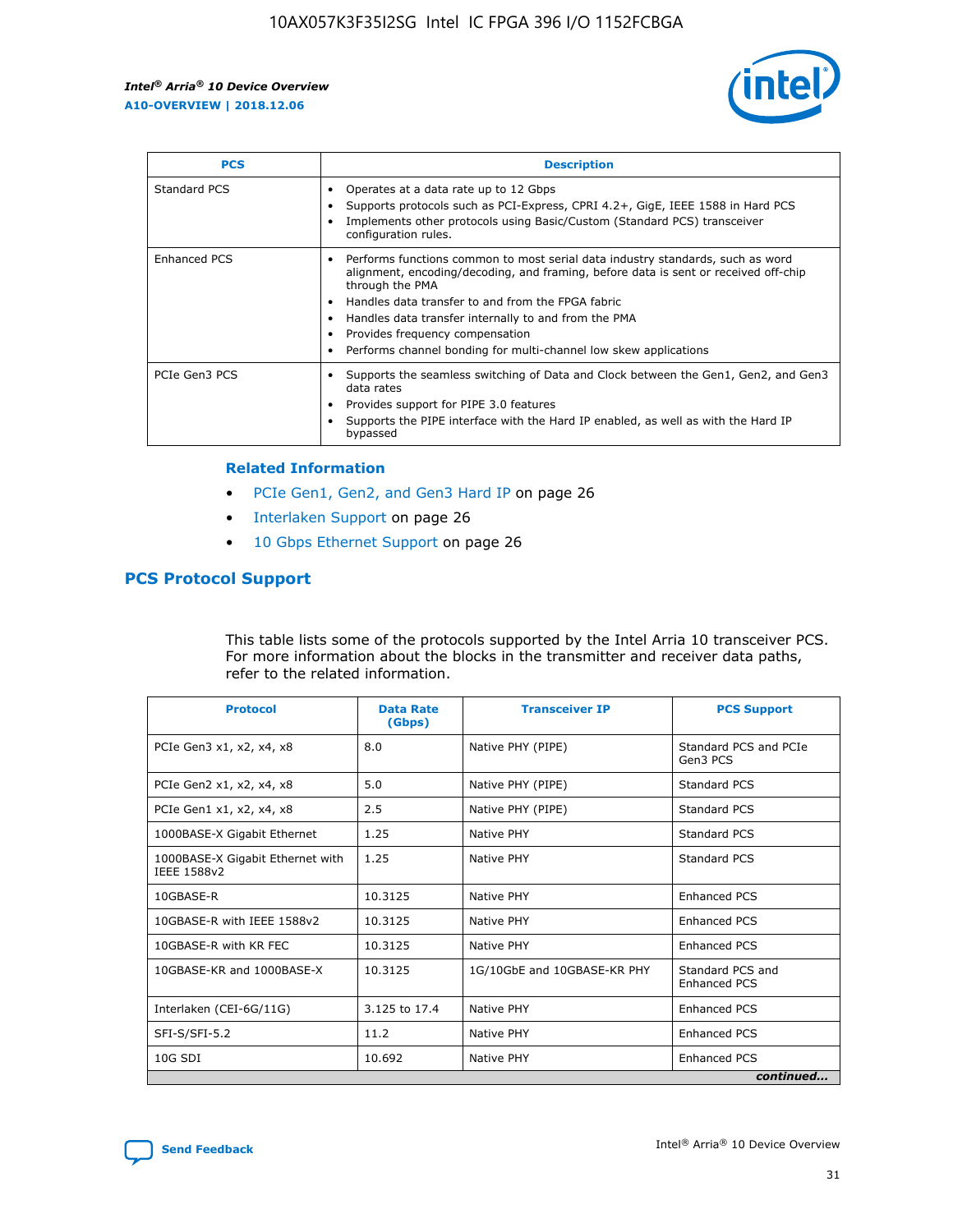

| <b>Protocol</b>      | <b>Data Rate</b><br>(Gbps) | <b>Transceiver IP</b> | <b>PCS Support</b> |
|----------------------|----------------------------|-----------------------|--------------------|
| CPRI 6.0 (64B/66B)   | 0.6144 to<br>10.1376       | Native PHY            | Enhanced PCS       |
| CPRI 4.2 (8B/10B)    | 0.6144 to<br>9.8304        | Native PHY            | Standard PCS       |
| OBSAI RP3 v4.2       | 0.6144 to 6.144            | Native PHY            | Standard PCS       |
| SD-SDI/HD-SDI/3G-SDI | $0.143(12)$ to<br>2.97     | Native PHY            | Standard PCS       |

## **Related Information**

#### [Intel Arria 10 Transceiver PHY User Guide](https://www.intel.com/content/www/us/en/programmable/documentation/nik1398707230472.html#nik1398707091164)

Provides more information about the supported transceiver protocols and PHY IP, the PMA architecture, and the standard, enhanced, and PCIe Gen3 PCS architecture.

# **SoC with Hard Processor System**

Each SoC device combines an FPGA fabric and a hard processor system (HPS) in a single device. This combination delivers the flexibility of programmable logic with the power and cost savings of hard IP in these ways:

- Reduces board space, system power, and bill of materials cost by eliminating a discrete embedded processor
- Allows you to differentiate the end product in both hardware and software, and to support virtually any interface standard
- Extends the product life and revenue through in-field hardware and software updates

 $(12)$  The 0.143 Gbps data rate is supported using oversampling of user logic that you must implement in the FPGA fabric.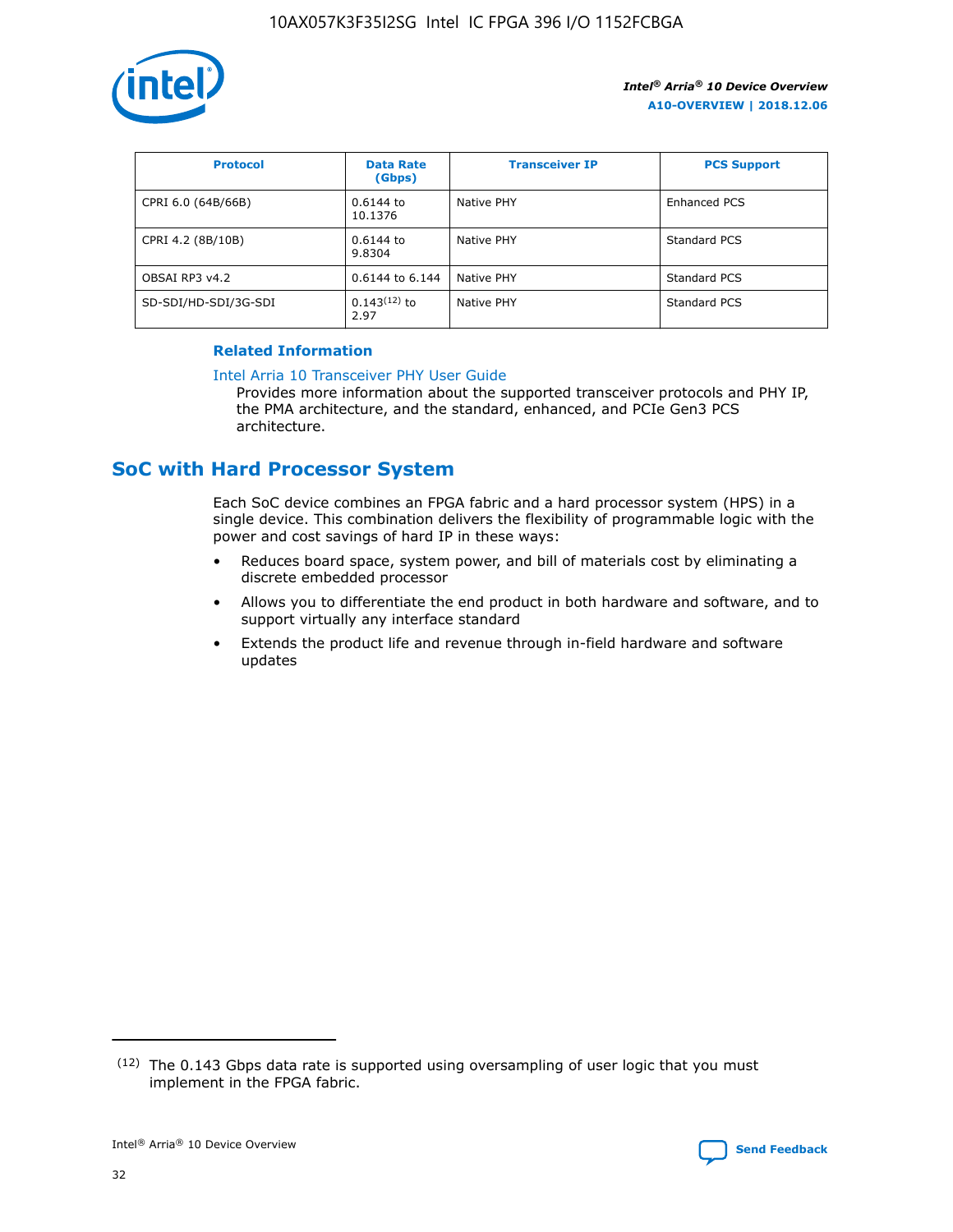

#### **Figure 9. HPS Block Diagram**

This figure shows a block diagram of the HPS with the dual ARM Cortex-A9 MPCore processor.



# **Key Advantages of 20-nm HPS**

The 20-nm HPS strikes a balance between enabling maximum software compatibility with 28-nm SoCs while still improving upon the 28-nm HPS architecture. These improvements address the requirements of the next generation target markets such as wireless and wireline communications, compute and storage equipment, broadcast and military in terms of performance, memory bandwidth, connectivity via backplane and security.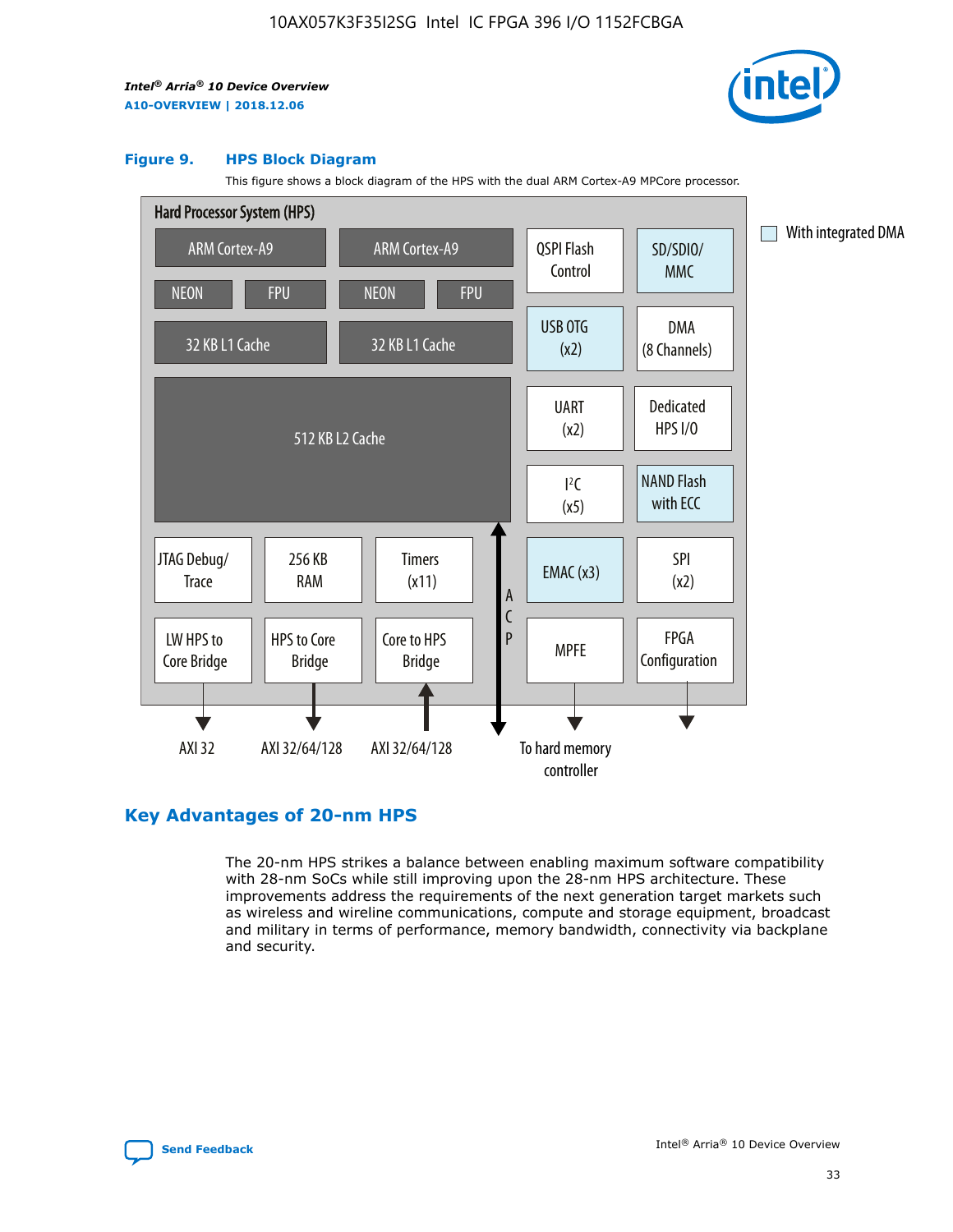

## **Table 24. Improvements in 20 nm HPS**

This table lists the key improvements of the 20 nm HPS compared to the 28 nm HPS.

| Advantages/<br><b>Improvements</b>                          | <b>Description</b>                                                                                                                                                                                                                                                                                                                                                                                                                                                                                                                                                                                                                                                                                                                                                                                                                                                                                                      |
|-------------------------------------------------------------|-------------------------------------------------------------------------------------------------------------------------------------------------------------------------------------------------------------------------------------------------------------------------------------------------------------------------------------------------------------------------------------------------------------------------------------------------------------------------------------------------------------------------------------------------------------------------------------------------------------------------------------------------------------------------------------------------------------------------------------------------------------------------------------------------------------------------------------------------------------------------------------------------------------------------|
| Increased performance and<br>overdrive capability           | While the nominal processor frequency is 1.2 GHz, the 20 nm HPS offers an "overdrive"<br>feature which enables a higher processor operating frequency. This requires a higher supply<br>voltage value that is unique to the HPS and may require a separate regulator.                                                                                                                                                                                                                                                                                                                                                                                                                                                                                                                                                                                                                                                   |
| Increased processor memory<br>bandwidth and DDR4<br>support | Up to 64-bit DDR4 memory at 2,400 Mbps support is available for the processor. The hard<br>memory controller for the HPS comprises a multi-port front end that manages connections<br>to a single port memory controller. The multi-port front end allows logic core and the HPS<br>to share ports and thereby the available bandwidth of the memory controller.                                                                                                                                                                                                                                                                                                                                                                                                                                                                                                                                                        |
| Flexible I/O sharing                                        | An advanced I/O pin muxing scheme allows improved sharing of I/O between the HPS and<br>the core logic. The following types of I/O are available for SoC:<br>17 dedicated I/Os-physically located inside the HPS block and are not accessible to<br>logic within the core. The 17 dedicated I/Os are used for HPS clock, resets, and<br>interfacing with boot devices, QSPI, and SD/MMC.<br>48 direct shared I/O-located closest to the HPS block and are ideal for high speed HPS<br>peripherals such as EMAC, USB, and others. There is one bank of 48 I/Os that supports<br>direct sharing where the 48 I/Os can be shared 12 I/Os at a time.<br>Standard (shared) I/O-all standard I/Os can be shared by the HPS peripherals and any<br>logic within the core. For designs where more than 48 I/Os are reguired to fully use all<br>the peripherals in the HPS, these I/Os can be connected through the core logic. |
| <b>EMAC</b> core                                            | Three EMAC cores are available in the HPS. The EMAC cores enable an application to<br>support two redundant Ethernet connections; for example, backplane, or two EMAC cores<br>for managing IEEE 1588 time stamp information while allowing a third EMAC core for debug<br>and configuration. All three EMACs can potentially share the same time stamps, simplifying<br>the 1588 time stamping implementation. A new serial time stamp interface allows core<br>logic to access and read the time stamp values. The integrated EMAC controllers can be<br>connected to external Ethernet PHY through the provided MDIO or I <sup>2</sup> C interface.                                                                                                                                                                                                                                                                  |
| On-chip memory                                              | The on-chip memory is updated to 256 KB support and can support larger data sets and<br>real time algorithms.                                                                                                                                                                                                                                                                                                                                                                                                                                                                                                                                                                                                                                                                                                                                                                                                           |
| <b>ECC</b> enhancements                                     | Improvements in L2 Cache ECC management allow identification of errors down to the<br>address level. ECC enhancements also enable improved error injection and status reporting<br>via the introduction of new memory mapped access to syndrome and data signals.                                                                                                                                                                                                                                                                                                                                                                                                                                                                                                                                                                                                                                                       |
| HPS to FPGA Interconnect<br>Backbone                        | Although the HPS and the Logic Core can operate independently, they are tightly coupled<br>via a high-bandwidth system interconnect built from high-performance ARM AMBA AXI bus<br>bridges. IP bus masters in the FPGA fabric have access to HPS bus slaves via the FPGA-to-<br>HPS interconnect. Similarly, HPS bus masters have access to bus slaves in the core fabric<br>via the HPS-to-FPGA bridge. Both bridges are AMBA AXI-3 compliant and support<br>simultaneous read and write transactions. Up to three masters within the core fabric can<br>share the HPS SDRAM controller with the processor. Additionally, the processor can be used<br>to configure the core fabric under program control via a dedicated 32-bit configuration port.                                                                                                                                                                  |
| FPGA configuration and HPS<br>booting                       | The FPGA fabric and HPS in the SoCs are powered independently. You can reduce the clock<br>frequencies or gate the clocks to reduce dynamic power.<br>You can configure the FPGA fabric and boot the HPS independently, in any order, providing<br>you with more design flexibility.                                                                                                                                                                                                                                                                                                                                                                                                                                                                                                                                                                                                                                    |
| Security                                                    | New security features have been introduced for anti-tamper management, secure boot,<br>encryption (AES), and authentication (SHA).                                                                                                                                                                                                                                                                                                                                                                                                                                                                                                                                                                                                                                                                                                                                                                                      |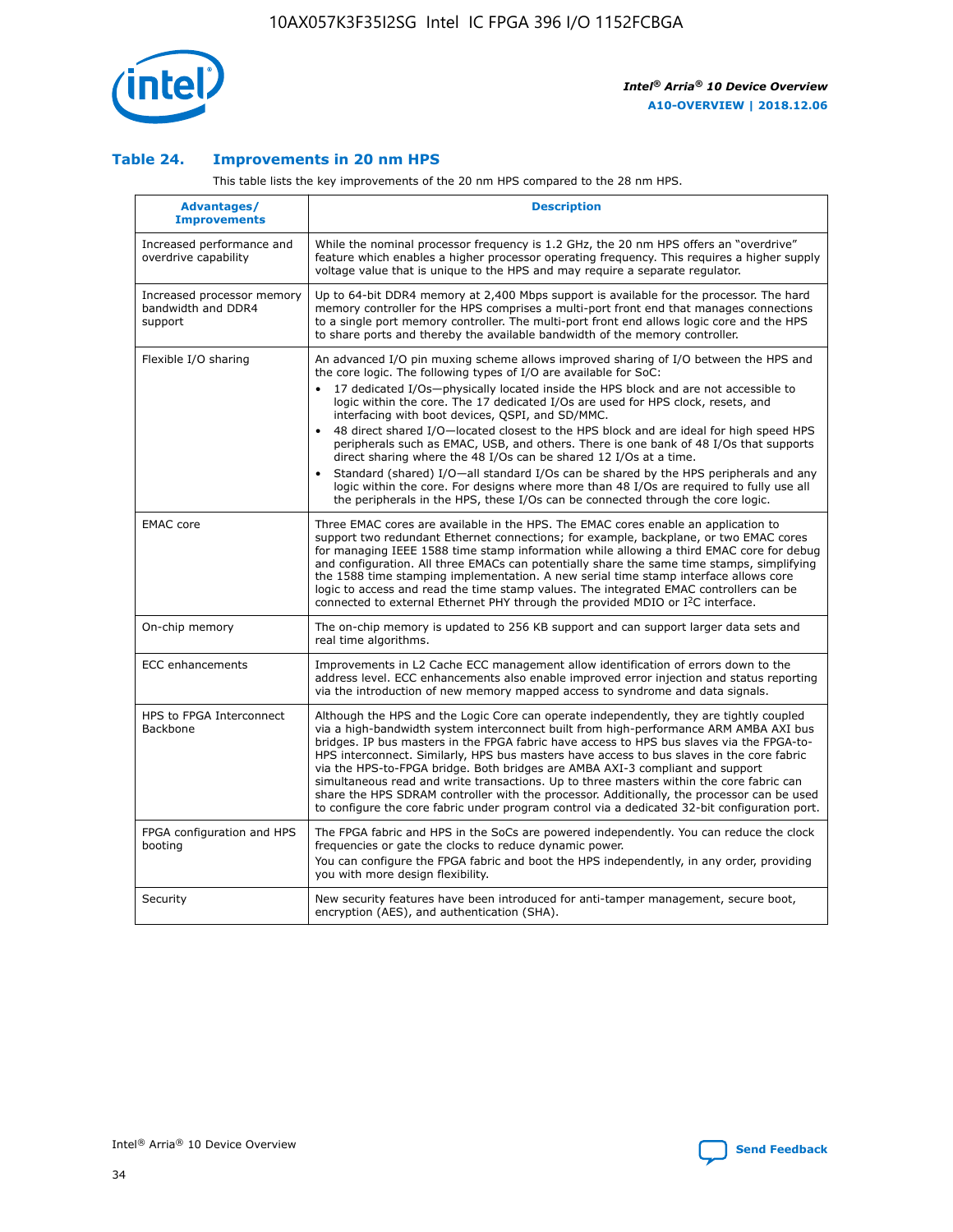

# **Features of the HPS**

The HPS has the following features:

- 1.2-GHz, dual-core ARM Cortex-A9 MPCore processor with up to 1.5-GHz via overdrive
	- ARMv7-A architecture that runs 32-bit ARM instructions, 16-bit and 32-bit Thumb instructions, and 8-bit Java byte codes in Jazelle style
	- Superscalar, variable length, out-of-order pipeline with dynamic branch prediction
	- Instruction Efficiency 2.5 MIPS/MHz, which provides total performance of 7500 MIPS at 1.5 GHz
- Each processor core includes:
	- 32 KB of L1 instruction cache, 32 KB of L1 data cache
	- Single- and double-precision floating-point unit and NEON media engine
	- CoreSight debug and trace technology
	- Snoop Control Unit (SCU) and Acceleration Coherency Port (ACP)
- 512 KB of shared L2 cache
- 256 KB of scratch RAM
- Hard memory controller with support for DDR3, DDR4 and optional error correction code (ECC) support
- Multiport Front End (MPFE) Scheduler interface to the hard memory controller
- 8-channel direct memory access (DMA) controller
- QSPI flash controller with SIO, DIO, QIO SPI Flash support
- NAND flash controller (ONFI 1.0 or later) with DMA and ECC support, updated to support 8 and 16-bit Flash devices and new command DMA to offload CPU for fast power down recovery
- Updated SD/SDIO/MMC controller to eMMC 4.5 with DMA with CE-ATA digital command support
- 3 10/100/1000 Ethernet media access control (MAC) with DMA
- 2 USB On-the-Go (OTG) controllers with DMA
- $\bullet$  5 I<sup>2</sup>C controllers (3 can be used by EMAC for MIO to external PHY)
- 2 UART 16550 Compatible controllers
- 4 serial peripheral interfaces (SPI) (2 Master, 2 Slaves)
- 62 programmable general-purpose I/Os, which includes 48 direct share I/Os that allows the HPS peripherals to connect directly to the FPGA I/Os
- 7 general-purpose timers
- 4 watchdog timers
- Anti-tamper, Secure Boot, Encryption (AES) and Authentication (SHA)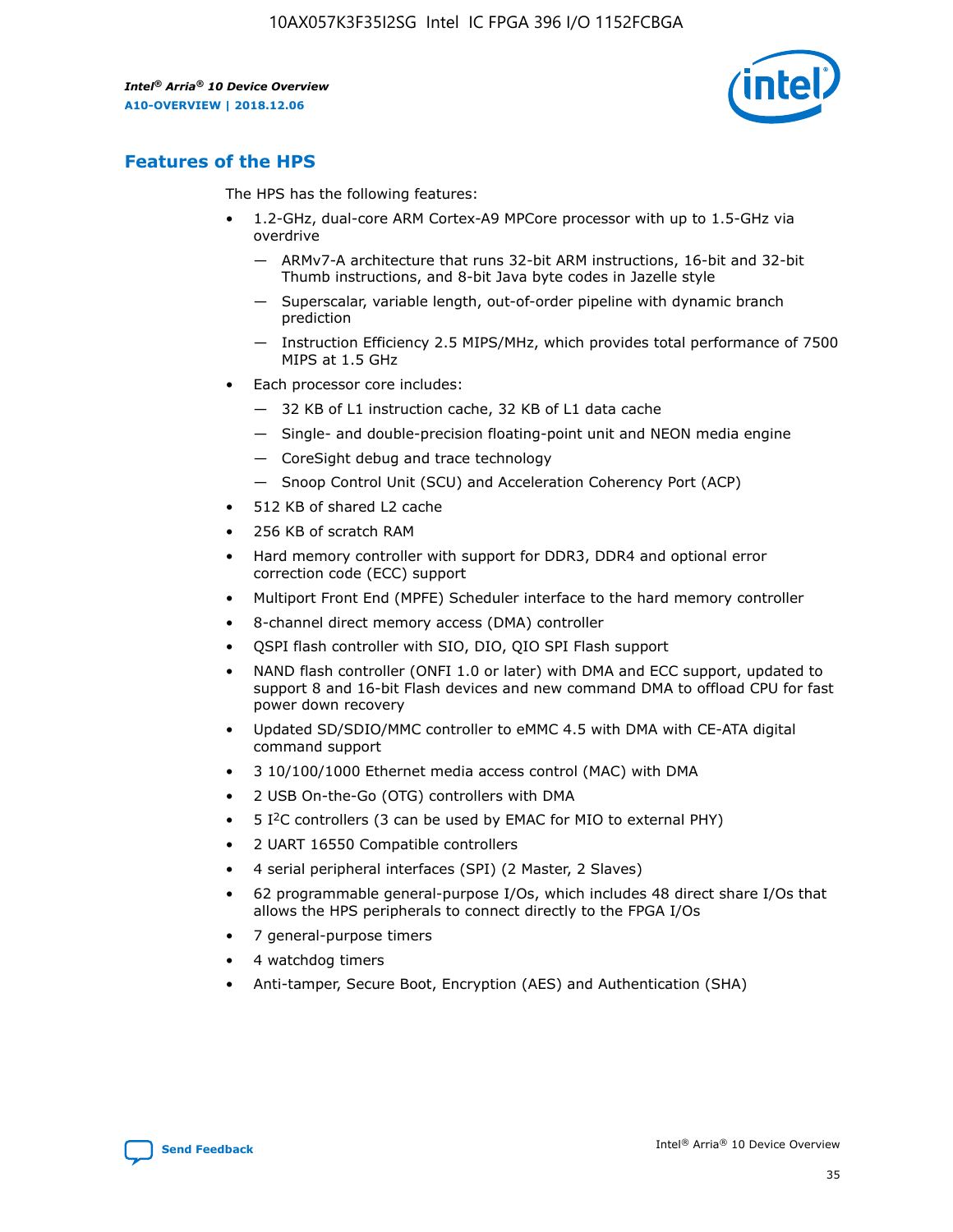

# **System Peripherals and Debug Access Port**

Each Ethernet MAC, USB OTG, NAND flash controller, and SD/MMC controller module has an integrated DMA controller. For modules without an integrated DMA controller, an additional DMA controller module provides up to eight channels of high-bandwidth data transfers. Peripherals that communicate off-chip are multiplexed with other peripherals at the HPS pin level. This allows you to choose which peripherals interface with other devices on your PCB.

The debug access port provides interfaces to industry standard JTAG debug probes and supports ARM CoreSight debug and core traces to facilitate software development.

## **HPS–FPGA AXI Bridges**

The HPS–FPGA bridges, which support the Advanced Microcontroller Bus Architecture (AMBA) Advanced eXtensible Interface (AXI™) specifications, consist of the following bridges:

- FPGA-to-HPS AMBA AXI bridge—a high-performance bus supporting 32, 64, and 128 bit data widths that allows the FPGA fabric to issue transactions to slaves in the HPS.
- HPS-to-FPGA Avalon/AMBA AXI bridge—a high-performance bus supporting 32, 64, and 128 bit data widths that allows the HPS to issue transactions to slaves in the FPGA fabric.
- Lightweight HPS-to-FPGA AXI bridge—a lower latency 32 bit width bus that allows the HPS to issue transactions to soft peripherals in the FPGA fabric. This bridge is primarily used for control and status register (CSR) accesses to peripherals in the FPGA fabric.

The HPS–FPGA AXI bridges allow masters in the FPGA fabric to communicate with slaves in the HPS logic, and vice versa. For example, the HPS-to-FPGA AXI bridge allows you to share memories instantiated in the FPGA fabric with one or both microprocessors in the HPS, while the FPGA-to-HPS AXI bridge allows logic in the FPGA fabric to access the memory and peripherals in the HPS.

Each HPS–FPGA bridge also provides asynchronous clock crossing for data transferred between the FPGA fabric and the HPS.

#### **HPS SDRAM Controller Subsystem**

The HPS SDRAM controller subsystem contains a multiport SDRAM controller and DDR PHY that are shared between the FPGA fabric (through the FPGA-to-HPS SDRAM interface), the level 2 (L2) cache, and the level 3 (L3) system interconnect. The FPGA-to-HPS SDRAM interface supports AMBA AXI and Avalon® Memory-Mapped (Avalon-MM) interface standards, and provides up to six individual ports for access by masters implemented in the FPGA fabric.

The HPS SDRAM controller supports up to 3 masters (command ports), 3x 64-bit read data ports and 3x 64-bit write data ports.

To maximize memory performance, the SDRAM controller subsystem supports command and data reordering, deficit round-robin arbitration with aging, and high-priority bypass features.

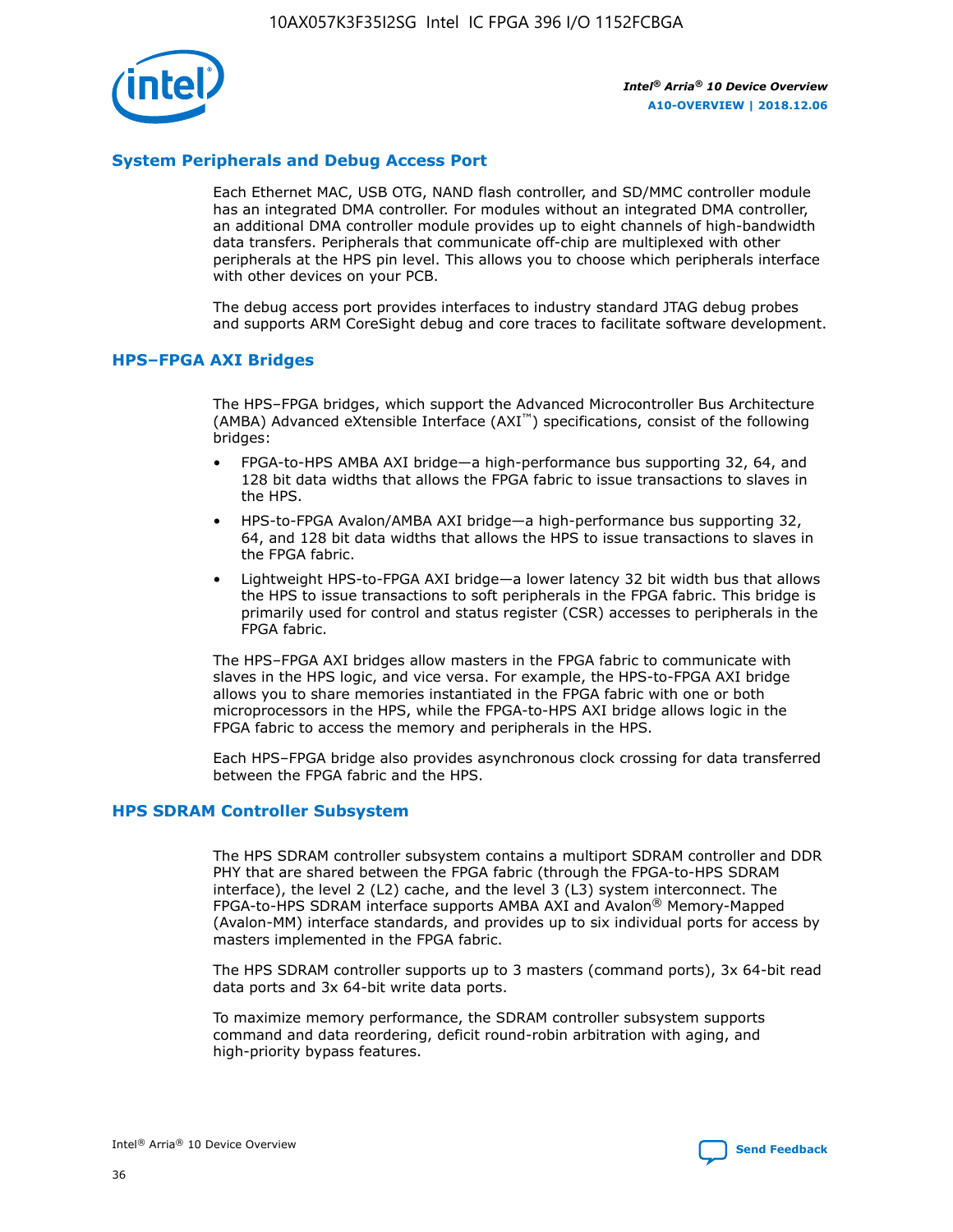

# **FPGA Configuration and HPS Booting**

The FPGA fabric and HPS in the SoC FPGA must be powered at the same time. You can reduce the clock frequencies or gate the clocks to reduce dynamic power.

Once powered, the FPGA fabric and HPS can be configured independently thus providing you with more design flexibility:

- You can boot the HPS independently. After the HPS is running, the HPS can fully or partially reconfigure the FPGA fabric at any time under software control. The HPS can also configure other FPGAs on the board through the FPGA configuration controller.
- Configure the FPGA fabric first, and then boot the HPS from memory accessible to the FPGA fabric.

## **Hardware and Software Development**

For hardware development, you can configure the HPS and connect your soft logic in the FPGA fabric to the HPS interfaces using the Platform Designer system integration tool in the Intel Quartus Prime software.

For software development, the ARM-based SoC FPGA devices inherit the rich software development ecosystem available for the ARM Cortex-A9 MPCore processor. The software development process for Intel SoC FPGAs follows the same steps as those for other SoC devices from other manufacturers. Support for Linux\*, VxWorks\*, and other operating systems are available for the SoC FPGAs. For more information on the operating systems support availability, contact the Intel FPGA sales team.

You can begin device-specific firmware and software development on the Intel SoC FPGA Virtual Target. The Virtual Target is a fast PC-based functional simulation of a target development system—a model of a complete development board. The Virtual Target enables the development of device-specific production software that can run unmodified on actual hardware.

# **Dynamic and Partial Reconfiguration**

The Intel Arria 10 devices support dynamic and partial reconfiguration. You can use dynamic and partial reconfiguration simultaneously to enable seamless reconfiguration of both the device core and transceivers.

# **Dynamic Reconfiguration**

You can reconfigure the PMA and PCS blocks while the device continues to operate. This feature allows you to change the data rates, protocol, and analog settings of a channel in a transceiver bank without affecting on-going data transfer in other transceiver banks. This feature is ideal for applications that require dynamic multiprotocol or multirate support.

# **Partial Reconfiguration**

Using partial reconfiguration, you can reconfigure some parts of the device while keeping the device in operation.

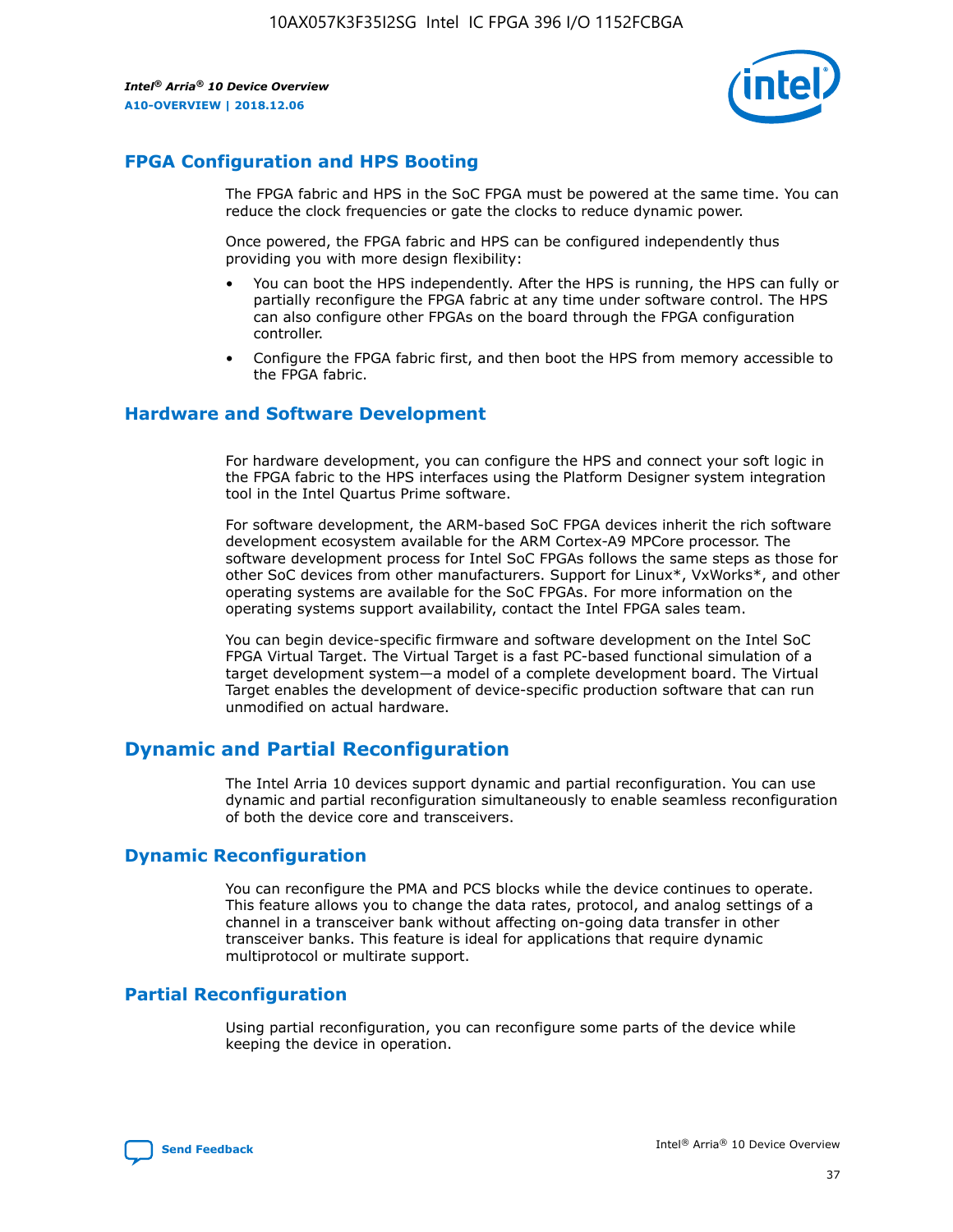

Instead of placing all device functions in the FPGA fabric, you can store some functions that do not run simultaneously in external memory and load them only when required. This capability increases the effective logic density of the device, and lowers cost and power consumption.

In the Intel solution, you do not have to worry about intricate device architecture to perform a partial reconfiguration. The partial reconfiguration capability is built into the Intel Quartus Prime design software, making such time-intensive task simple.

Intel Arria 10 devices support partial reconfiguration in the following configuration options:

- Using an internal host:
	- All supported configuration modes where the FPGA has access to external memory devices such as serial and parallel flash memory.
	- Configuration via Protocol [CvP (PCIe)]
- Using an external host—passive serial (PS), fast passive parallel (FPP) x8, FPP x16, and FPP x32 I/O interface.

# **Enhanced Configuration and Configuration via Protocol**

# **Table 25. Configuration Schemes and Features of Intel Arria 10 Devices**

Intel Arria 10 devices support 1.8 V programming voltage and several configuration schemes.

| <b>Scheme</b>                                                          | <b>Data</b><br><b>Width</b> | <b>Max Clock</b><br>Rate<br>(MHz) | <b>Max Data</b><br>Rate<br>(Mbps)<br>(13) | <b>Decompression</b> | <b>Design</b><br>Security <sup>(1</sup><br>4) | <b>Partial</b><br><b>Reconfiguration</b><br>(15) | <b>Remote</b><br><b>System</b><br><b>Update</b> |
|------------------------------------------------------------------------|-----------------------------|-----------------------------------|-------------------------------------------|----------------------|-----------------------------------------------|--------------------------------------------------|-------------------------------------------------|
| <b>JTAG</b>                                                            | 1 bit                       | 33                                | 33                                        |                      |                                               | Yes(16)                                          |                                                 |
| Active Serial (AS)<br>through the<br>EPCO-L<br>configuration<br>device | 1 bit,<br>4 bits            | 100                               | 400                                       | Yes                  | Yes                                           | $Y_{PS}(16)$                                     | Yes                                             |
| Passive serial (PS)<br>through CPLD or<br>external<br>microcontroller  | 1 bit                       | 100                               | 100                                       | Yes                  | Yes                                           | Yes(16)                                          | Parallel<br>Flash<br>Loader<br>(PFL) IP<br>core |
|                                                                        |                             |                                   |                                           |                      |                                               |                                                  | continued                                       |

<sup>(13)</sup> Enabling either compression or design security features affects the maximum data rate. Refer to the Intel Arria 10 Device Datasheet for more information.

<sup>(14)</sup> Encryption and compression cannot be used simultaneously.

 $(15)$  Partial reconfiguration is an advanced feature of the device family. If you are interested in using partial reconfiguration, contact Intel for support.

 $(16)$  Partial configuration can be performed only when it is configured as internal host.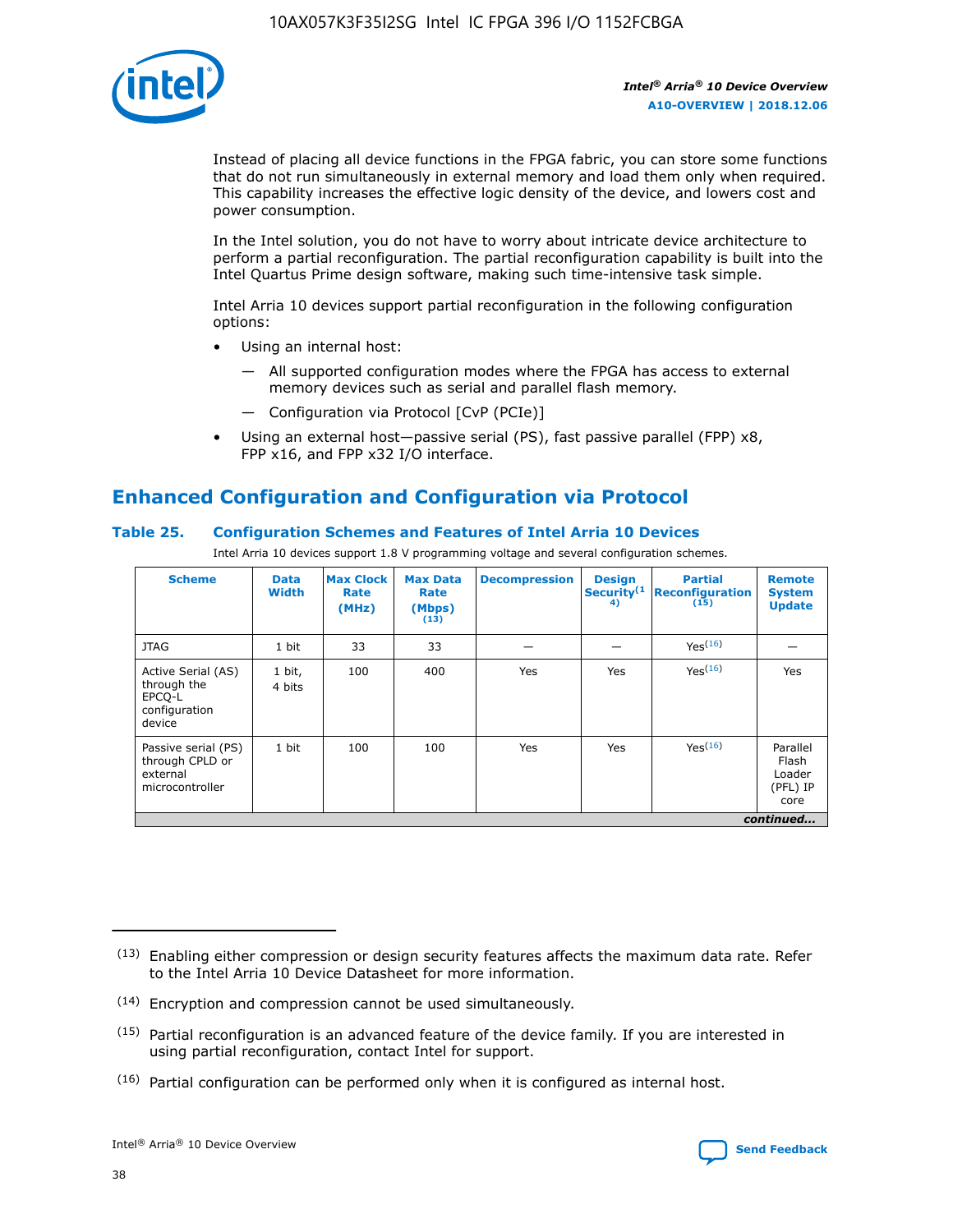

| <b>Scheme</b>                                   | <b>Data</b><br><b>Width</b> | <b>Max Clock</b><br>Rate<br>(MHz) | <b>Max Data</b><br>Rate<br>(Mbps)<br>(13) | <b>Decompression</b> | <b>Design</b><br>Security <sup>(1</sup><br>4) | <b>Partial</b><br><b>Reconfiguration</b><br>(15) | <b>Remote</b><br><b>System</b><br><b>Update</b> |
|-------------------------------------------------|-----------------------------|-----------------------------------|-------------------------------------------|----------------------|-----------------------------------------------|--------------------------------------------------|-------------------------------------------------|
| Fast passive                                    | 8 bits                      | 100                               | 3200                                      | Yes                  | Yes                                           | Yes(17)                                          | PFL IP                                          |
| parallel (FPP)<br>through CPLD or               | 16 bits                     |                                   |                                           | Yes                  | Yes                                           |                                                  | core                                            |
| external<br>microcontroller                     | 32 bits                     |                                   |                                           | Yes                  | Yes                                           |                                                  |                                                 |
| Configuration via                               | 16 bits                     | 100                               | 3200                                      | Yes                  | Yes                                           | Yes <sup>(17)</sup>                              |                                                 |
| <b>HPS</b>                                      | 32 bits                     |                                   |                                           | Yes                  | Yes                                           |                                                  |                                                 |
| Configuration via<br>Protocol [CvP<br>$(PCIe*)$ | x1, x2,<br>x4, x8<br>lanes  |                                   | 8000                                      | Yes                  | Yes                                           | Yes <sup>(16)</sup>                              |                                                 |

You can configure Intel Arria 10 devices through PCIe using Configuration via Protocol (CvP). The Intel Arria 10 CvP implementation conforms to the PCIe 100 ms power-up-to-active time requirement.

#### **Related Information**

[Configuration via Protocol \(CvP\) Implementation in Intel FPGAs User Guide](https://www.intel.com/content/www/us/en/programmable/documentation/dsu1441819344145.html#dsu1442269728522) Provides more information about the CvP configuration scheme.

# **SEU Error Detection and Correction**

Intel Arria 10 devices offer robust and easy-to-use single-event upset (SEU) error detection and correction circuitry.

The detection and correction circuitry includes protection for Configuration RAM (CRAM) programming bits and user memories. The CRAM is protected by a continuously running CRC error detection circuit with integrated ECC that automatically corrects one or two errors and detects higher order multi-bit errors. When more than two errors occur, correction is available through reloading of the core programming file, providing a complete design refresh while the FPGA continues to operate.

The physical layout of the Intel Arria 10 CRAM array is optimized to make the majority of multi-bit upsets appear as independent single-bit or double-bit errors which are automatically corrected by the integrated CRAM ECC circuitry. In addition to the CRAM protection, the M20K memory blocks also include integrated ECC circuitry and are layout-optimized for error detection and correction. The MLAB does not have ECC.

(14) Encryption and compression cannot be used simultaneously.

<sup>(17)</sup> Supported at a maximum clock rate of 100 MHz.



 $(13)$  Enabling either compression or design security features affects the maximum data rate. Refer to the Intel Arria 10 Device Datasheet for more information.

 $(15)$  Partial reconfiguration is an advanced feature of the device family. If you are interested in using partial reconfiguration, contact Intel for support.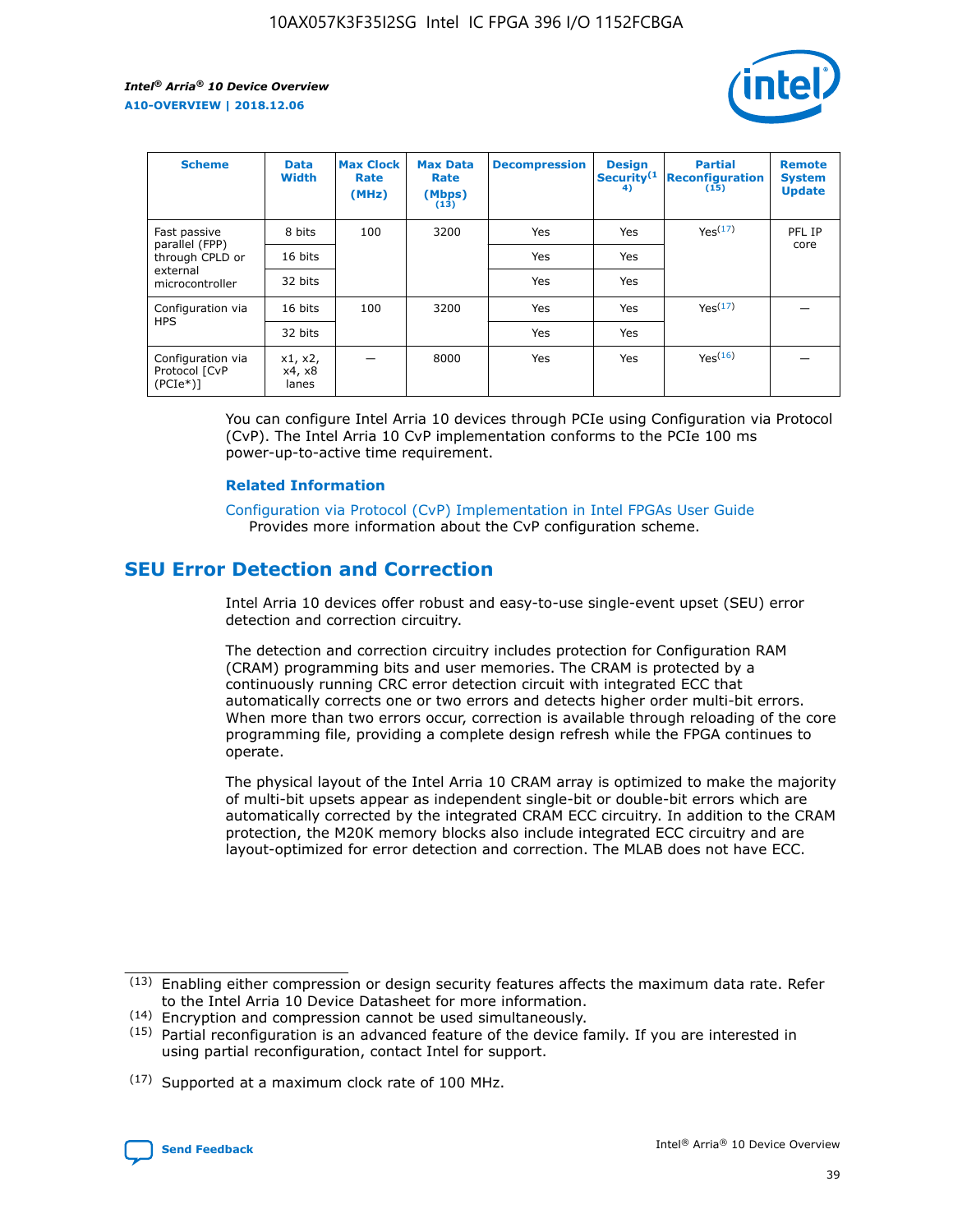

# **Power Management**

Intel Arria 10 devices leverage the advanced 20 nm process technology, a low 0.9 V core power supply, an enhanced core architecture, and several optional power reduction techniques to reduce total power consumption by as much as 40% compared to Arria V devices and as much as 60% compared to Stratix V devices.

The optional power reduction techniques in Intel Arria 10 devices include:

- **SmartVID**—a code is programmed into each device during manufacturing that allows a smart regulator to operate the device at lower core  $V_{CC}$  while maintaining performance
- **Programmable Power Technology**—non-critical timing paths are identified by the Intel Quartus Prime software and the logic in these paths is biased for low power instead of high performance
- **Low Static Power Options**—devices are available with either standard static power or low static power while maintaining performance

Furthermore, Intel Arria 10 devices feature Intel's industry-leading low power transceivers and include a number of hard IP blocks that not only reduce logic resources but also deliver substantial power savings compared to soft implementations. In general, hard IP blocks consume up to 90% less power than the equivalent soft logic implementations.

# **Incremental Compilation**

The Intel Quartus Prime software incremental compilation feature reduces compilation time and helps preserve performance to ease timing closure. The incremental compilation feature enables the partial reconfiguration flow for Intel Arria 10 devices.

Incremental compilation supports top-down, bottom-up, and team-based design flows. This feature facilitates modular, hierarchical, and team-based design flows where different designers compile their respective design sections in parallel. Furthermore, different designers or IP providers can develop and optimize different blocks of the design independently. These blocks can then be imported into the top level project.

# **Document Revision History for Intel Arria 10 Device Overview**

| <b>Document</b><br><b>Version</b> | <b>Changes</b>                                                                                                                                                                                                                                                              |
|-----------------------------------|-----------------------------------------------------------------------------------------------------------------------------------------------------------------------------------------------------------------------------------------------------------------------------|
| 2018.12.06                        | Added links to Intel Arria 10 device errata documents.<br>Removed automotive temperature option from the Intel Arria 10 GX devices.<br>Removed -3 fabric speed grade from the Intel Arria 10 GT devices.<br>Updated power options for the Intel Arria 10 GX and GT devices. |
| 2018.04.09                        | Updated the lowest $V_{CC}$ from 0.83 V to 0.82 V in the topic listing a summary of the device features.                                                                                                                                                                    |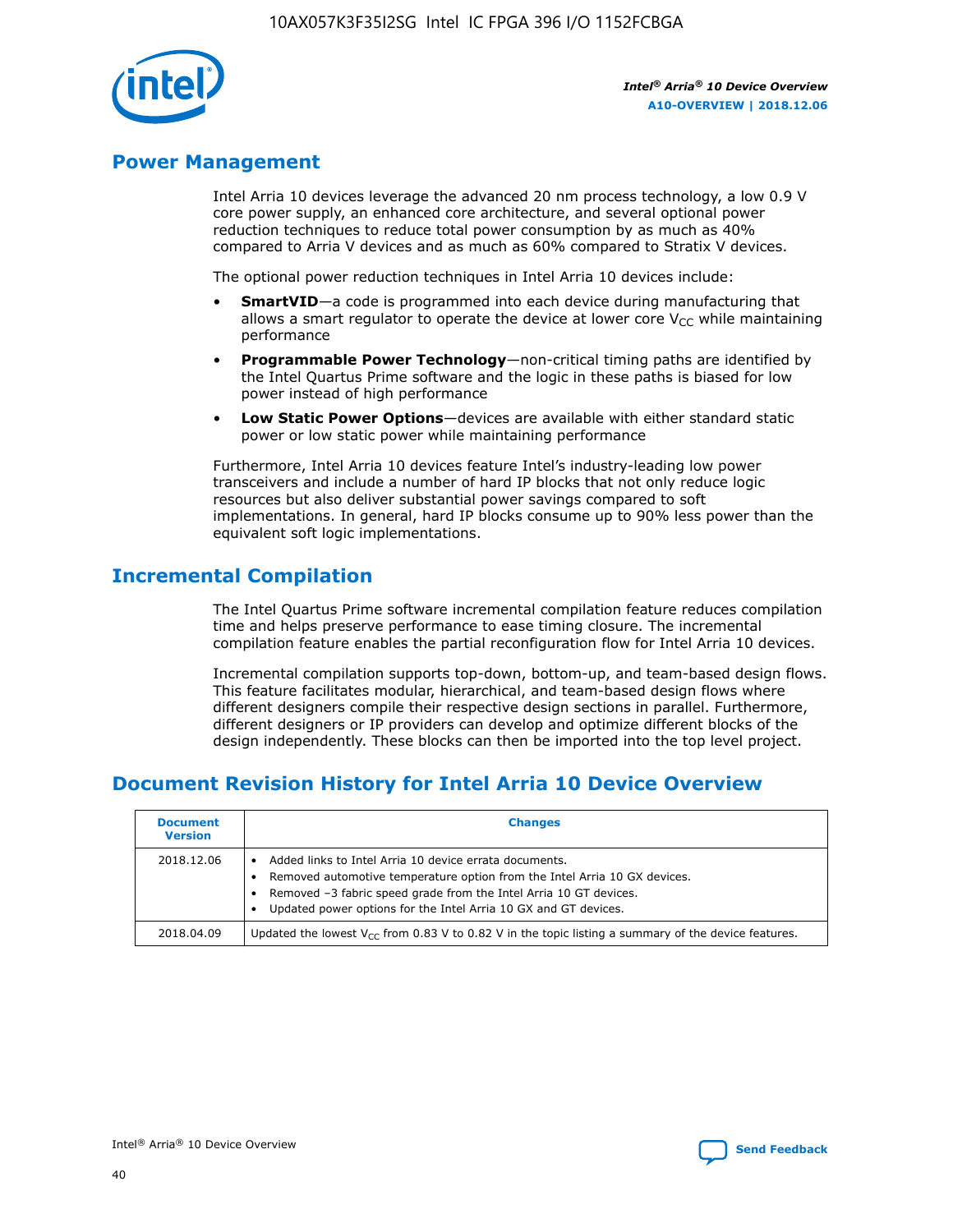*Intel® Arria® 10 Device Overview* **A10-OVERVIEW | 2018.12.06**



| <b>Date</b>    | <b>Version</b> | <b>Changes</b>                                                                                                                                                                                                                                                                                                                                                                                                                                                                                                                                                                                                                                                                                                                                                                                                                                                                                                                                                            |
|----------------|----------------|---------------------------------------------------------------------------------------------------------------------------------------------------------------------------------------------------------------------------------------------------------------------------------------------------------------------------------------------------------------------------------------------------------------------------------------------------------------------------------------------------------------------------------------------------------------------------------------------------------------------------------------------------------------------------------------------------------------------------------------------------------------------------------------------------------------------------------------------------------------------------------------------------------------------------------------------------------------------------|
| January 2018   | 2018.01.17     | Updated the maximum data rate for HPS (Intel Arria 10 SX devices<br>external memory interface DDR3 controller from 2,166 Mbps to 2,133<br>Mbps.<br>Updated maximum frequency supported for half rate QDRII and QDRII<br>+ SRAM to 633 MHz in Memory Standards Supported by the Soft<br>Memory Controller table.<br>Updated transceiver backplane capability to 12.5 Gbps.<br>$\bullet$<br>Removed transceiver speed grade 5 in Sample Ordering Core and<br>Available Options for Intel Arria 10 GX Devices figure.<br>Removed package code 40, low static power, SmartVID, industrial, and<br>military operating temperature support from Sample Ordering Core and<br>Available Options for Intel Arria 10 GT Devices figure.<br>Updated short reach transceiver rate for Intel Arria 10 GT devices to<br>25.8 Gbps.<br>Removed On-Die Instrumentation - EyeQ and Jitter Margin Tool<br>support from PMA Features of the Transceivers in Intel Arria 10 Devices<br>table. |
| September 2017 | 2017.09.20     | Updated the maximum speed of the DDR4 external memory interface from<br>1,333 MHz/2,666 Mbps to 1,200 MHz/2,400 Mbps.                                                                                                                                                                                                                                                                                                                                                                                                                                                                                                                                                                                                                                                                                                                                                                                                                                                     |
| July 2017      | 2017.07.13     | Corrected the automotive temperature range in the figure showing the<br>available options for the Intel Arria 10 GX devices from "-40°C to 100°C"<br>to "-40°C to 125°C".                                                                                                                                                                                                                                                                                                                                                                                                                                                                                                                                                                                                                                                                                                                                                                                                 |
| July 2017      | 2017.07.06     | Added automotive temperature option to Intel Arria 10 GX device family.                                                                                                                                                                                                                                                                                                                                                                                                                                                                                                                                                                                                                                                                                                                                                                                                                                                                                                   |
| May 2017       | 2017.05.08     | Corrected protocol names with "1588" to "IEEE 1588v2".<br>Updated the vertical migration table to remove vertical migration<br>between Intel Arria 10 GX and Intel Arria 10 SX device variants.<br>Removed all "Preliminary" marks.                                                                                                                                                                                                                                                                                                                                                                                                                                                                                                                                                                                                                                                                                                                                       |
| March 2017     | 2017.03.15     | Removed the topic about migration from Intel Arria 10 to Intel Stratix<br>10 devices.<br>Rebranded as Intel.<br>$\bullet$                                                                                                                                                                                                                                                                                                                                                                                                                                                                                                                                                                                                                                                                                                                                                                                                                                                 |
| October 2016   | 2016.10.31     | Removed package F36 from Intel Arria 10 GX devices.<br>Updated Intel Arria 10 GT sample ordering code and maximum GX<br>$\bullet$<br>transceiver count. Intel Arria 10 GT devices are available only in the<br>SF45 package option with a maximum of 72 transceivers.                                                                                                                                                                                                                                                                                                                                                                                                                                                                                                                                                                                                                                                                                                     |
| May 2016       | 2016.05.02     | Updated the FPGA Configuration and HPS Booting topic.<br>Remove V <sub>CC</sub> PowerManager from the Summary of Features, Power<br>Management and Arria 10 Device Variants and packages topics. This<br>feature is no longer supported in Arria 10 devices.<br>Removed LPDDR3 from the Memory Standards Supported by the HPS<br>Hard Memory Controller table in the Memory Standards Supported by<br>Intel Arria 10 Devices topic. This standard is only supported by the<br>FPGA.<br>Removed transceiver speed grade 5 from the Device Variants and<br>Packages topic for Arria 10 GX and SX devices.                                                                                                                                                                                                                                                                                                                                                                   |
| February 2016  | 2016.02.11     | Changed the maximum Arria 10 GT datarate to 25.8 Gbps and the<br>minimum datarate to 1 Gbps globally.<br>Revised the state for Core clock networks in the Summary of Features<br>$\bullet$<br>topic.<br>Changed the transceiver parameters in the "Summary of Features for<br>Arria 10 Devices" table.<br>• Changed the transceiver parameters in the "Maximum Resource Counts<br>for Arria 10 GT Devices" table.<br>• Changed the package availability for GT devices in the "Package Plan<br>for Arria 10 GT Devices" table.<br>Changed the package configurations for GT devices in the "Migration"<br>Capability Across Arria 10 Product Lines" figure.<br>continued                                                                                                                                                                                                                                                                                                  |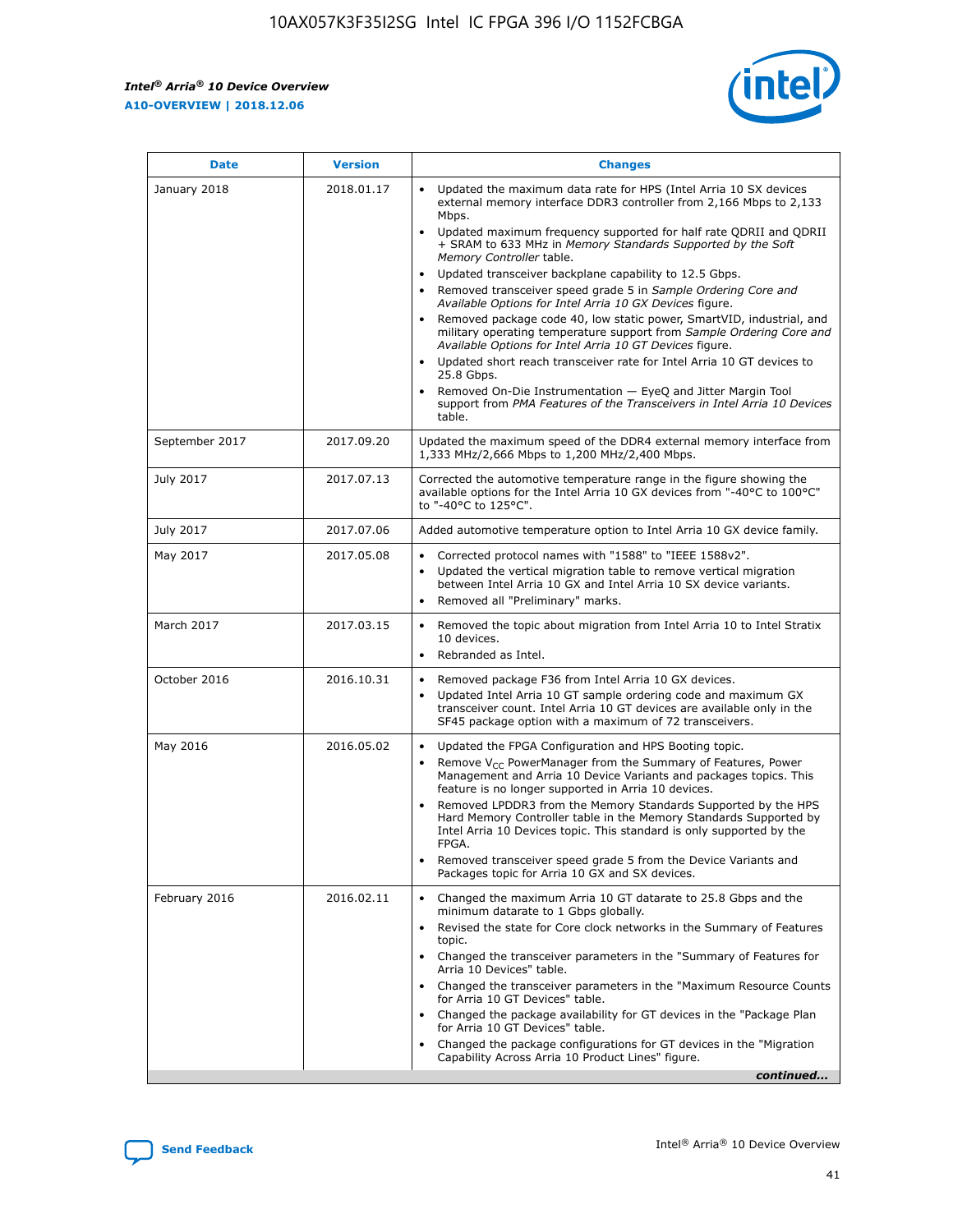

| <b>Date</b>   | <b>Version</b> | <b>Changes</b>                                                                                                                                                               |
|---------------|----------------|------------------------------------------------------------------------------------------------------------------------------------------------------------------------------|
|               |                | Changed transceiver parameters in the "Low Power Serial Transceivers"<br>$\bullet$<br>section.                                                                               |
|               |                | • Changed the transceiver descriptions in the "Device Variants for the<br>Arria 10 Device Family" table.                                                                     |
|               |                | • Changed the "Sample Ordering Code and Available Options for Arria 10<br>GT Devices" figure.                                                                                |
|               |                | Changed the datarates for GT devices in the "PMA Features" section.                                                                                                          |
|               |                | Changed the datarates for GT devices in the "PCS Features" section.<br>$\bullet$                                                                                             |
| December 2015 | 2015.12.14     | Updated the number of M20K memory blocks for Arria 10 GX 660 from<br>2133 to 2131 and corrected the total RAM bit from 48,448 Kb to<br>48,408 Kb.                            |
|               |                | Corrected the number of DSP blocks for Arria 10 GX 660 from 1688 to<br>$\bullet$<br>1687 in the table listing floating-point arithmetic resources.                           |
| November 2015 | 2015.11.02     | Updated the maximum resources for Arria 10 GX 220, GX 320, GX 480,<br>GX 660, SX 220, SX 320, SX 480, and SX 660.                                                            |
|               |                | Updated resource count for Arria 10 GX 320, GX 480, GX 660, SX 320,<br>SX 480, a SX 660 devices in Number of Multipliers in Intel Arria 10<br><b>Devices</b> table.          |
|               |                | Updated the available options for Arria 10 GX, GT, and SX.<br>$\bullet$                                                                                                      |
|               |                | Changed instances of Quartus II to Quartus Prime.<br>$\bullet$                                                                                                               |
| June 2015     | 2015.06.15     | Corrected label for Intel Arria 10 GT product lines in the vertical migration<br>figure.                                                                                     |
| May 2015      | 2015.05.15     | Corrected the DDR3 half rate and quarter rate maximum frequencies in the<br>table that lists the memory standards supported by the Intel Arria 10 hard<br>memory controller. |
| May 2015      | 2015.05.04     | • Added support for 13.5G JESD204b in the Summary of Features table.                                                                                                         |
|               |                | Added a link to Arria 10 GT Channel Usage in the Arria 10 GT Package<br>$\bullet$<br>Plan topic.                                                                             |
|               |                | • Added a note to the table, Maximum Resource Counts for Arria 10 GT<br>devices.                                                                                             |
|               |                | • Updated the power requirements of the transceivers in the Low Power<br>Serial Transceivers topic.                                                                          |
| January 2015  | 2015.01.23     | • Added floating point arithmetic features in the Summary of Features<br>table.                                                                                              |
|               |                | • Updated the total embedded memory from 38.38 megabits (Mb) to<br>65.6 Mb.                                                                                                  |
|               |                | • Updated the table that lists the memory standards supported by Intel<br>Arria 10 devices.                                                                                  |
|               |                | Removed support for DDR3U, LPDDR3 SDRAM, RLDRAM 2, and DDR2.                                                                                                                 |
|               |                | Moved RLDRAM 3 support from hard memory controller to soft memory<br>controller. RLDRAM 3 support uses hard PHY with soft memory<br>controller.                              |
|               |                | Added soft memory controller support for QDR IV.                                                                                                                             |
|               |                | Updated the maximum resource count table to include the number of<br>hard memory controllers available in each device variant.                                               |
|               |                | Updated the transceiver PCS data rate from 12.5 Gbps to 12 Gbps.                                                                                                             |
|               |                | Updated the max clock rate of PS, FPP x8, FPP x16, and Configuration<br>via HPS from 125 MHz to 100 MHz.                                                                     |
|               |                | Added a feature for fractional synthesis PLLs: PLL cascading.                                                                                                                |
|               |                | Updated the HPS programmable general-purpose I/Os from 54 to 62.<br>$\bullet$                                                                                                |
|               |                | continued                                                                                                                                                                    |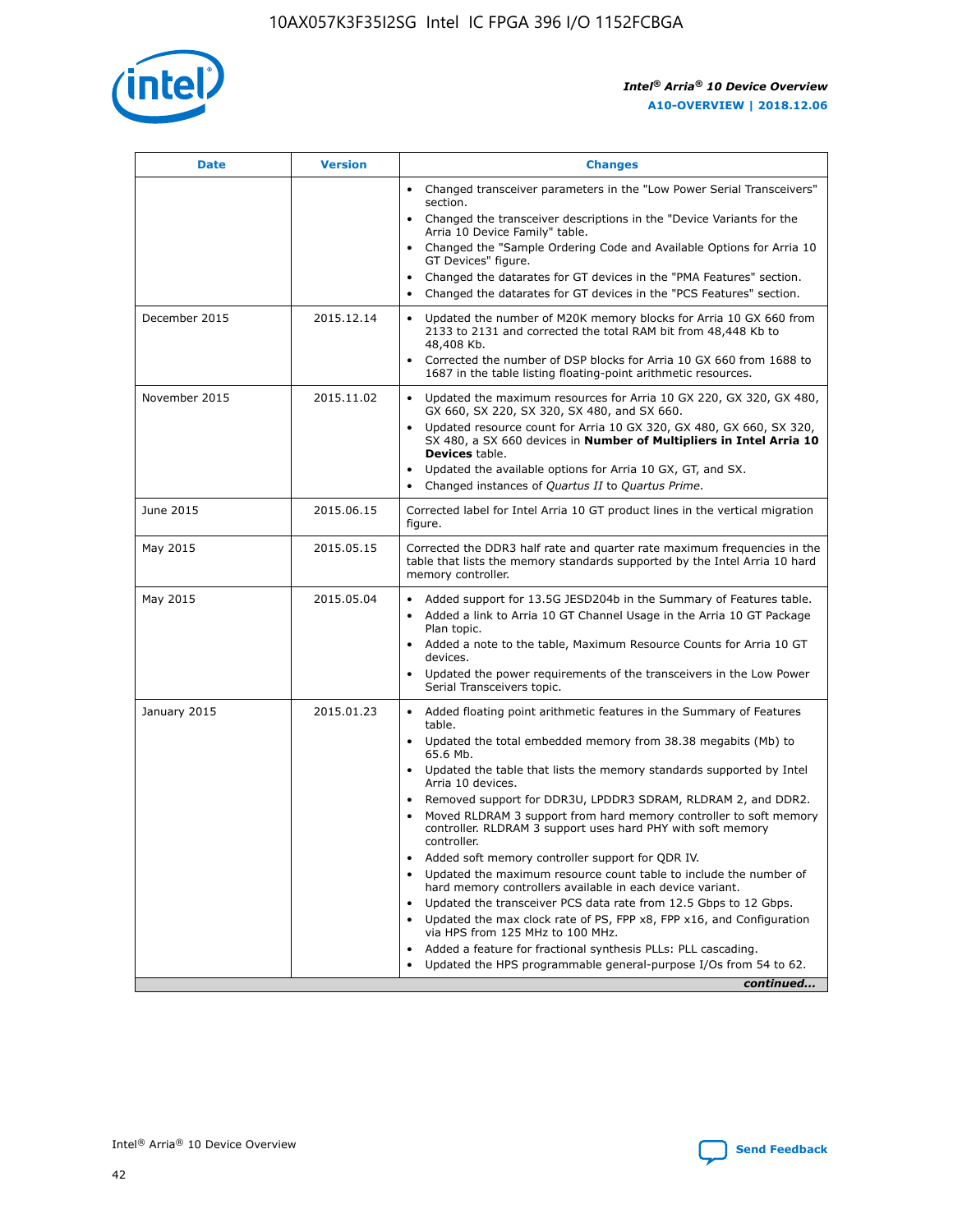r



| <b>Date</b>    | <b>Version</b> | <b>Changes</b>                                                                                                                                                                                                                                                                                                                                                                                                                                                                                                                                      |
|----------------|----------------|-----------------------------------------------------------------------------------------------------------------------------------------------------------------------------------------------------------------------------------------------------------------------------------------------------------------------------------------------------------------------------------------------------------------------------------------------------------------------------------------------------------------------------------------------------|
| September 2014 | 2014.09.30     | Corrected the 3 V I/O and LVDS I/O counts for F35 and F36 packages<br>$\bullet$<br>of Arria 10 GX.<br>Corrected the 3 V I/O, LVDS I/O, and transceiver counts for the NF40<br>$\bullet$<br>package of the Arria GX 570 and 660.<br>Removed 3 V I/O, LVDS I/O, and transceiver counts for the NF40<br>package of the Arria GX 900 and 1150. The NF40 package is not<br>available for Arria 10 GX 900 and 1150.                                                                                                                                       |
| August 2014    | 2014.08.18     | Updated Memory (Kb) M20K maximum resources for Arria 10 GX 660<br>devices from 42,660 to 42,620.<br>Added GPIO columns consisting of LVDS I/O Bank and 3V I/O Bank in<br>$\bullet$<br>the Package Plan table.<br>Added how to use memory interface clock frequency higher than 533<br>$\bullet$<br>MHz in the I/O vertical migration.<br>Added information to clarify that RLDRAM3 support uses hard PHY with<br>$\bullet$<br>soft memory controller.<br>Added variable precision DSP blocks support for floating-point<br>$\bullet$<br>arithmetic. |
| June 2014      | 2014.06.19     | Updated number of dedicated I/Os in the HPS block to 17.                                                                                                                                                                                                                                                                                                                                                                                                                                                                                            |
| February 2014  | 2014.02.21     | Updated transceiver speed grade options for GT devices in Figure 2.                                                                                                                                                                                                                                                                                                                                                                                                                                                                                 |
| February 2014  | 2014.02.06     | Updated data rate for Arria 10 GT devices from 28.1 Gbps to 28.3 Gbps.                                                                                                                                                                                                                                                                                                                                                                                                                                                                              |
| December 2013  | 2013.12.10     | Updated the HPS memory standards support from LPDDR2 to LPDDR3.<br>Updated HPS block diagram to include dedicated HPS I/O and FPGA<br>$\bullet$<br>Configuration blocks as well as repositioned SD/SDIO/MMC, DMA, SPI<br>and NAND Flash with ECC blocks.                                                                                                                                                                                                                                                                                            |
| December 2013  | 2013.12.02     | Initial release.                                                                                                                                                                                                                                                                                                                                                                                                                                                                                                                                    |